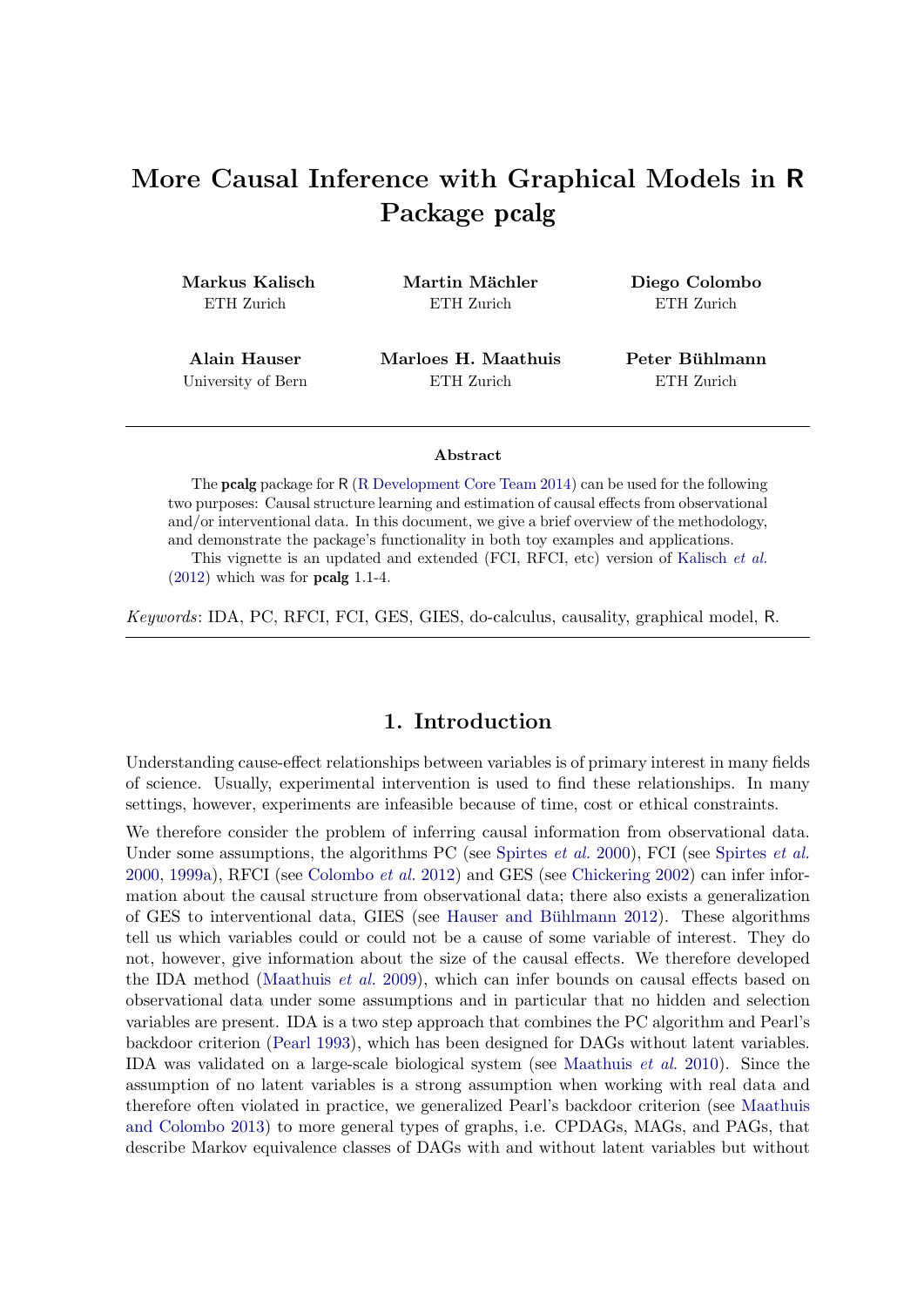selection variables.

For broader use of these methods, well documented and easy to use software is indispensable. We therefore wrote the R package **pcalg**, which contains implementations of the algorithms PC, FCI, RFCI, GES and GIES, as well as of the IDA method and the generalized Pearl's backdoor criterion. The objective of this paper is to introduce the R package pcalg, explain the range of functions on simulated data sets and summarize some applications.

To get started, we show how two of the main functions (one for causal structure learning and one for estimating causal effects from observational data) can be used in a typical application. Suppose we have a system described by some variables and many observations of this system. Furthermore, assume that it seems plausible that there are no hidden variables and no feedback loops in the underlying causal system. The causal structure of such a system can be conveniently represented by a directed acyclic graph (DAG), where each node represents a variable and each directed edge represents a direct cause. To fix ideas, we have simulated an example data set with  $p = 8$  continuous variables with Gaussian noise and  $n = 5000$ observations, which we will now analyze. First, we load the package pcalg and the data set.

*> library("pcalg") > data("gmG")*

In the next step, we use the function pc() to produce an estimate of the underlying causal structure. Since this function is based on conditional independence tests, we need to define two things. First, we need a function that can compute conditional independence tests in a way that is suitable for the data at hand. For standard data types (Gaussian, discrete and binary) we provide predefined functions. See the example section in the help file of pc() for more details. Secondly, we need a summary of the data (sufficient statistic) on which the conditional independence function can work. Each conditional independence test can be performed at a certain significance level alpha. This can be treated as a tuning parameter. In the following code, we use the predefined function gaussCItest() as conditional independence test and create the corresponding sufficient statistic, consisting of the correlation matrix of the data and the sample size. Then we use the function  $pc()$  to estimate the causal structure and plot the result.

```
> suffStat <- list(C = cor(gmG8$x), n = nrow(gmG8$x))
> pc.gmG <- pc(suffStat, indepTest = gaussCItest,
               p = ncol(gmG8$x), alpha = 0.01)
```
As can be seen in Fig. [1,](#page-2-0) there are directed and bidirected edges in the estimated causal structure. The directed edges show the presence and direction of direct causal effects. A bidirected edge means that the PC-algorithm was unable to decide whether the edge orientation should be  $\leftarrow$  or  $\rightarrow$ . Thus, bidirected edges represent some uncertainty in the resulting model. They reflect the fact that in general one cannot estimate a unique DAG from observational data, not even with an infinite amount of data, since several DAGs can describe the same conditional independence information.

On the inferred causal structure, we can estimate the causal effect of an intervention. Denote the variable corresponding to node  $i$  in the graph by  $V_i$ . For example, suppose that, by external intervention, we first set the variable  $V_1$  to some value  $\tilde{x}$ , and then to the value  $\tilde{x}+1$ . The recorded average change in variable  $V_6$  is the (total) causal effect of  $V_1$  on  $V_6$ . More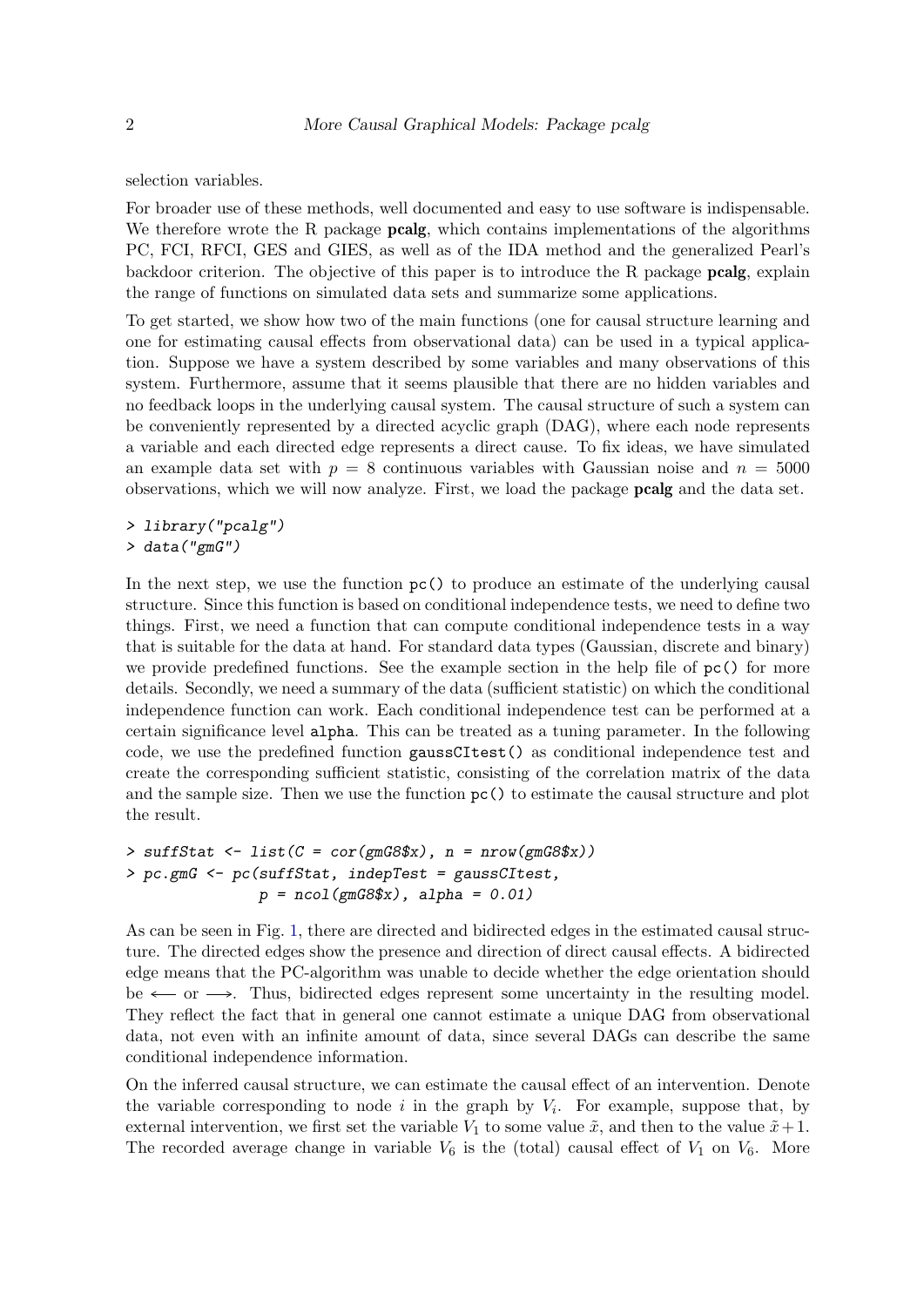

Figure 1: True underlying causal DAG (left) and estimated causal structure (right), representing a Markov equivalence class of DAGs that all encode the same conditional independence information. (Due to the large sample size, there were no sampling errors.)

precisely, the causal effect  $C(V_1, V_6, \tilde{x})$  of  $V_1$  from  $V_1 = \tilde{x}$  on  $V_6$  is defined as

<span id="page-2-0"></span>
$$
C(V_1, V_6, \tilde{x}) = E(V_1 | \text{do}(V_6 = \tilde{x} + 1)) - E(V_1 | \text{do}(V_6 = \tilde{x})) \text{ or } C(V_1, V_6, \tilde{x}) = \frac{\partial}{\partial x} E(V_1 | \text{do}(V_6 = x))|_{x = \tilde{x}},
$$

where  $do(V_6 = x)$  denotes Pearl's do-operator (see [Pearl 2000\)](#page-35-5). If the causal relationships are linear, these two expressions are equivalent and do not depend on  $\tilde{x}$ .

Since the causal structure was not identified uniquely in our example, we cannot expect to get a unique number for the causal effect. Instead, we get a set of possible causal effects. This set can be computed by using the function ida(). To provide full quantitative information, we need to pass the covariance matrix in addition to the estimated causal structure.

#### *> ida(1, 6, cov(gmG8\$x), pc.gmG@graph)*

#### [1] 0.5321 0.5304

Since we simulated the data, we know that the true value of the causal effect is 0.52. Thus, one of the two estimates is indeed close to the true value. Since both values are larger than zero, we can conclude that variable  $V_1$  has a positive causal effect on variable  $V_6$ . Thus, we can always estimate a lower bound for the absolute value of the causal effect. (Note that at this point we have no p-value to control the sampling error.)

If we would like to know the effect of a unit increase in variable  $V_1$  on variables  $V_4$ ,  $V_5$  and  $V_6$ , we could simply call ida() three times. However, a faster way is to call the function idaFast(), which was tailored for such situations.

```
> idaFast(1, c(4,5,6), cov(gmG8$x), pc.gmG@graph)
      [,1] [,2]4 -0.010329 -0.0098746
```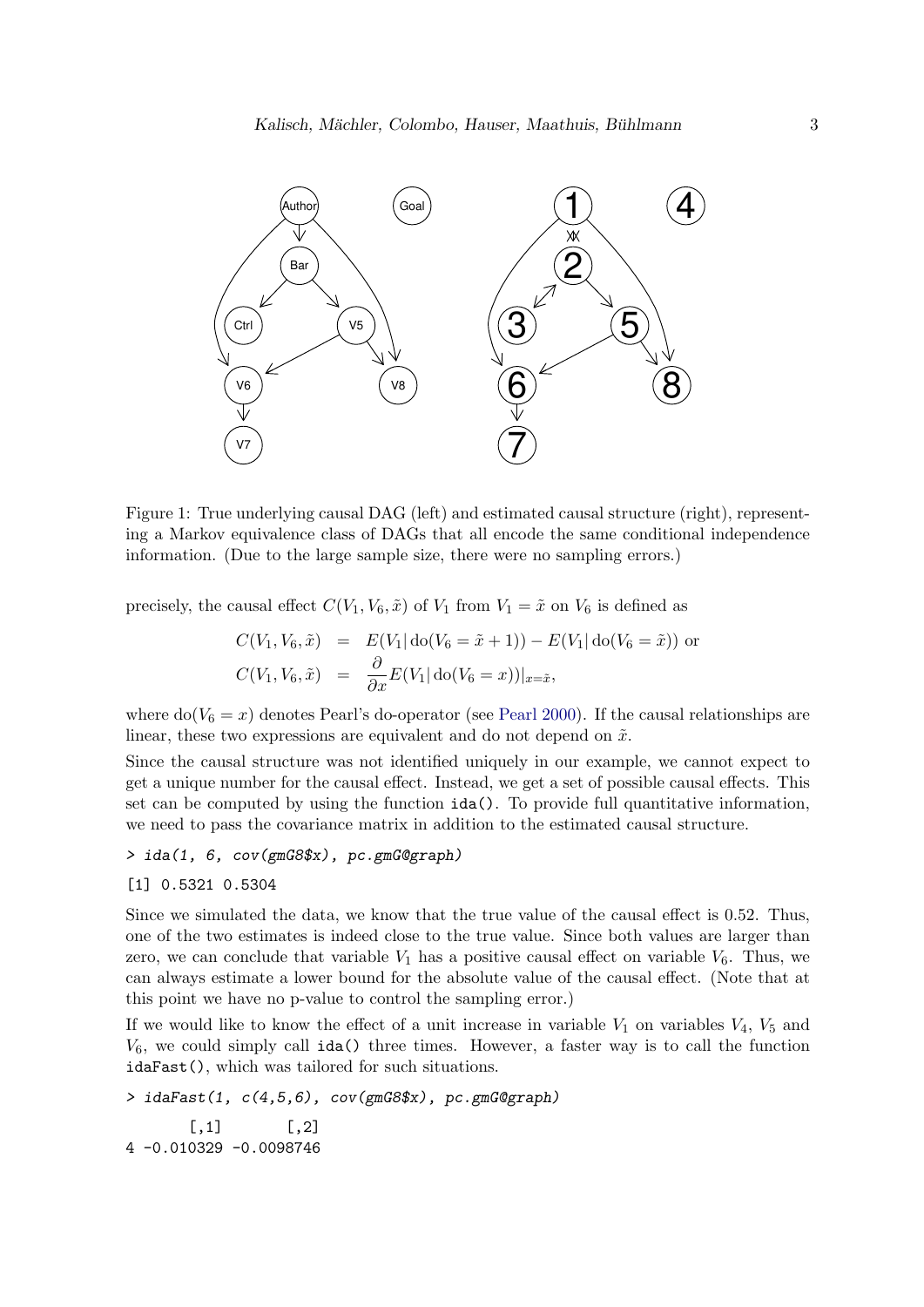```
5 0.043770 -0.0056205
6 0.532096 0.5303967
```
Each row in the output shows the estimated set of possible causal effects on the target variable indicated by the row names. The true values for the causal effects are 0, 0.05, 0.52 for variables  $V_4$ ,  $V_5$  and  $V_6$ , respectively. The first row, corresponding to variable  $V_4$ , quite accurately indicates a causal effect that is very close to zero or no effect at all. The second row of the output, corresponding to variable  $V_5$ , is rather uninformative: Although one entry comes close to the true value, the other estimate is close to zero. Thus, we cannot be sure if there is a causal effect at all. The third row, corresponding to  $V_6$  was already discussed above.

# 2. Methodological background

In Section [2.1](#page-3-0) we propose methods for estimating the causal structure. In particular, we discuss algorithms for structure learning

- in the absence of hidden variables from observational data such as PC (see [Spirtes](#page-36-1) *et al.* [2000\)](#page-36-1), GES (see [Chickering 2002\)](#page-33-0), and the dynamic programming approach of [Silander](#page-36-3) and Myllymäki  $(2006)$ ,
- from observational data accounting for hidden variables such as FCI (see [Spirtes](#page-36-1) *et al.* [2000,](#page-36-1) [1999a\)](#page-36-2) and RFCI (see [Colombo](#page-34-0) *et al.* [2012\)](#page-34-0),
- in the absence of hidden variables from jointly observational and interventional data such as GIES (see Hauser and Bühlmann 2012).

In Section [2.2](#page-9-0) we first describe the IDA method (see [Maathuis](#page-35-1) *et al.* [2009\)](#page-35-1) to obtain bounds on causal effects from observational data when no latent and selection variables are present. This method is based on first estimating the causal structure and then applying do-calculus (see [Pearl 2000\)](#page-35-5). We then propose the generalized Pearl's backdoor criterion (see [Maathuis and](#page-35-4) [Colombo 2013\)](#page-35-4) that works with DAGs, CPDAGs, MAGs, and PAGs as input and it assumes that there are arbitrarly many latent variables but no selection variables. This method is based on two steps: first it checks if the total causal effect of one variable X onto another variables Y is identifiable via the generalized backdoor criterion in the given type of graph, and if this is the case it explicitly gives a set of variables that satisfies the generalized backdoor criterion with respect to  $X$  and  $Y$  in the given graph.

#### <span id="page-3-0"></span>2.1. Estimating causal structures with graphical models

Graphical models can be thought of as maps of dependence structures of a given probability distribution or a sample thereof (see for example [Lauritzen 1996\)](#page-35-6). In order to illustrate the analogy, let us consider a road map. In order to be able to use a road map, one needs two given factors. First, one needs the physical map with symbols such as dots and lines. Second, one needs a rule for interpreting the symbols. For instance, a railroad map and a map for electric circuits might look very much alike, but their interpretation differs a lot. In the same sense, a graphical model is a map. First, a graphical model consists of a graph with dots, lines and potentially edge marks like arrowheads or circles. Second, a graphical model always comes with a rule for interpreting this graph. In general, nodes in the graph represent (random) variables and edges represent some kind of dependence.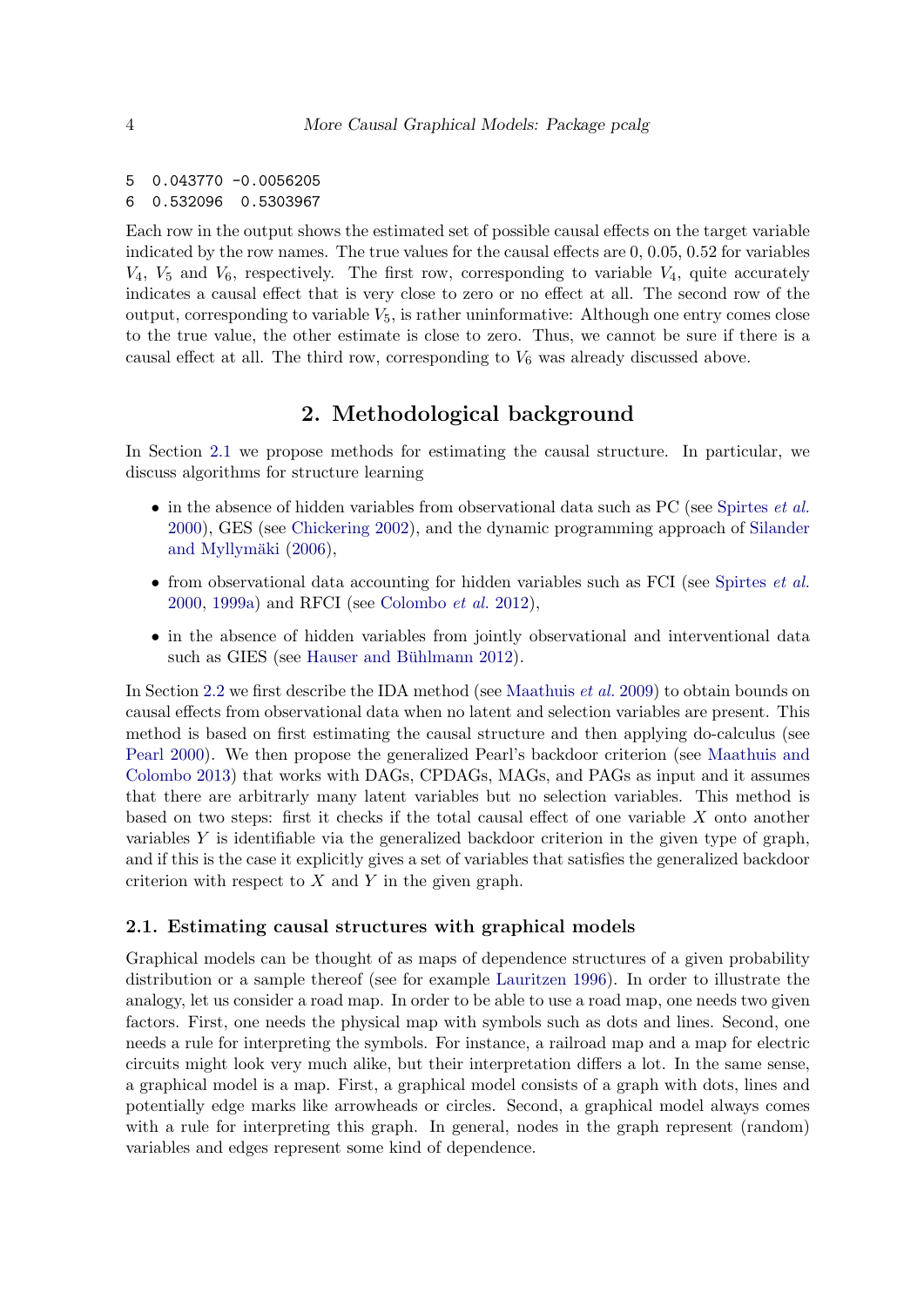#### Without hidden and selection variables

An example of a graphical model is the DAG model. The physical map here is a graph consisting of nodes and directed edges ( $\leftarrow$  or  $\rightarrow$ ). As a further restriction, the edges must be directed in a way, so that it is not possible to trace a cycle when following the arrowheads (i.e., no directed cycles). The interpretation rule is called d-separation. This rule is a bit intricate and we refer the reader to [Lauritzen](#page-35-6) [\(1996\)](#page-35-6) for more details. This interpretation rule can be used in the following way: If two nodes x and y are d-separated by a set of nodes S, then the corresponding random variables  $V_x$  and  $V_y$  are conditionally independent given the set of random variables  $V_S$ . For the following, we only deal with distributions whose list of conditional independencies perfectly matches the list of d-separation relations of some DAG; such distributions are called faithful. It has been shown that the set of distributions that are faithful is the overwhelming majority [\(Meek 1995\)](#page-35-7), so that the assumption does not seem to be very strict in practice.

Since the DAG model encodes conditional independencies, it seems plausible that information on the latter helps to infer aspects of the former. This intuition is made precise in the PC algorithm (see [Spirtes](#page-36-1) *et al.* [\(2000\)](#page-36-1); PC stands for the initials of its inventors Peter Spirtes and Clark Glymour) which was proven to reconstruct the structure of the underlying DAG model given a conditional independence oracle up to its Markov equivalence class which is discussed in more detail below. In practice, the conditional independence oracle is replaced by a statistical test for conditional independence. For situations without hidden variables and under some further conditions it has been shown that the PC algorithm using statistical tests instead of an independence oracle is computationally feasible and consistent even for very high-dimensional sparse DAGs (see Kalisch and Bühlmann 2007).

As mentioned before, several DAGs can encode the same list of conditional independencies. One can show that such DAGs must share certain properties. To be more precise, we have to define a v-structure as the subgraph  $i \rightarrow j \longleftarrow k$  on the nodes i, j and k where i and k are not adjacent (i.e., there is no edge between i and  $k$ ). Furthermore, let the skeleton of a DAG be the graph that is obtained by removing all arrowheads from the DAG. It was shown that two DAGs encode the same conditional independence statements if and only if the corresponding DAGs have the same skeleton and the same v-structures (see [Verma and Pearl 1990\)](#page-36-4). Such DAGs are called Markov-equivalent. In this way, the space of DAGs can be partitioned into equivalence classes, where all members of an equivalence class encode the same conditional independence information. Conversely, if given a conditional independence oracle, one can only determine a DAG up to its equivalence class. Therefore, the PC algorithm cannot determine the DAG uniquely, but only the corresponding equivalence class of the DAG.

An equivalence class can be visualized by a graph that has the same skeleton as every DAG in the equivalence class and directed edges only where all DAGs in the equivalence class have the same directed edge. Edges that point into one direction for some DAGs in the equivalence class and in the other direction for other DAGs in the equivalence class are visualized by bidirected edges (sometimes, undirected edges are used instead). This graph is called a completed partially directed acyclic graph, CPDAG [\(Spirtes](#page-36-1) *et al.* [2000\)](#page-36-1), or essential graph [\(Andersson](#page-33-1) *et al.* [1997\)](#page-33-1).

We now describe the PC-algorithm, which is shown in Algorithm [1,](#page-5-0) in more detail. The PC-algorithm starts with a complete undirected graph,  $G_0$ , as stated in  $(P1)$  of Algorithm [1.](#page-5-0) In stage (P2), a series of conditional independence tests is done and edges are deleted in the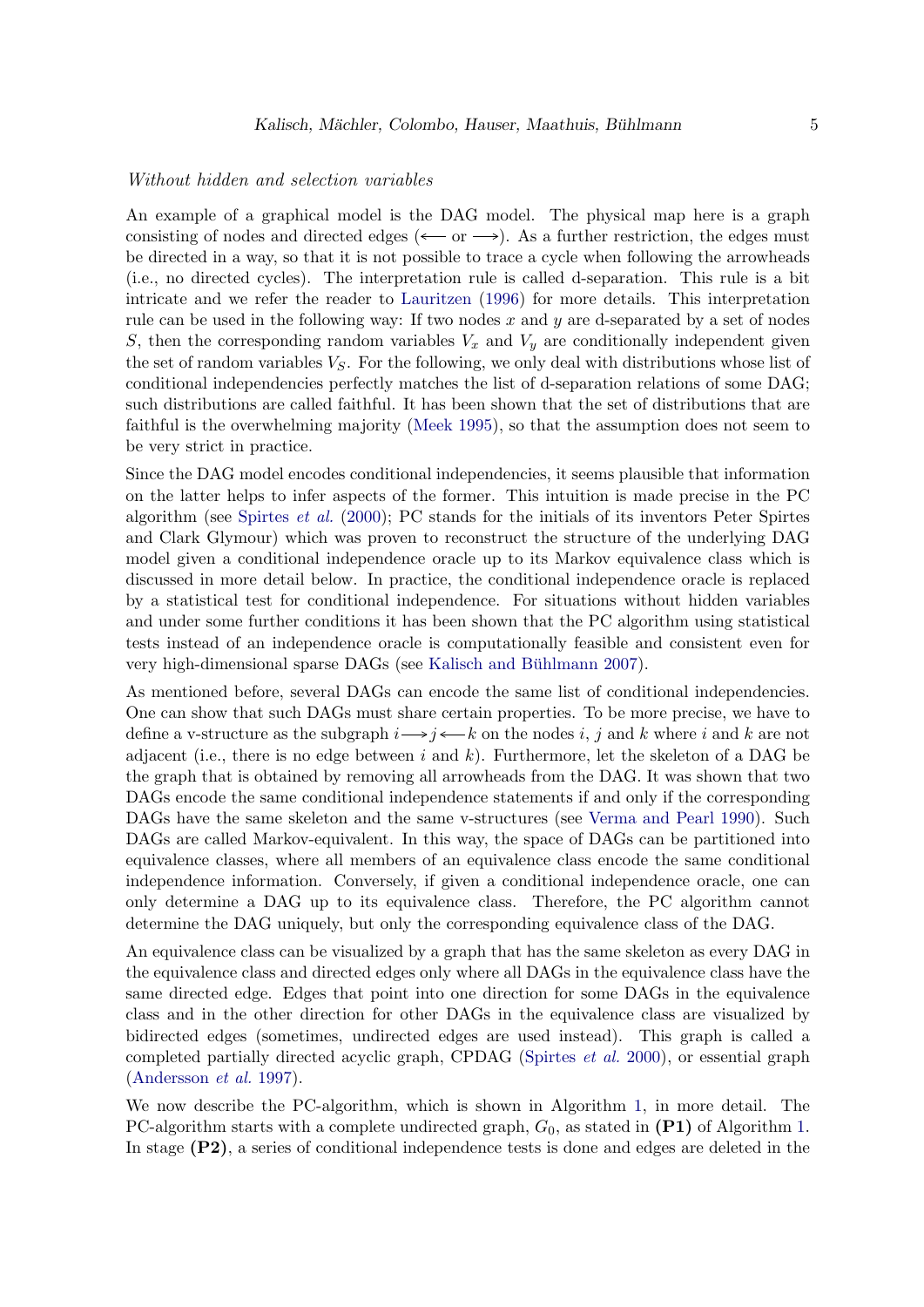| <b>Algorithm 1</b> Outline of the PC-algorithm |  |  |  |  |  |
|------------------------------------------------|--|--|--|--|--|
|------------------------------------------------|--|--|--|--|--|

**Input:** Vertex set V, conditional independence information, significance level  $\alpha$ **Output:** Estimated CPDAG  $\ddot{G}$ , separation sets  $\ddot{S}$ 

Edge types:  $\longrightarrow$ , -

(P1) Form the complete undirected graph on the vertex set V

- (P2) Test conditional independence given subsets of adjacency sets at a given significance
- level  $\alpha$  and delete edges if conditional independent

(P3) Orient v-structures

<span id="page-5-0"></span>(P4) Orient remaining edges.

following way. First, all pairs of nodes are tested for marginal independence. If two nodes i and j are judged to be marginally independent at level  $\alpha$ , the edge between them is deleted and the empty set is saved as separation sets  $S[i, i]$  and  $S[i, i]$ . After all pairs have been tested for marginal independence and some edges might have been removed, a graph results which we denote by  $G_1$ . In the second step, all pairs of nodes  $(i, j)$  still adjacent in  $G_1$  are tested for conditional independence given any single node in  $adj(G_1, i) \setminus \{j\}$  or  $adj(G_1, j) \setminus \{i\}$  $(\text{adj}(G, i))$  denotes the set of nodes in graph G that are adjacent to node i). If there is any node k such that  $V_i$  and  $V_j$  are conditionally independent given  $V_k$ , the edge between i and j is removed and node k is saved as separation sets (sepset)  $S[i, j]$  and  $S[j, i]$ . If all adjacent pairs have been tested given one adjacent node, a new graph results which we denote by  $G_2$ . The algorithm continues in this way by increasing the size of the conditioning set step by step. The algorithm stops if all adjacency sets in the current graph are smaller than the size of the conditioning set. The result is the skeleton in which every edge is still undirected. Within (P3), each triple of vertices  $(i, k, j)$  such that the pairs  $(i, k)$  and  $(j, k)$  are each adjacent in the skeleton but  $(i, j)$  are not (such a triple is called an "unshielded triple"), is oriented based on the information saved in the conditioning sets  $\hat{S}[i, j]$  and  $\hat{S}[j, i]$ . More precisely, an unshielded triple  $i \rightarrow k \rightarrow j$  is oriented as  $i \rightarrow k \rightarrow j$  if k is not in  $\hat{S}[j, i] = \hat{S}[i, j]$ . Finally, in (P4) it may be possible to orient some of the remaining edges, since one can deduce that one of the two possible directions of the edge is invalid because it introduces a new v-structure or a directed cycle. Such edges are found by repeatedly applying rules described in [Spirtes](#page-36-1) *[et al.](#page-36-1)* [\(2000\)](#page-36-1), p.85. The resulting output is the equivalence class (CPDAG) that describes the conditional independence information in the data, in which every edge is either undirected or directed. (To simplify visual presentation, undirected edges are depicted as bidirected edges in the output as soon as at least one directed edge is present. If no directed edge is present, all edges are undirected.)

It is known that the PC algorithm is order-dependent in steps  $(P2)$ – $(P4)$ , meaning that the output depends from the order in which the variables are given. [Colombo and Maathuis](#page-33-2) [\(2013\)](#page-33-2) proposed several modifications of the PC algorithm (see Sections [3.1](#page-11-0) and [3.2\)](#page-14-0) that partly or fully remove these order-dependence issues in each step.

The PC algorithm presented so far is based on conditional independence tests. Score-based methods form an alternative approach to causal inference. They try to find a CPDAG that maximizes a *score*, typically a model selection criterion, which is calculated from data.

One of the most popular scores is the Bayesian information criterion (BIC) because its maximization leads to *consistent* model selection in the classical large-sample limit [\(Haughton](#page-34-2) [1988;](#page-34-2) [Geiger](#page-34-3) *et al.* [2001\)](#page-34-3). However, computing its maximum is an NP-hard problem [\(Chick-](#page-33-3)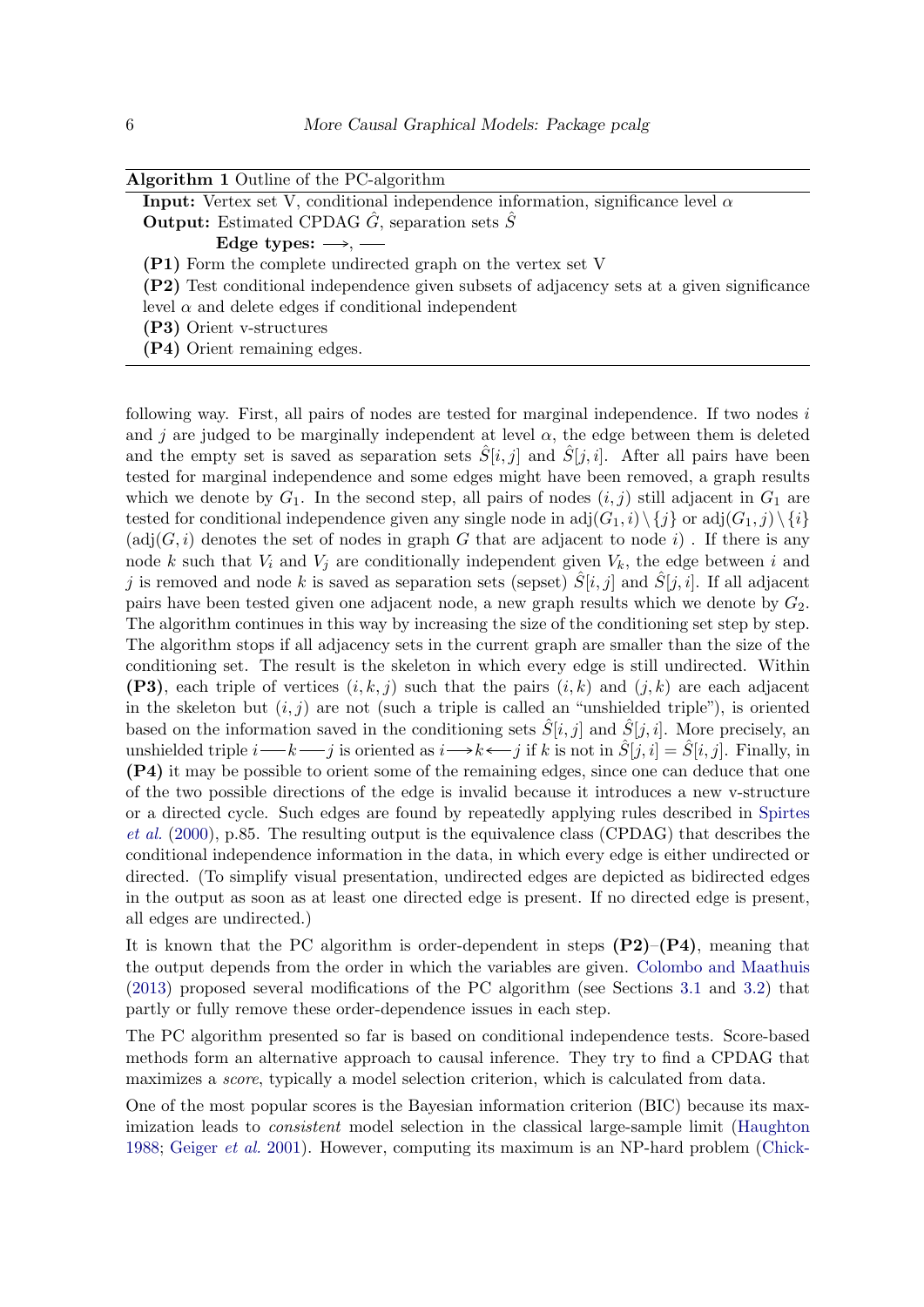[ering 1996\)](#page-33-3). An exhaustive search is computationally infeasible due to the size of the search space, the space of DAGs or CPDAGs, respectively. Silander and Myllymäki [\(2006\)](#page-36-3) have presented an exact dynamic programming algorithm with an exponential time complexity. Its execution is feasible for models with a few dozen variables.

The greedy equivalence search (GES) of [Chickering](#page-33-0) [\(2002\)](#page-33-0) makes the maximization of the BIC computationally feasible for much larger graphs. As the name of the algorithm implies, GES maximizes the BIC in a *greedy* way, but still guarantees consistency in the large-sample limit. It still has exponential-time complexity in the worst case, but only polynomial complexity in the average case where the size of the largest clique in a graph grows only logarithmically with the number of nodes [\(Grimmett and McDiarmid 1975\)](#page-34-4).

GES greedily optimizes the BIC in two phases:

- In the *forward phase*, the algorithm starts with the empty graph. It then sequentially moves to larger CPDAGs by operations that correspond to adding single arrows in the space of DAGs. This phase is aborted if no augmentation of the BIC is possible any more.
- In the *backward phase*, the algorithm moves again into the direction of *smaller* graphs by operations that correspond to removing single arrows in the space of DAGs. The algorithm terminates as soon as no augmentation of the BIC is possible any more.

A key ingredient for the fast exploration of the search space in GES is an evaluation of the greedy steps in a local fashion which avoids enumerating all representative DAGs of an equivalence class and which exploits the decomposability of the BIC score [\(Chickering 2002\)](#page-33-0).

A causal structure without feedback loops and without hidden or selection variable can be visualized using a DAG where the edges indicate direct cause-effect relationships. Under some assumptions, [Pearl](#page-35-5) [\(2000\)](#page-35-5) showed (Theorem 1.4.1) that there is a link between causal structures and graphical models. Roughly speaking, if the underlying causal structure is a DAG, we observe data generated from this DAG and then estimate a DAG model (i.e., a graphical model) on this data, the estimated CPDAG represents the equivalence class of the DAG model describing the causal structure. This holds if we have enough samples and assuming that the true underlying causal structure is indeed a DAG without latent or selection variables. Note that even given an infinite amount of data, we usually cannot identify the true DAG itself, but only its equivalence class. Every DAG in this equivalence class can be the true causal structure.

#### With hidden or selection variables

When discovering causal relations from nonexperimental data, two difficulties arise. One is the problem of hidden (or latent) variables: Factors influencing two or more measured variables may not themselves be measured. The other is the problem of selection bias: Values of unmeasured variables or features may influence whether a unit is included in the data sample.

In the case of hidden or selection variables, one could still visualize the underlying causal structure with a DAG that includes all observed, hidden and selection variables. However, when inferring the DAG from observational data, we do not know all hidden and selection variables.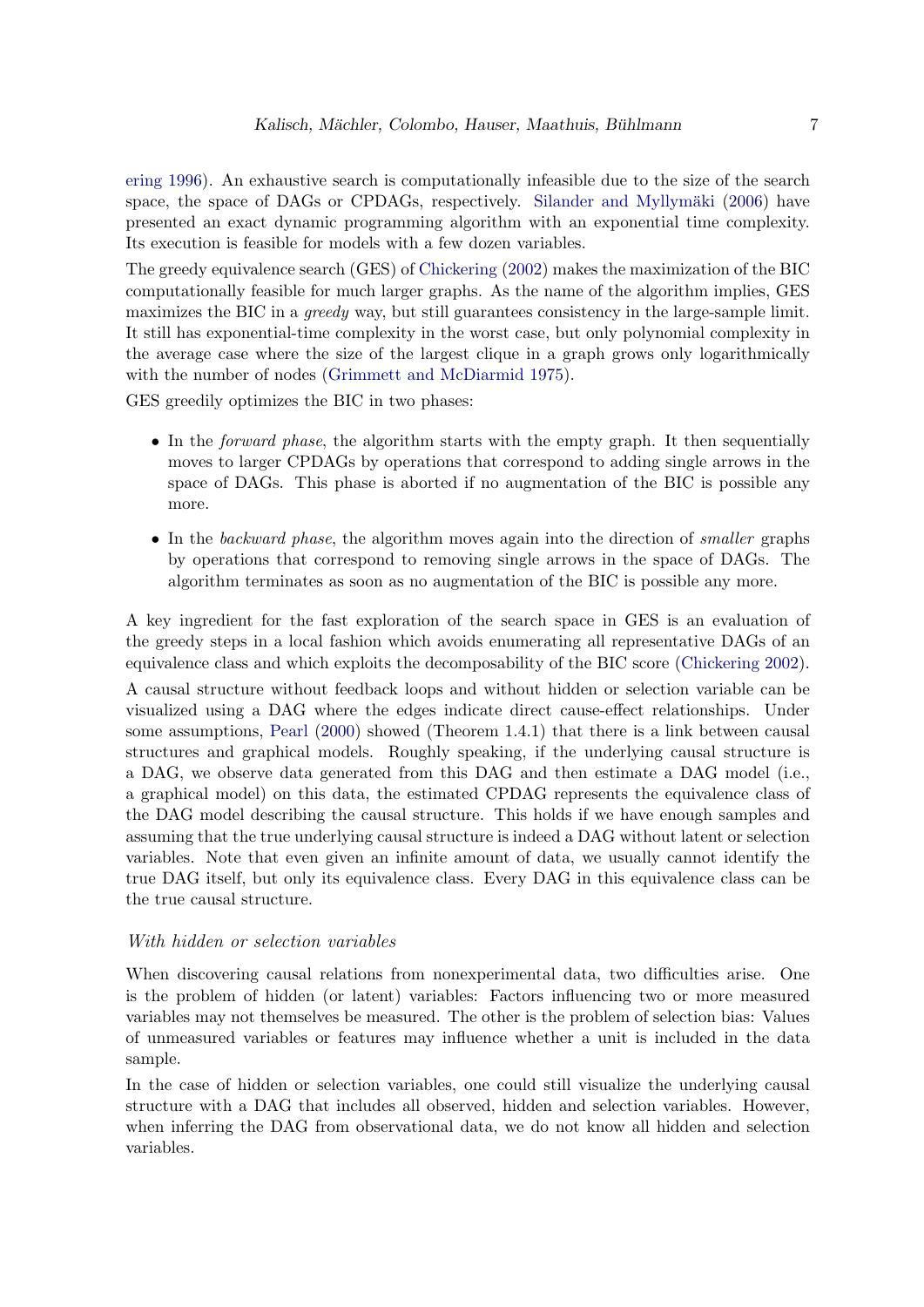We therefore seek to find a structure that represents all conditional independence relationships among the observed variables given the selection variables of the underlying causal structure. It turns out that this is possible. However, the resulting object is in general not a DAG for the following reason. Suppose, we have a DAG including observed, latent and selection variables and we would like to visualize the conditional independencies among the observed variables only. We could marginalize out all latent variables and condition on all selection variables. It turns out that the resulting list of conditional independencies can in general not be represented by a DAG, since DAGs are not closed under marginalization or conditioning (see [Richardson and Spirtes 2002\)](#page-36-5).

A class of graphical independence models that is closed under marginalization and conditioning and that contains all DAG models is the class of ancestral graphs. A detailed discussion of this class of graphs can be found in [Richardson and Spirtes](#page-36-5) [\(2002\)](#page-36-5). In this text, we only give a brief introduction.

Ancestral graphs have nodes, which represent random variables and edges which represent some kind of dependence. The edges can be either directed ( $\leftarrow$  or  $\rightarrow$ ), undirected ( $\rightarrow$ ) or bidirected  $(\leftrightarrow)$  (note that in the context of ancestral graphs, undirected and bidirected edges do *not* mean the same). There are two rules that restrict the direction of edges in an ancestral graph:

1: If i and j are joined by an edge with an arrowhead at i, then there is no directed path from  $i$  to j. (A path is a sequence of adjacent vertices, and a directed path is a path along directed edges that follows the direction of the arrowheads.)

2: There are no arrowheads present at a vertex which is an endpoint of an undirected edge.

Maximal ancestral graphs (MAG), which we will use from now on, also obey a third rule:

3: Every missing edge corresponds to a conditional independence.

The conditional independence statements of MAGs can be read off using the concept of mseparation, which is a generalization the concept of d-separation. Furthermore, part of the causal information in the underlying DAG is represented in the MAG. If in the MAG there is an edge between node i and node j with an arrowhead at node i, then there is no directed path from node i to node j nor to any of the selection variables in the underlying DAG (i.e., i is not a cause of j or of the selection variables). If, on the other hand, there is a tail at node i, then there is a directed path from node i to node j or to one of the selection variables in the underlying DAG (i.e.,  $i$  is a cause of  $j$  or of a selection variable).

Recall that finding a unique DAG from an independence oracle is in general impossible. Therefore, one only reports on the equivalence class of DAGs in which the true DAG must lie. The equivalence class is visualized using a CPDAG. The same is true for MAGs: Finding a unique MAG from an independence oracle is in general impossible. One only reports on the equivalence class in which the true MAG lies.

An equivalence class of a MAG can be uniquely represented by a partial ancestral graph (PAG) (see, e.g., [Zhang 2008\)](#page-36-6). A PAG contains the following types of edges:  $\circ \neg$ ,  $\circ \rightarrow$ ,  $\rightarrow$ ,  $\leftarrow$ ,  $\rightarrow$  Roughly, the bidirected edges come from hidden variables, and the undirected edges come from selection variables. The edges have the following interpretation: (i) There is an edge between x and y if and only if  $V_x$  and  $V_y$  are conditionally dependent given  $V_s$  for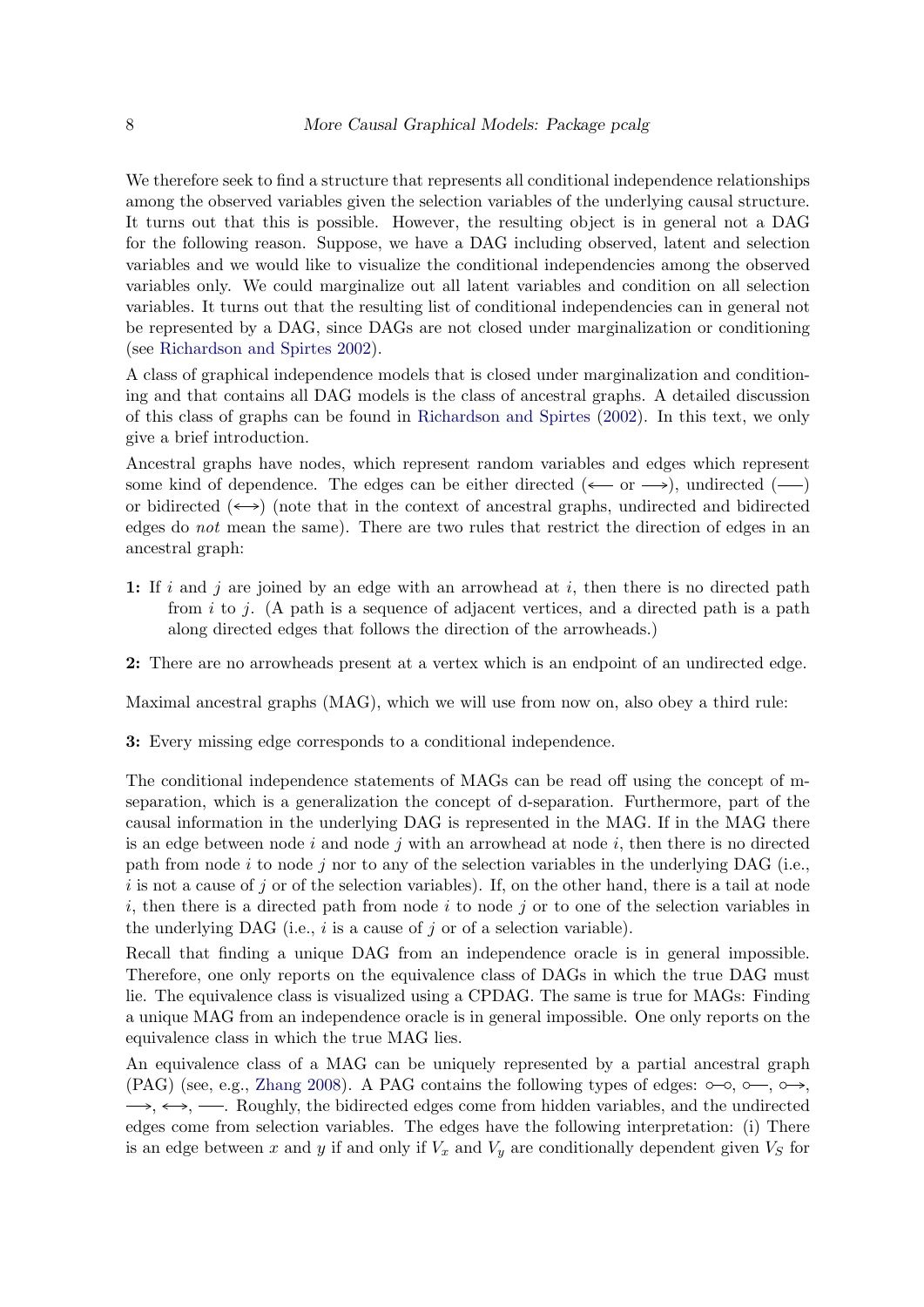all sets  $V<sub>S</sub>$  consisting of all selection variables and a subset of the observed variables; (ii) a tail on an edge means that this tail is present in all MAGs in the equivalence class; (iii) an arrowhead on an edge means that this arrowhead is present in all MAGs in the equivalence class; (iv) a  $\circ$ -edgemark means that there is a at least one MAG in the equivalence class where the edgemark is a tail, and at least one where the edgemark is an arrowhead.

An algorithm for finding the PAG given an independence oracle is the FCI algorithm ("fast causal inference"; see [Spirtes](#page-36-1) *et al.* [\(2000\)](#page-36-1) and [Spirtes](#page-36-7) *et al.* [\(1999b\)](#page-36-7)). The orientation rules of this algorithm were slightly extended and proven to be complete in [Zhang](#page-36-6) [\(2008\)](#page-36-6). FCI is very similar to PC but makes additional conditional independence tests and uses more orientation rules (see Section [3.4](#page-17-0) for more details). We refer the reader to [Zhang](#page-36-6) [\(2008\)](#page-36-6) or [Colombo](#page-34-0) *et al.* [\(2012\)](#page-34-0) for a detailed discussion of the FCI algorithm. It turns out that the FCI algorithm is computationally infeasible for large graphs. The RFCI algorithm ("really fast causal inference"; see [Colombo](#page-34-0) *et al.* [\(2012\)](#page-34-0)), is much faster than FCI. The output of RFCI is in general slightly less informative than the output of FCI, in particular with respect to conditional independence information. However, it was shown in [Colombo](#page-34-0) *et al.* [\(2012\)](#page-34-0) that any causal information in the output of RFCI is correct and that both FCI and RFCI are consistent in (different) sparse high-dimensional settings. Finally, in simulations the estimation performances of the algorithms are very similar.

Since both these algorithms are build up from the PC algorithm, they are also order-dependent, meaning that the output depends from the order in which the variables are given. Starting from the solution proposed for the PC algorithm, [Colombo and Maathuis](#page-33-2) [\(2013\)](#page-33-2) proposed several modifications of the FCI and the RFCI algorithms (see Sections [3.1,](#page-11-0) [3.4,](#page-17-0) and [3.5\)](#page-19-0) that partly or fully remove these order-dependence issues in each of their steps.

#### From a mixture of observational and interventional data

We often have to deal with interventional data in causal inference. In cell biology for example, data is often measured in different mutants, or collected from gene knockdown experiments, or simply measured under different experimental conditions. An intervention, denoted by Pearl's do-calculus (see Section [1\)](#page-0-0), changes the joint probability distribution of the system; therefore, data samples collected from different intervention experiments are *not* identically distributed (although still independent).

The algorithms PC and GES both rely on the i.i.d. assumption and are not suited for causal inference from interventional data. The GIES algorithm, which stands for "greedy interventional equivalence search", is a generalization of GES to interventional data (see [Hauser and](#page-34-1) Bühlmann 2012). It does not only make sure that interventional data points are handled correctly (instead of being wrongly treated as observational data points), but also accounts for the improved identifiablity of causal models under interventional data by returning an *interventional essential graph*. Just as in the observational case, an interventional essential graph is a partially directed graph representing an (interventional) Markov equivalence class of DAGs: a directed edge between two vertices stands for an arrow with common orientation among all representatives of the equivalence class, an undirected edge stands for an arrow that has different orientations among different representative DAGs; for more details, see [Hauser](#page-34-1) and Bühlmann  $(2012)$ .

GIES traverses the search space of interventional essential graphs in a similar way as GES traverses the search space of observational essential graphs. In addition, a new search phase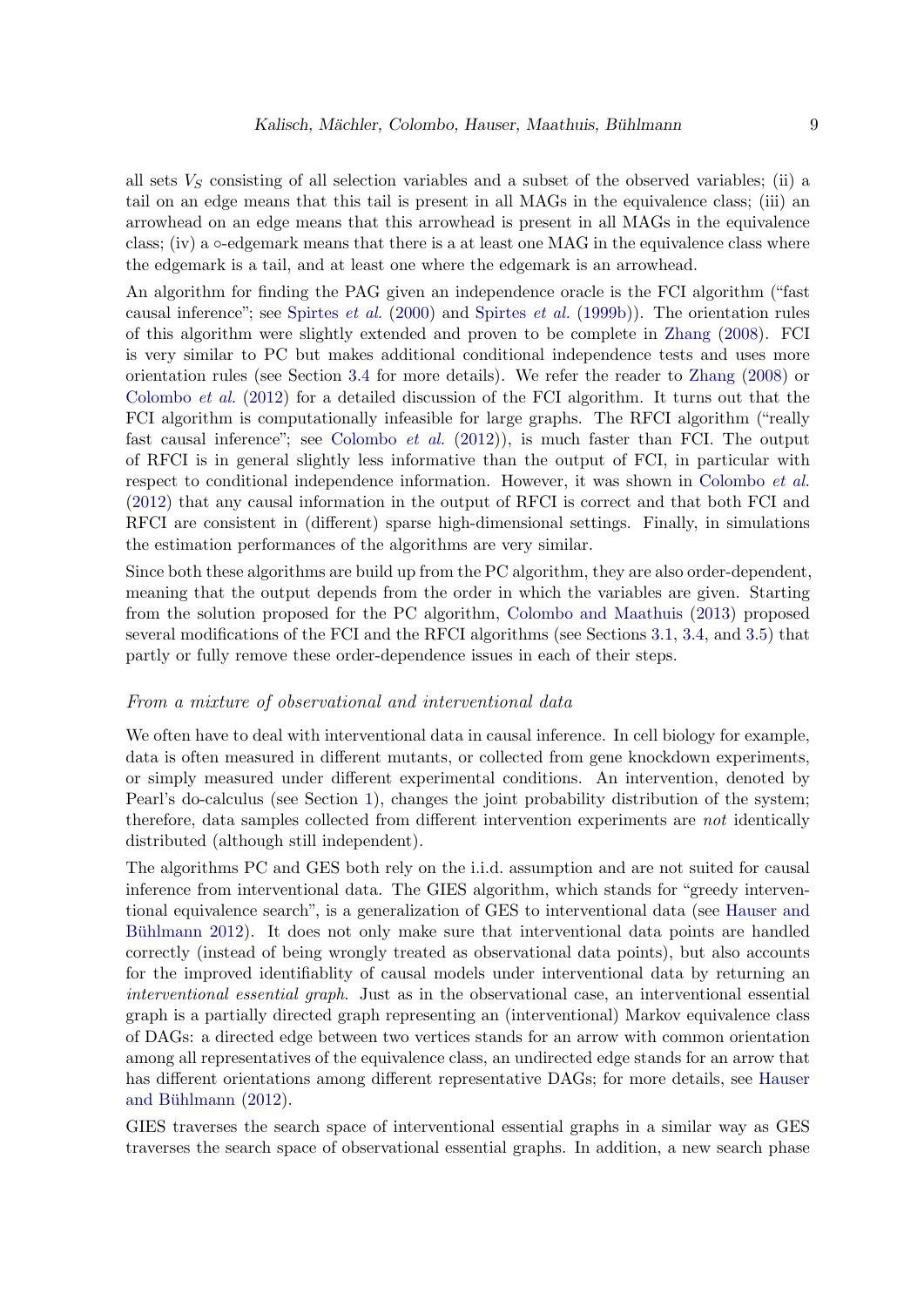was introduced by Hauser and Bühlmann  $(2012)$  with movements which correspond to turning single arrows in the space of DAGs.

#### <span id="page-9-0"></span>2.2. Estimating bounds on causal effects

One way of quantifying the causal effect of variable  $V_x$  on  $V_y$  is to measure the state of  $V_y$  if  $V_x$  is forced to take value  $V_x = x$  and compare this to the value of  $V_y$  if  $V_x$  is forced to take the value  $V_x = x + 1$  or  $V_x = x + \delta$ . If  $V_x$  and  $V_y$  are random variables, forcing  $V_x = x$  could have the effect of changing the distribution of  $V_y$ . Following the conventions in [Pearl](#page-35-5) [\(2000\)](#page-35-5), the resulting distribution after manipulation is denoted by  $P[V_y]$  do( $V_x = x$ ). Note that this is different from the conditional distribution  $P[V_y|V_x = x]$ . To illustrate this, imagine the following simplistic situation. Suppose we observe a particular spot on the street during some hour. The random variable  $V_x$  denotes whether it rained during that hour  $(V_x = 1$  if it rained,  $V_x = 0$  otherwise). The random variable  $V_y$  denotes whether the street was wet at the end of that hour  $(V_y = 1$  if it was wet,  $V_y = 0$  otherwise). If we assume  $P(V_x = 1) = 0.1$  (rather dry region),  $P(V_y = 1|V_x = 1) = 0.99$  (the street is almost always still wet at the end of the hour when it rained during that hour) and  $P(V_y = 1|V_x = 0) = 0.02$  (other reasons for making the street wet are rare), we can compute the conditional probability  $P(V_x = 1|V_y = 1) = 0.85$ . So, if we observe the street to be wet, the probability that there was rain in the last hour is about 0.85. However, if we take a garden hose and force the street to be wet at a randomly chosen hour, we get  $P(V_x = 1 | \text{do}(V_y = 1)) = P(V_x = 1) = 0.1$ . Thus, the distribution of the random variable describing rain is quite different when making an observation versus making an intervention.

Oftentimes, only the change of the target distribution under intervention is reported. We use the change in mean, i.e.,  $\frac{\partial}{\partial x} E[V_y] \, \text{do}(V_x = x)],$  as a general measure for the causal effect of  $V_x$  on  $V_y$ . For multivariate Gaussian random variables,  $E[V_y]$  do $(V_x = x)$  depends linearly on x. Therefore, the derivative is constant which means that the causal effect does not depend on x, and can also be interpreted as  $E[V_y] \cdot \text{do}(V_x = x + 1)] - E[V_y] \cdot \text{do}(V_x = x)].$ For binary random variables (with domain  $\{0, 1\}$ ) we define the causal effect of  $V_x$  on  $V_y$  as  $E(V_y | \text{do}(V_x = 1)) - E(V_y | \text{do}(V_x = 0)) = P(V_y = 1 | \text{do}(V_x = 1)) - P(V_y = 1 | \text{do}(V_x = 0)).$ 

The goal in the remainder of this section is to estimate the effect of an intervention if only observational data is available.

#### Without hidden and selection variables

If the causal structure is a known DAG and there are no hidden and selection variables, [Pearl](#page-35-5) [\(2000\)](#page-35-5) (Th 3.4.1) suggested a set of inference rules known as "do-calculus" whose application transforms an expression involving a "do" into an expression involving only conditional distributions. Thus, information on the interventional distribution can be obtained by using information obtained by observations and knowledge of the underlying causal structure.

Unfortunately, the causal structure is rarely known in practice. However, as discussed in Section [2.1,](#page-3-0) we can estimate the Markov equivalence class of the true causal DAG. Taking this into account, we conceptually apply the do-calculus on each DAG within the equivalence class and thus obtain a possible causal effect for each DAG in the equivalence class (in practice, we developed a local method that is faster but yields a similar result; see Section [3.7](#page-22-0) for more details). Therefore, even if we have an infinite amount of observations we can in general report on a multiset of possible causal values (it is a multiset rather than a set because it can contain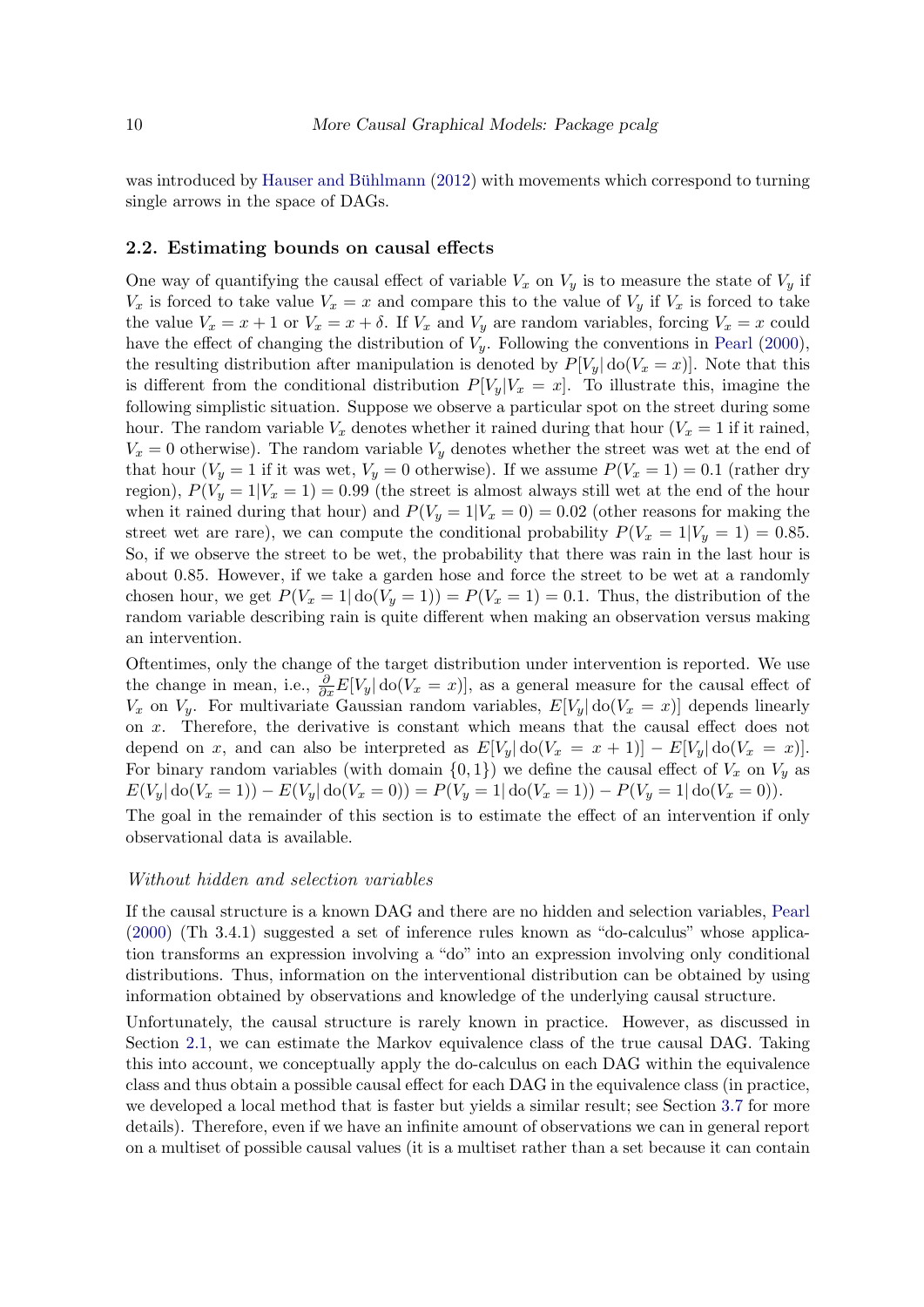duplicate values). One of these values is the true causal effect. Despite the inherent ambiguity, this result can still be very useful when the multiset has certain properties (e.g., all values are much larger than zero). These ideas are incorporated in the IDA method (Intervention calculus when the DAG is Absent).

In addition to this fundamental limitation in estimating a causal effect, errors due to finite sample size blur the result as with every statistical method. Thus, we can typically only get an estimate of the set of possible causal values. It was shown that this estimate is consistent in sparse high-dimensional settings under some assumptions by [Maathuis](#page-35-1) *et al.* [\(2009\)](#page-35-1).

It has recently been shown empirically that despite the described fundamental limitations in identifying the causal effect uniquely and despite potential violations of the underlying assumptions, the method performs well in identifying the most important causal effects in a high-dimensional yeast gene expression data set (see [Maathuis](#page-35-3) *et al.* [2010\)](#page-35-3).

#### With hidden but no selection variables

If the causal DAG is known and no latent and selection variables are present, one can estimate causal effects from observational data using for example Pearl's backdoor criterion, as done in IDA.

However, in practice the assumption of no latent variables is often violated. Therefore, [Maathuis and Colombo](#page-35-4) [\(2013\)](#page-35-4) generalized Pearl's backdoor criterion to more general types of graphs that describe Markov equivalence classes of DAGs when allowing arbitrarily many latent but no selection variables. This generalization works with DAGs, CPDAGs, MAGs, and PAGs as input and it is based on a two step approach. In a first step, the causal effect of one variable  $X$  onto another variable  $Y$  under investigation is checked to be identifiable via the generalized backdoor criterion, meaning that there exists a set of variables  $W$  for which the generalized backdoor criterion is satisfied with respect to  $X$  and  $Y$  in the given graph. If the effect is indeed identifiable, in a second step the set  $W$  is explicitly given.

#### 2.3. Summary of assumptions

For all proposed methods, we assume that the data is faithful to the unknown underlying causal DAG. For the individual methods, further assumptions are made.

- PC algorithm: No hidden or selection variables; consistent in high-dimensional settings (the number of variables grows with the sample size) if the underlying DAG is sparse, the data is multivariate normal and satisfies some regularity conditions on the partial correlations, and  $\alpha$  is taken to zero appropriately. See Kalisch and Bühlmann [\(2007\)](#page-35-8) for full details. Consistency in a standard asymptotic regime with a fixed number of variables follows as a special case.
- GES algorithm: No hidden or selection variables; consistency in a standard asymptotic regime with a fixed number of variables (see [Chickering 2002\)](#page-33-0).
- FCI algorithm: Allows for hidden and selection variables; consistent in high-dimensional settings if the so-called Possible-D-SEP sets (see [Spirtes](#page-36-1) *et al.* [2000\)](#page-36-1) are sparse, the data is multivariate normal and satisfies some regularity conditions on the partial correlations, and  $\alpha$  is taken to zero appropriately. See [Colombo](#page-34-0) *et al.* [\(2012\)](#page-34-0) for full details.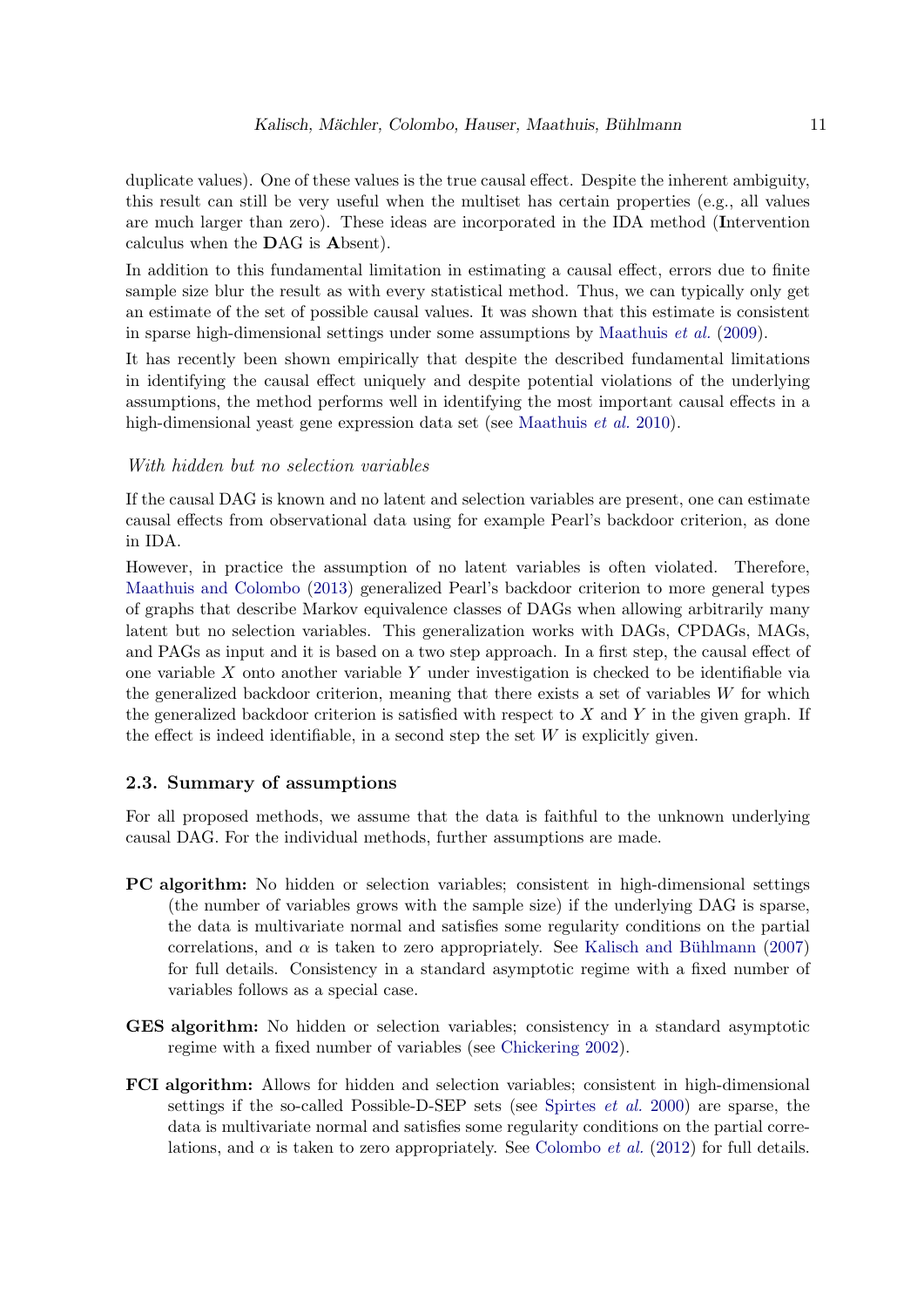Consistency in a standard asymptotic regime with a fixed number of variables follows as a special case.

- RFCI algorithm: Allows for hidden and selection variables; consistent in high-dimensional settings if the underlying MAG is sparse (this is a much weaker assumption than the one needed for FCI), the data is multivariate normal and satisfies some regularity conditions on the partial correlations, and  $\alpha$  is taken to zero appropriately. See [Colombo](#page-34-0) *et al.* [\(2012\)](#page-34-0) for full details. Consistency in a standard asymptotic regime with a fixed number of variables follows as a special case.
- GIES algorithm: No hidden or selection variables; mix of observational and interventional data. Interventional data alone is sufficient if there is no variable which is intervened in *all* data points.
- IDA: No hidden or selection variables; all conditional expectations are linear; consistent in high-dimensional settings if the underlying DAG is sparse, the data is multivariate Normal and satisfies some regularity conditions on the partial correlations and conditional variances, and  $\alpha$  is taken to zero appropriately. See [Maathuis](#page-35-1) *et al.* [\(2009\)](#page-35-1) for full details.
- Generalized Backdoor Criterion: allows for arbitrarily many hidden but no selection variables. See [Maathuis and Colombo](#page-35-4) [\(2013\)](#page-35-4) for more details.

# 3. Package pcalg

This package has two goals. First, it is intended to provide fast, flexible and reliable implementations of the PC, FCI, RFCI, GES and GIES algorithms for estimating causal structures and graphical models. Second, it provides an implementation of the IDA method, which estimates bounds on causal effects from observational data when no causal structure is known and hidden or selection variables are absent, and it also provides a genralization of Pearl's backdoor criterion to DAGs, CPDAGs, MAGs, nad PAGs, when hidden but no selection variables are allowed.

In the following, we describe the main functions of our package for achieving these goals. The functions  $s$ keleton(),  $pc($ ),  $fci()$ ,  $rfci()$ ,  $ges()$ ,  $gies()$  and  $simy()$  are intended for estimating graphical models. The functions ida() and idaFast() are intended for estimating causal effects from observational data, and the function backdoor() is intended for checking if a causal effect is identifiable or not using the generalized backdoor criterion and if it is identifiable for estimating a set that actually satisfies the generalized backdoor criterion.

Alternatives to this package for estimating graphical models in R include: [Scutari](#page-36-8) [\(2010\)](#page-36-8); [Bottcher and Dethlefsen](#page-33-4) [\(2011\)](#page-33-4); [Hojsgaard](#page-35-9) [\(2012\)](#page-35-9); [Hojsgaard](#page-35-10) *et al.* [\(2012\)](#page-35-10) and [Hojsgaard](#page-35-11) [and Lauritzen](#page-35-11) [\(2011\)](#page-35-11).

# <span id="page-11-0"></span>3.1. skeleton

The function skeleton() estimates the skeleton of a DAG without latent and selection variables using the PC algorithm (steps (P1) and (P2) in Algorithm [1\)](#page-5-0), and it estimates an initial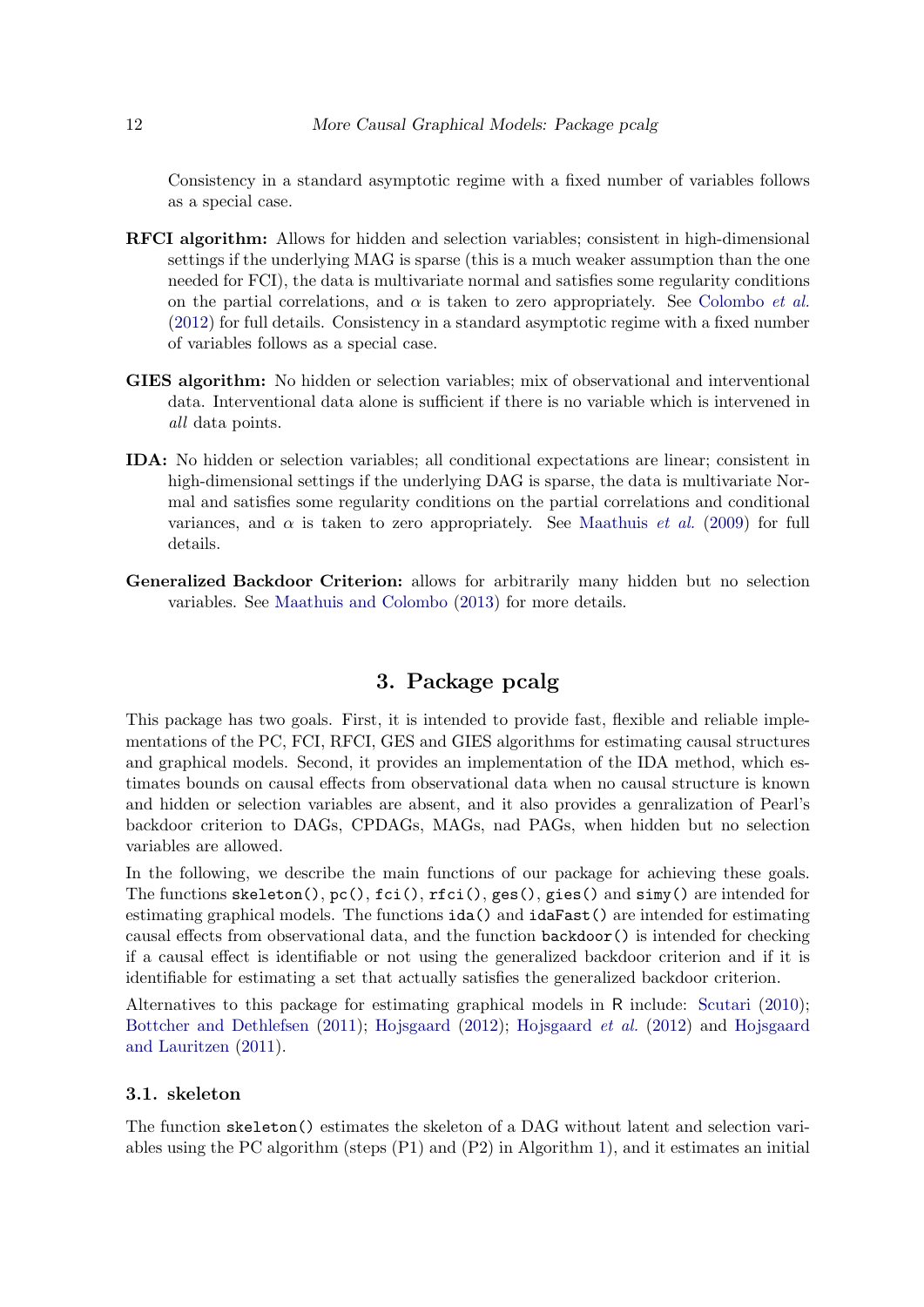```
> ## using data("gmG", package="pcalg")
> suffStat <- list(C = cor(gmG8$x), n = nrow(gmG8$x))
> skel.gmG <- skeleton(suffStat, indepTest = gaussCItest,
                     p = ncol(gmG8$x), alpha = 0.01)
> par(mfrow = c(1,2))
> plot(gmG8$g, main = ""); plot(skel.gmG, main = "")
```


<span id="page-12-0"></span>Figure 2: True underlying DAG (left) and estimated skeleton (right) fitted on the simulated Gaussian data set gmG.

skeleton of a DAG with arbitrarily many latent and selection variables using the FCI and the RFCI algorithms. The function can be called with the following arguments

```
skeleton(suffStat, indepTest, alpha, labels, p, method = c("stable", "original",
    "stable.fast"), m.max = Inf, fixedGaps = NULL, fixedEdges = NULL, NAdelete = TRUE,
   numCores = 1, verbose = FALSE)
```
As was discussed in Section [2.1,](#page-3-0) the main task in finding the skeleton is to compute and test several conditional independencies. To keep the function flexible, skeleton() takes as argument a function indepTest() that performs these conditional independence tests and returns a p-value. All information that is needed in the conditional independence test can be passed in the argument suffStat. The only exceptions are the number of variables p and the significance level alpha for the conditional independence tests, which are passed separately. For convenience, we have preprogrammed versions of indepTest() for Gaussian data (gaussCItest()), discrete data (disCItest()), and binary data (binCItest()). Each of these independence test functions needs different arguments as input, described in the respective help files. For example, when using gaussCItest(), the input has to be a list containing the correlation matrix and the sample size of the data. In the following code, we estimate the skeleton on the data set  $\text{gmG}$  (which consists of  $p = 8$  variables and  $n = 5000$ samples) and plot the results. The estimated skeleton and the true underlying DAG are shown in Fig. [2.](#page-12-0)

To give another example, we show how to fit a skeleton to the example data set gmD (which consists of  $p = 5$  discrete variables with 3, 2, 3, 4 and 2 levels and  $n = 10000$  samples). The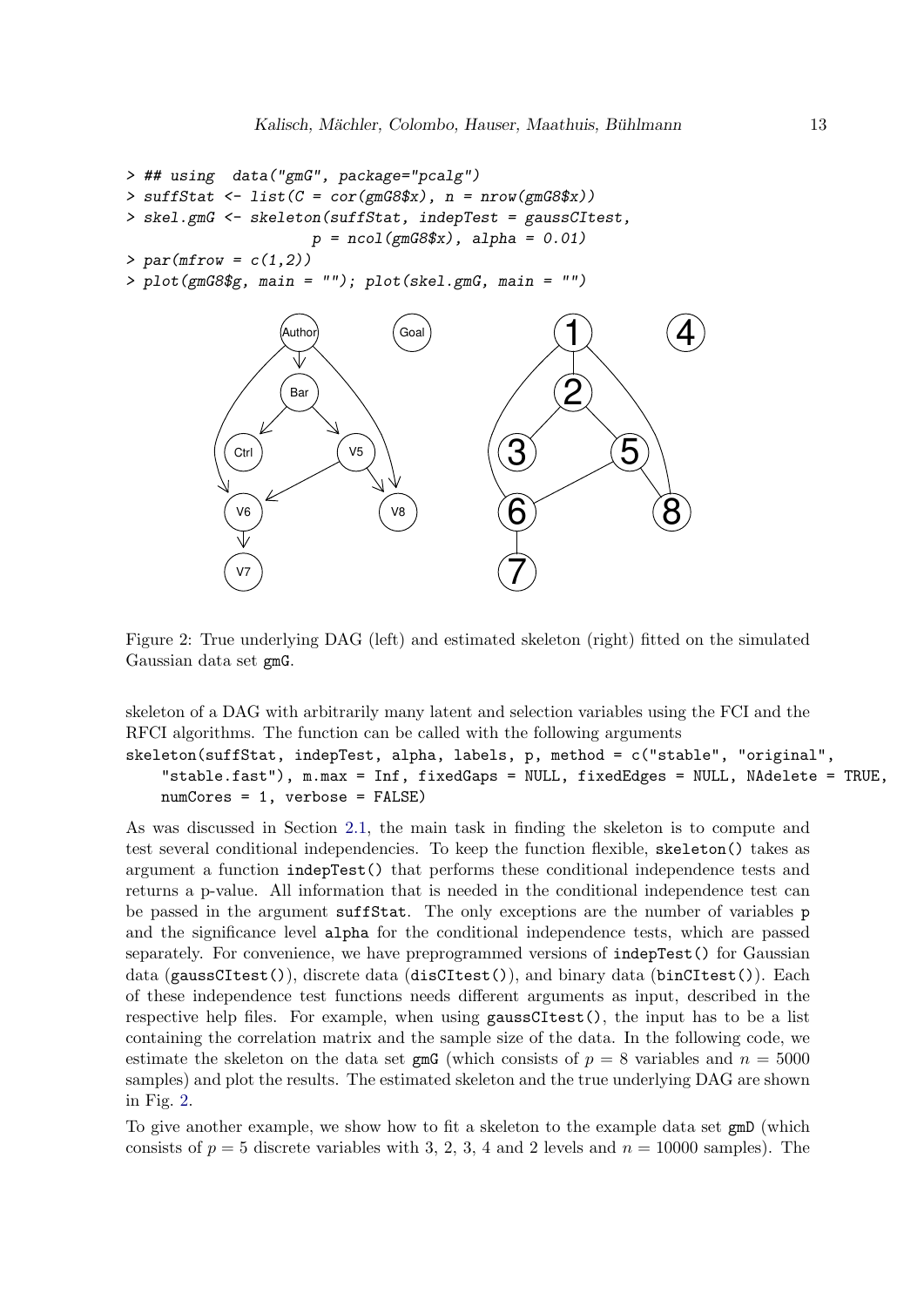<span id="page-13-0"></span>

Figure 3: True underlying DAG (left) and estimated skeleton (right) fitted on the simulated discrete data set gmD.

predefined test function  $disCTest()$  is based on the  $G^2$  statistic and takes as input a list containing the data matrix, a vector specifying the number of levels for each variable and an option which indicates if the degrees of freedom must be lowered by one for each zero count. Finally, we plot the result. The estimated skeleton and the true underlying DAG are shown in Fig. [3.](#page-13-0)

In some situations, one may have prior information about the underlying DAG, for example that certain edges are absent or present. Such information can be incorporated into the algorithm via the arguments fixedGaps (absent edges) and fixedEdges (present edges). The information in fixedGaps and fixedEdges is used as follows. The gaps given in fixedGaps are introduced in the very beginning of the algorithm by removing the corresponding edges from the complete undirected graph. Thus, these edges are guaranteed to be absent in the resulting graph. Pairs  $(i, j)$  in fixed Edges are skipped in all steps of the algorithm, so that these edges are guaranteed to be present in the resulting graph.

If indepTest() returns NA and the option NAdelete is TRUE, the corresponding edge is deleted. If this option is FALSE, the edge is not deleted.

The argument m.max is the maximum size of the conditioning sets that are considered in the conditional independence tests.

Throughout, the function works with the column positions of the variables in the adjacency matrix, and not with the names of the variables.

The PC algorithm is known to be order-dependent, in the sense that the output depends on the order in which the variables are given. Therefore, [Colombo and Maathuis](#page-33-2) [\(2013\)](#page-33-2) proposed a simple modification, called PC-stable, that yields order-independent adjacencies in the skeleton. In this function we implement their modified algorithm (the old order-dependent implementation can be found in version 1.1-5).

Since the FCI and RFCI algorithms are build up from the PC algorithm, they are also orderdependent in the skeleton. To resolve their order-dependence issues in the skeleton is more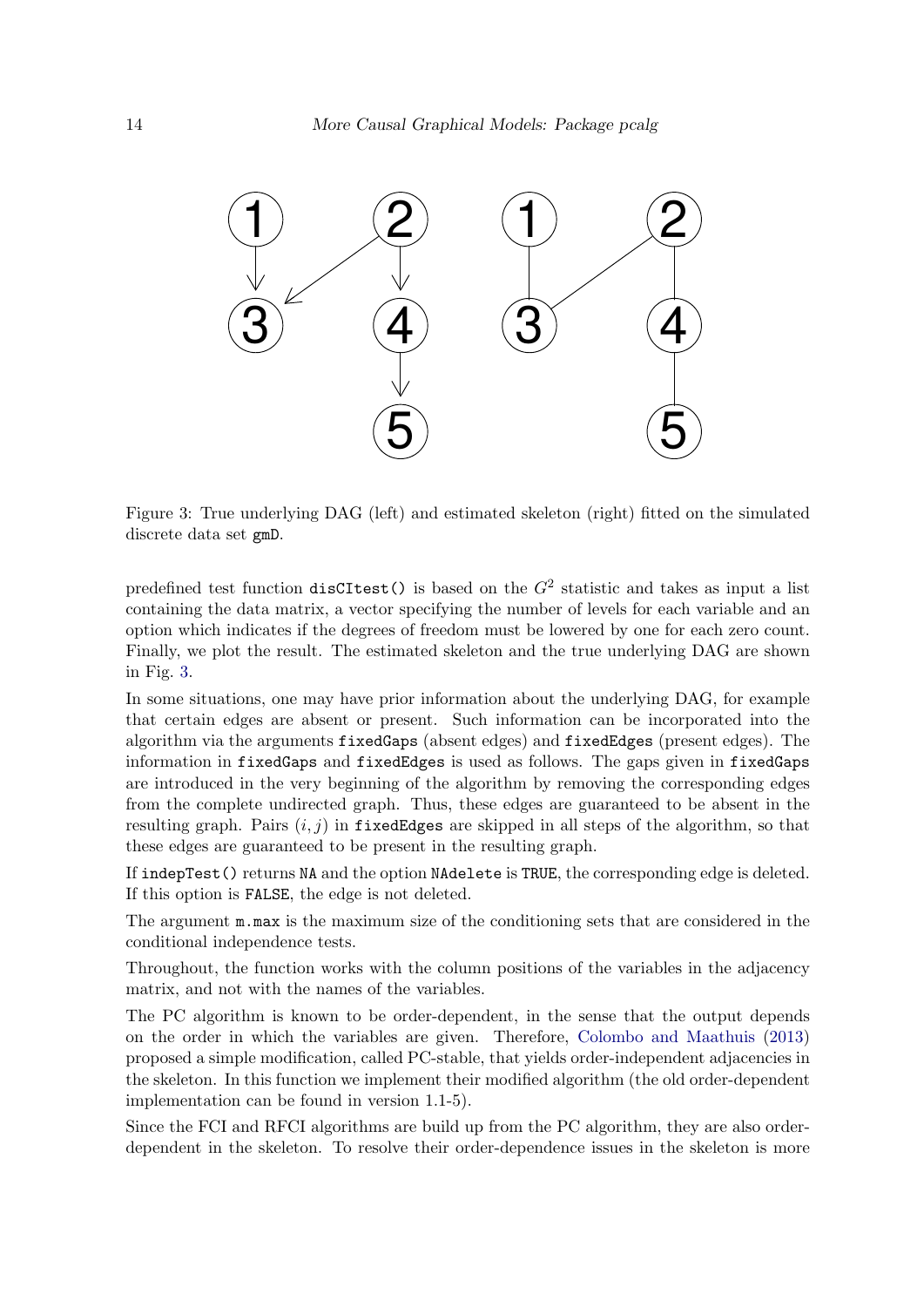involved, see [Colombo and Maathuis](#page-33-2) [\(2013\)](#page-33-2). However, this function estimates an initial order-independent skeleton in these algorithms (for additional details on how to make the final skeleton of FCI fully order-independent see [3.4](#page-17-0) and [Colombo and Maathuis](#page-33-2) [\(2013\)](#page-33-2)).

### <span id="page-14-0"></span>3.2. pc

The function  $pc()$  implements all steps (P1) to (P4) of the PC algorithm shown in display algorithm [1.](#page-5-0) First, the skeleton is computed using the function skeleton() (steps (P1) and (P2)). Then, as many edges as possible are oriented (steps (P3) and (P4)). The function can be called as

```
pc(suffStat, indepTest, alpha, labels, p, fixedGaps = NULL, fixedEdges = NULL,
   NAdelete = TRUE, m.max = Inf, u2pd = c("relaxed", "rand", "retry"),skel.method = c("stable", "original", "stable.fast"), conservative = FALSE,
   maj.rule = FALSE, solve.confl = FALSE, numCores = 1, verbose = FALSE)
```
where the arguments suffStat, indepTest, p, alpha, fixedGaps, fixedEdges, NAdelete and m.max are identical to those of skeleton().

The conservative PC algorithm (conservative = TRUE) is a slight variation of the PC algorithm (see [Ramsey](#page-36-9) *et al.* [2006\)](#page-36-9). After the skeleton is computed, all unshielded triplets  $a \rightarrow b \rightarrow c$  are checked in the following way. We test whether  $V_a$  and  $V_c$  are independent conditioning on any subset of the neighbors of a or any subset of the neighbors of c. If  $b$  is in no such conditioning set (and not in the original sepset) or in all such conditioning sets (and in the original sepset), the triple is marked as *unambiguous*, no further action is taken and the usual PC is continued. If, however,  $b$  is in only some conditioning sets, or if there was no subset S of the adjacency set of a nor of c such that  $V_a$  and  $V_c$  are conditionally independent given  $V_S$ , the triple  $a \rightarrow b \rightarrow c$  is marked as *ambiguous*. An ambiguous triple is not oriented as a v-structure. Furthermore, no later orientation rule that needs to know whether  $a \rightarrow b \rightarrow c$ is a v-structure or not is applied. Instead of using the conservative version, which is quite strict towards the v-structures, [Colombo and Maathuis](#page-33-2) [\(2013\)](#page-33-2) introduced a less strict version for the v-structures called majority rule. This adaptation can be called using maj.rule = TRUE. In this case, the triple  $a \rightarrow b \rightarrow c$  is marked as *ambiguous* if b is in exactly 50 percent of such conditioning sets, if it is in less than 50 percent it is set as a v-structure, and if in more than 50 percent as a non v-structure, for more details see [Colombo and Maathuis](#page-33-2) [\(2013\)](#page-33-2). The usage of both the conservative and the majority rule versions resolve the order-dependence issues of the determination of the v-structures, see [Colombo and Maathuis](#page-33-2) [\(2013\)](#page-33-2) for more details.

Sampling errors (or hidden variables) can lead to conflicting information about edge directions. For example, one may find that  $a \rightarrow b \rightarrow c$  and  $b \rightarrow c \rightarrow d$  should both be directed as v-structures. This gives conflicting information about the edge  $b \rightarrow c$ , since it should be directed as  $b \leftarrow c$  in v-structure  $a \rightarrow b \leftarrow c$ , while it should be directed as  $b \rightarrow c$  in vstructure  $b \rightarrow c \leftarrow d$ . With the option solve.confl = FALSE, in such cases, we simply overwrite the directions of the conflicting edge. In the example above this means that we obtain  $a \rightarrow b \rightarrow c \longleftarrow d$  if  $a \rightarrow b \rightarrow c$  was visited first, and  $a \rightarrow b \longleftarrow c \longleftarrow d$  if  $b \rightarrow c \rightarrow d$ was visited first, meaning that the final orientation on the edge depends on the ordering in which the edges are oriented. With the option  $\texttt{solve.config} = \texttt{TRUE}$  (which is only supported with option  $u2pd = "relaxed")$ , we first generate a list of all (unambiguous) v-structures (in the example above  $a \rightarrow b \rightarrow c$  and  $b \rightarrow c \rightarrow d$ , and then we simply orient them allow both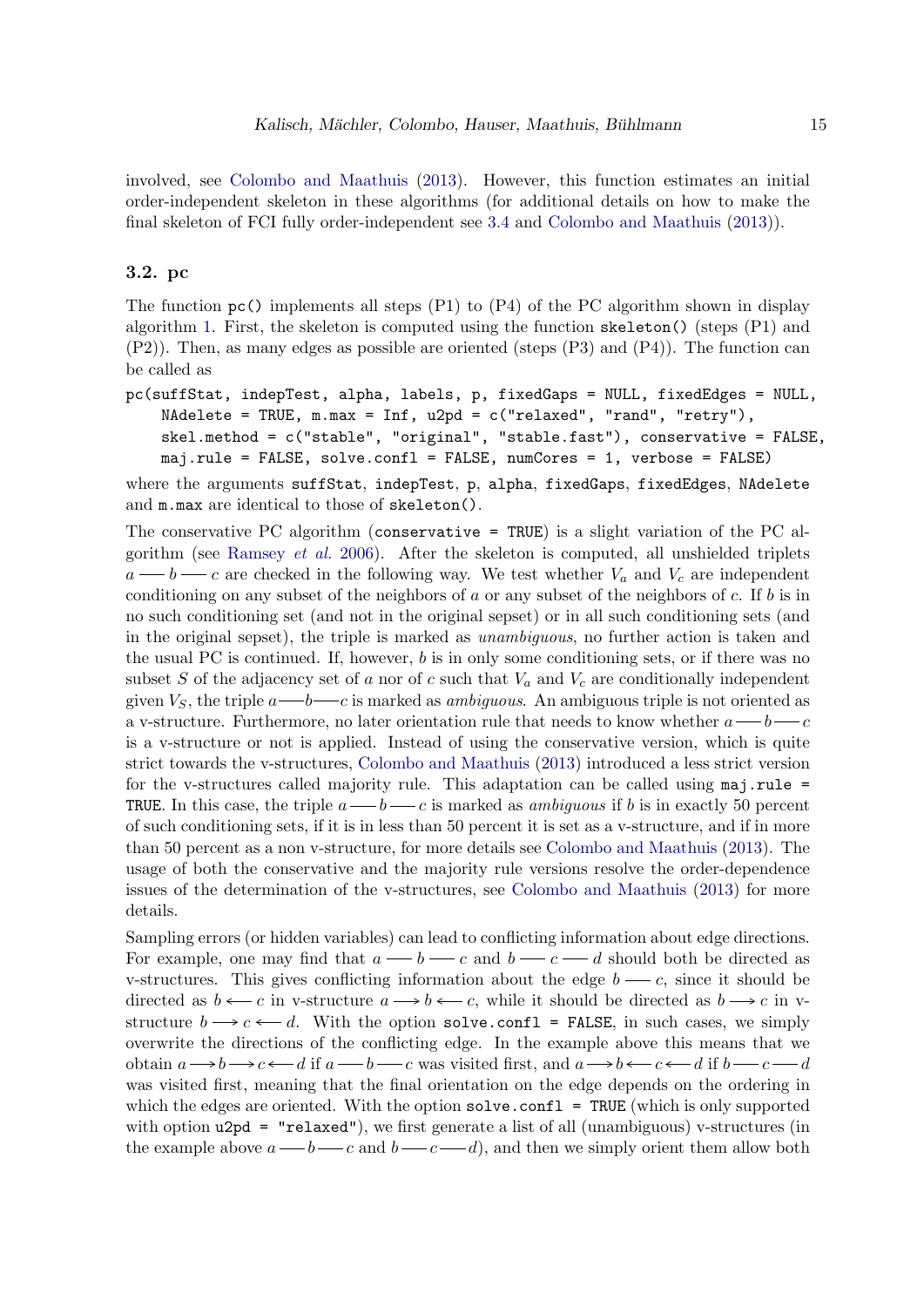directions on the edge  $b \rightarrow c$ , namely we allow the bi-directed edge  $b \leftrightarrow c$  resolving the orderdependence issues on the edge orientations. We denote bi-directed edges in the adjacency matrix M of the graph as  $M[b, c] = 2$  and  $M[c, b] = 2$ . In a similar way using lists for the candidate edges for each orientation rule and allowing bi-directed edges, the order-dependence issues in the orientation rules can be solved. Note that bi-directed edges merely represents a conflicting orientation and they should not to be interpreted causally. The usage of these lists for the candidate edges and allowing bi-directed edges resolve the order-dependence issues on the orientation of the v-structures and on the edges using the three orientation rules, see [Colombo and Maathuis](#page-33-2) [\(2013\)](#page-33-2) for more details.

Note that calling (conservative = TRUE) or  $\text{maj} \cdot \text{rule}$  = TRUE, together with solve.confl = TRUE produces a fully order-independent output, see [Colombo and Maathuis](#page-33-2) [\(2013\)](#page-33-2).

Sampling errors, non faithfulness, or hidden variables can also lead to invalid CPDAGs, meaning that there does not exist a DAG that has the same skeleton and v-structures as the graph found by the algorithm. An example of this is an undirected cycle consisting of the edges  $a \rightarrow b \rightarrow c \rightarrow d$  and  $d \rightarrow a$ . In this case it is impossible to direct the edges without creating a cycle or a new v-structure. The optional argument u2pd specifies what should be done in such a situation. If it is set to "relaxed", the algorithm simply outputs the invalid CPDAG. If u2pd is set to "rand", all direction information is discarded and a random DAG is generated on the skeleton. The corresponding CPDAG is then returned. If u2pd is set to "retry", up to 100 combinations of possible directions of the ambiguous edges are tried, and the first combination that results in a valid CPDAG is chosen. If no valid combination is found, an arbitrary CPDAG is generated on the skeleton as with u2pd = "rand".

As with the skeleton, the PC algorithm works with the column positions of the variables in the adjacency matrix, and not with the names of the variables. When plotting the object, undirected and bidirected edges are equivalent.

As an example, we estimate a CPDAG of the Gaussian data used in the example for the skeleton in Section [3.1.](#page-11-0) Again, we choose the predefined gaussCItest() as conditional independence test and create the corresponding test statistic. Finally, we plot the result. The estimated CPDAG and the true underlying DAG are shown in Fig. [4.](#page-16-0)

#### <span id="page-15-0"></span>3.3. ges

The PC algorithm presented in the previous section is based on conditional independence tests. To apply it, we first had to calculate a sufficient statistic and to specify a conditional independence test function. For the score-based GES algorithm, we have to define a score object before applying the inference algorithm.

A score object is an instance of a class derived from the base class Score. This base class is implemented as a virtual reference class. At the moment, the pcalg package only contains classes derived from Score for Gaussian data: GaussL0penObsScore for purely observational data, and GaussL0penIntScore for a mixture of observational and interventional data; for the GES algorithm, we only need the first one here, but we will encounter the second one in Section [3.6](#page-21-0) again. The implementation of score classes for discrete data is planned for future versions of the pcalg package. However, the flexible implementation using class inheritance allows the user to implement own score classes for different scores.

The predefined score-class GaussL0penObsScore implements a an  $\ell_0$ -penalized maximumlikelihood estimator for observational data from a Gaussian causal model. A instance is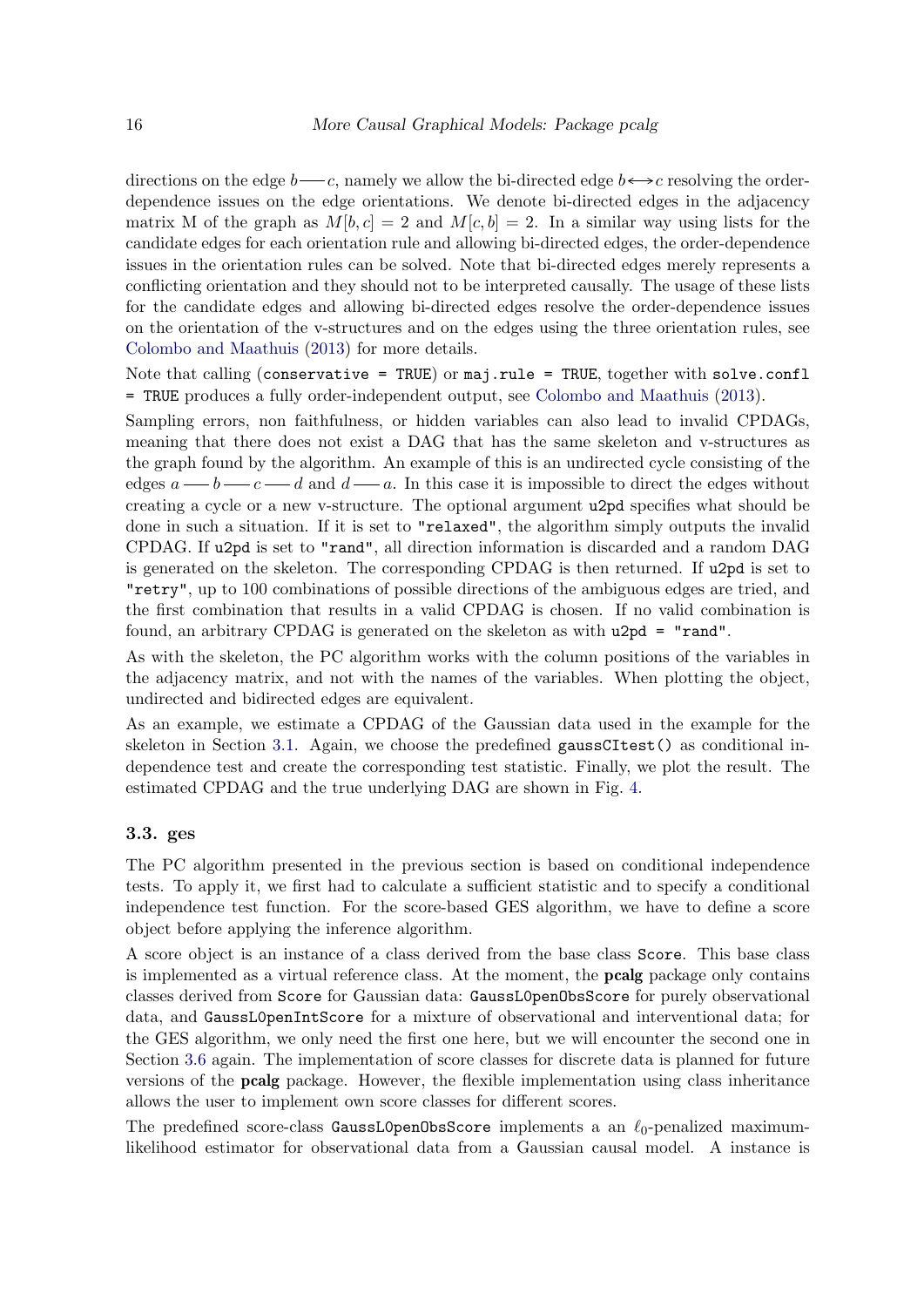```
> suffStat <- list(C = cor(gmG8$x), n = nrow(gmG8$x))
> pc.fit <- pc(suffStat, indepTest=gaussCItest, p = ncol(gmG8$x), alpha = 0.01)
> par(mfrow= c(1,2)); plot(gmG8$g, main = ""); plot(pc.fit, main = "")
```


<span id="page-16-0"></span>Figure 4: True underlying DAG (left) and estimated CPDAG (right) fitted on the simulated Gaussian data set gmG.

generated as follows:

```
> score <- new("GaussL0penObsScore", data = matrix(1, 1, 1),
     lambda = 0.5*log(nrow(data)), intercept = FALSE, use.cpp = TRUE, ...)
```
The data matrix is provided by the argument data. The penalization constant is specified by lambda. The default value of lambda corresponds to the BIC score; the AIC score is realized by setting lambda to 1. The argument intercept indicates whether the model should allow for intercepts in the linear structural equations, or for a non-zero mean of the multivariate normal distribution, which is equivalent. The last argument use.cpp indicates whether the internal C++ library should be used for calculation, which is in most cases the best choice due to velocity issues.

Once a score object is defined, the GES algorithm is called as follows:

```
ges(score, labels = score$getNodes(), fixedGaps = NULL, adaptive = c("none",
    "vstructures", "triples"), phase = c("forward", "backward", "turning"),
   iterate = length(phase) > 1, turning = NULL, maxDegree = integer(0),
   verbose = FALSE, ...)
```
The argument score is a score object defined before. The argument turning indicates whether the novel turning phase (see Section [2.1\)](#page-3-0) not present in the original implementation of [Chickering](#page-33-0) [\(2002\)](#page-33-0) should be used, and maxdegree can be used to bound the vertex degree of the estimated graph. More details can be found in the help file of ges().

In Fig. [5,](#page-17-1) we re-analyze the data set used in the example of Fig. [4](#page-16-0) with the GES algorithm. The estimated graph is exactly the same in this case.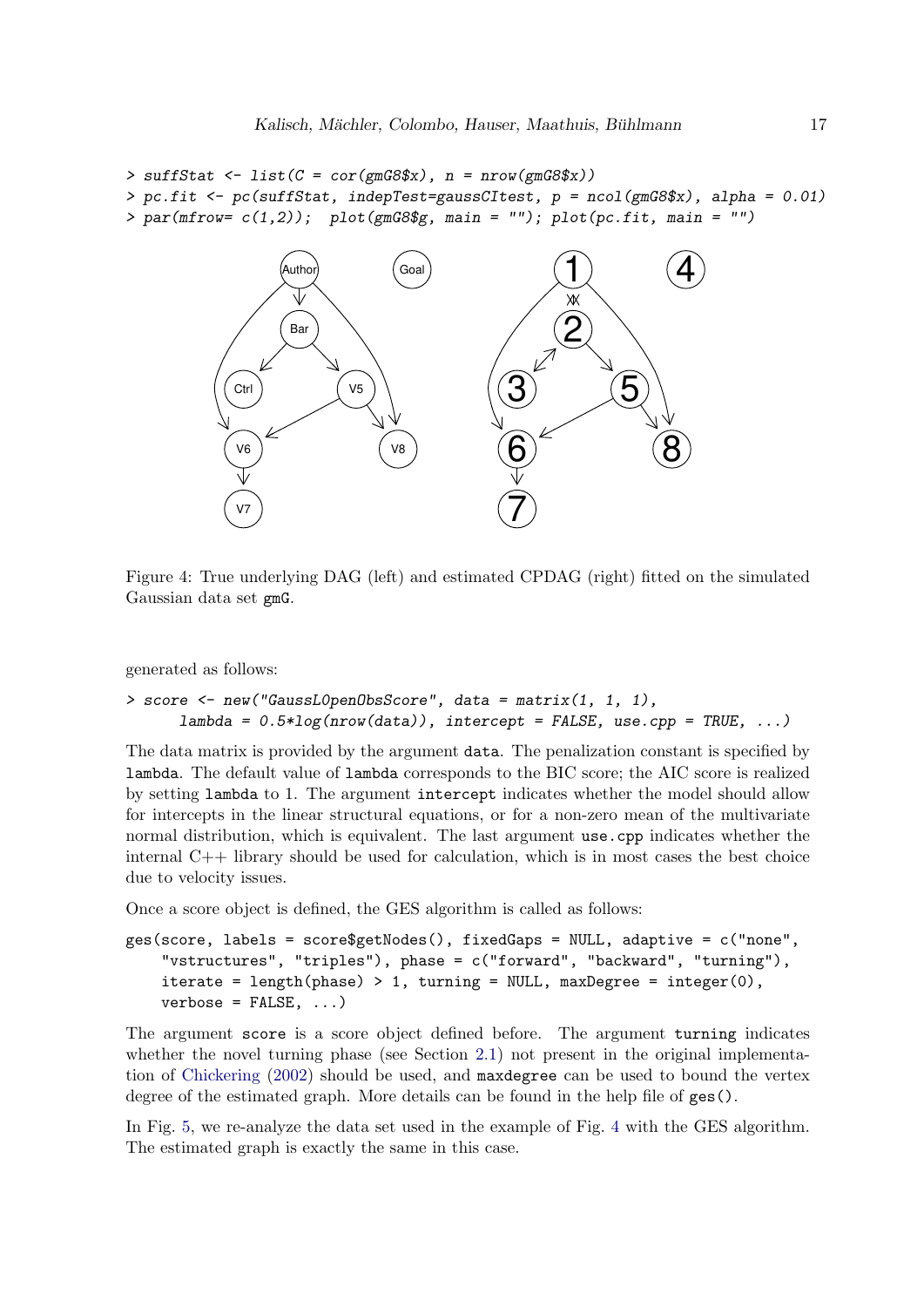```
> score <- new("GaussL0penObsScore", gmG8$x)
> ges.fit <- ges(score)
> par(mfrow=1:2); plot(gmG8$g, main = ""); plot(ges.fit$essgraph, main = "")
```
<span id="page-17-1"></span>

Figure 5: True underlying DAG (left) and essential graph (right) estimated with the GES algorithm fitted on the simulated Gaussian data set gmG.

#### <span id="page-17-0"></span>3.4. fci

The FCI algorithm is a generalization of the PC algorithm, in the sense that it allows arbitrarily many latent and selection variables. Under the assumption that the data are faithful to a DAG that includes all latent and selection variables, the FCI algorithm estimates the equivalence class of MAGs that describe the conditional independence relationships between the observed variables given the selection variables.

The first part of the FCI algorithm is analogous to the PC algorithm. It starts with a complete undirected graph and estimates an initial skeleton using the function skeleton(), which produces an initial order-independent skeleton. All edges of this skeleton are of the form . However, due to the presence of hidden variables, it is no longer sufficient to consider only subsets of the adjacency sets of nodes x and y to decide whether the edge  $x \rightarrow y$  should be removed. Therefore, the initial skeleton may contain some superfluous edges. These edges are removed in the next step of the algorithm which requires some orientations. Therefore, the v-structures are determined using the conservative method (see discussion on conservative below). All potential v-structures  $a \longrightarrow b \longrightarrow c$  are checked in the following way. We test whether  $V_a$  and  $V_c$  are independent conditioning on any subset of the neighbors of a or any subset of the neighbors of c. If b is in no such conditioning set or in all such conditioning sets, no further action is taken. If, however, b is in only some conditioning sets, the triple  $a \rightarrow b \rightarrow c$ is marked as *ambiguous*. If  $V_a$  is independent of  $V_c$  given some S in the skeleton (i.e., the edge  $a \rightarrow c$  dropped out), but  $V_a$  and  $V_c$  remain dependent given all subsets of neighbors of either a or c, we will call all such triples  $a \longrightarrow b \longrightarrow c$  *unambiguous*. This is because in the FCI, the true separating set might be outside the neighborhood of either a or c. An ambiguous triple is not oriented as a v-structure. After the v-structures have been oriented, Possible-D-SEP sets for each node in the graph are computed at once. To decide whether edge  $x \circ \sim y$  should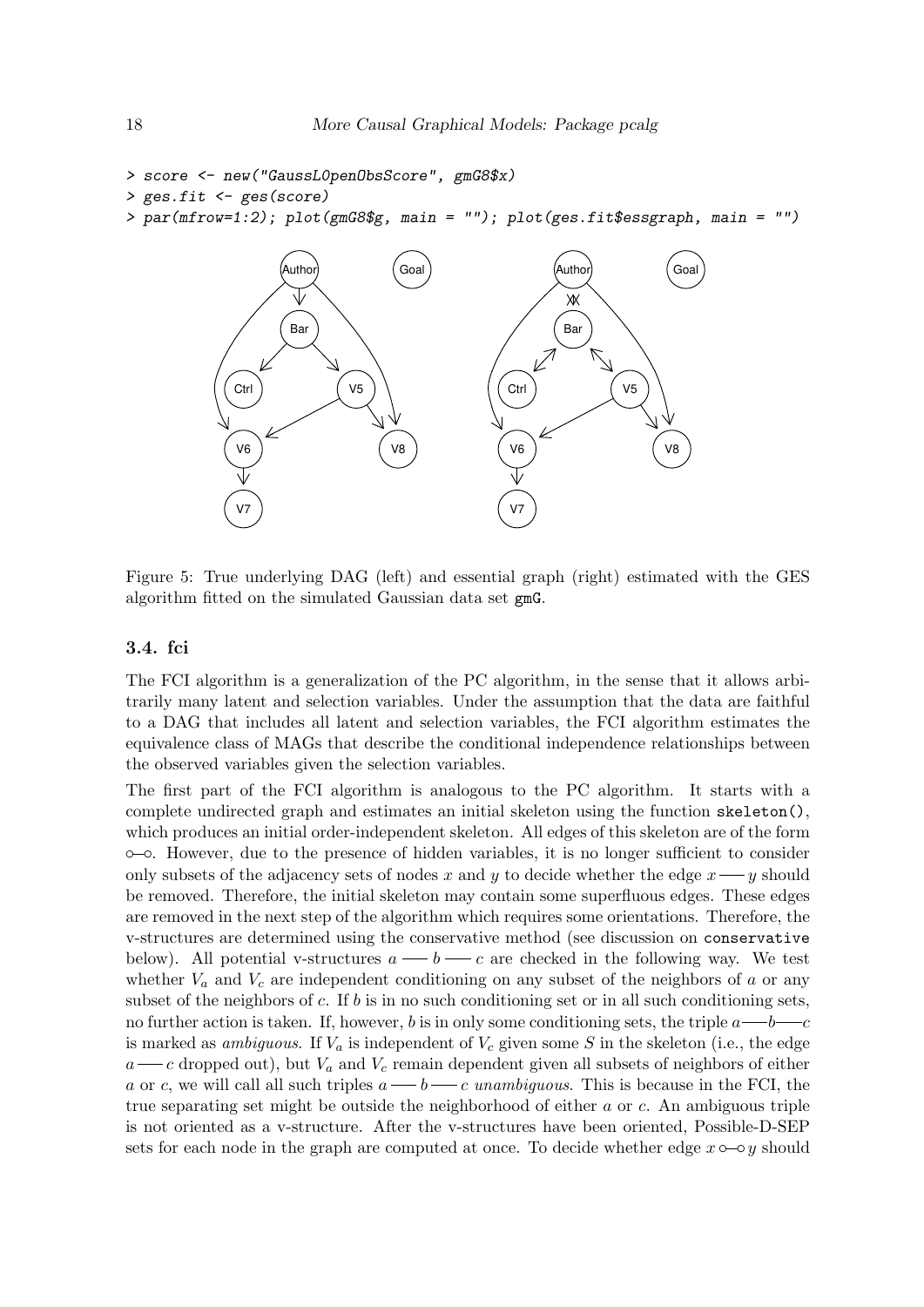be removed, one performs conditional independence tests of  $V_x$  and  $V_y$  given all subsets of Possible-D-SEP(x) and of Possible-D-SEP(y) (see help file of function  $pdsep()$ ). The edge is removed if a conditional independence is found. This will produce a fully order-independent final skeleton as explained in [Colombo and Maathuis](#page-33-2) [\(2013\)](#page-33-2). Subsequently, all edges are transformed into  $\circ$ - $\circ$  again and the v-structures are newly determined (using information in sepset). Finally, as many undetermined edge marks (o) as possible are determined using (a subset of) the 10 orientation rules given by [Zhang](#page-36-6) [\(2008\)](#page-36-6).

The function can be called with the following arguments:

```
fci(suffStat, indepTest, alpha, labels, p, skel.method = c("stable",
    "original", "stable.fast"), type = c("normal", "anytime", "adaptive"),
   fixedGaps = NULL, fixedEdges = NULL, NAdelete = TRUE, m.max = Inf,
   pdsep.max = Inf, rules = rep(TRUE, 10), doPdsep = TRUE, biCC = FALSE,
   conservative = FALSE, maj.rule = FALSE, numCores = 1, selectionBias = TRUE,
   jci = c("0", "1", "12", "123"), contextVars = NULL, verbose = FALSE)
```
where the arguments suffStat, indepTest, p, alpha, fixedGaps, fixedEdges, NAdelete and m.max are identical to those in skeleton().

The argument pdsep.max indicates the maximum size of Possible-D-SEP for which subsets are considered as conditioning sets in the conditional independence tests. If the nodes x and y are adjacent in the graph and the size of Possible-D-SEP $(x)\$  $\{x,y\}$  is bigger than pdsep.max the edge is simply left in the graph. Note that if pdsep.max is less than Inf, the final PAG may be a supergraph than the one computed with pdsep.max = Inf, because less tests may have been performed in the former.

The option rules contains a logical vector of length 10 indicating which rules should be used when directing edges, where the order of the rules is taken from [Zhang](#page-36-6) [\(2008\)](#page-36-6).

The option doPdsep indicates whether Possible-D-SEP should be computed for all nodes, and all subsets of Possible-D-SEP are considered as conditioning sets in the conditional independence tests, if not defined otherwise in pdsep.max. If FALSE, Possible-D-SEP is not computed, so that the algorithm simplifies to the Modified PC algorithm of [Spirtes](#page-36-1) *et al.*  $(2000).$  $(2000).$ 

By setting the argument biCC = TRUE, Possible-D-SEP $(a, c)$  is defined as the intersection of the original Possible-D-SEP(a, c) and the set of nodes that lie on a path between a and c. This method uses biconnected components to find all nodes on a path between nodes a and c. The smaller Possible-D-SEP sets lead to faster computing times, while [Colombo](#page-34-0) *et al.* [\(2012\)](#page-34-0) showed that the algorithm is identical to the original FCI algorithm given oracle information on the conditional independence relationships.

Conservative versions of FCI, Anytime FCI, and Adaptive Anytime FCI (see below) are computed if the argument of conservative is TRUE. After the final skeleton is computed, all potential v-structures  $a \longrightarrow b \longrightarrow c$  are checked in the following way. We test whether  $V_a$ and  $V_c$  are independent conditioning on any subset of the neighbors of a or any subset of the neighbors of c. When a subset makes  $V_a$  and  $V_c$  conditionally independent, we call it a separating set. If  $b$  is in no such separating set or in all such separating sets, no further action is taken and the normal version of the FCI, Anytime FCI, or Adaptive Anytime FCI algorithm is continued. If, however, b is in only some separating sets, the triple  $a \longrightarrow b \longrightarrow c$  is marked *ambiguous*. If  $V_a$  is independent of  $V_c$  given some S in the skeleton (i.e., the edge  $a \rightarrow c$ dropped out), but  $V_a$  and  $V_c$  remain dependent given all subsets of neighbors of either a or c,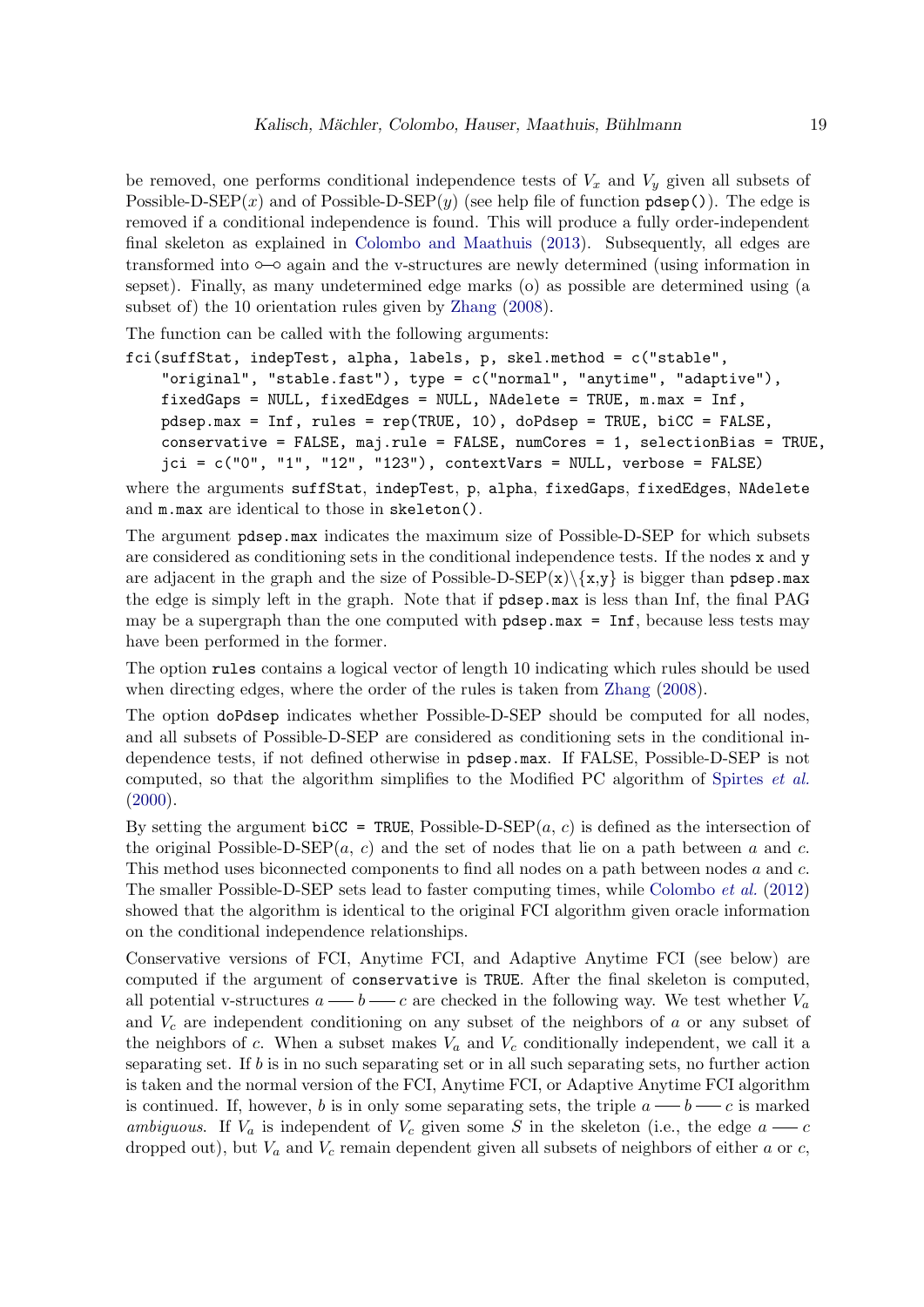we will call all triples  $a \longrightarrow b \longrightarrow c$  *unambiguous*. This is because in the FCI algorithm, the true separating set might be outside the neighborhood of either a or c. An ambiguous triple is not oriented as a v-structure. Furthermore, no further orientation rule that needs to know whether  $a \rightarrow b \rightarrow c$  is a v-structure or not is applied. Instead of using the conservative version, which is quite strict towards the v-structures, [Colombo and Maathuis](#page-33-2) [\(2013\)](#page-33-2) introduced a less strict version for the v-structures called majority rule. This adaptation can be called using maj.rule = TRUE. In this case, the triple  $a \rightarrow b \rightarrow c$  is marked as *ambiguous* if and only if  $b$  is in exactly 50 percent of such separating sets or no separating set was found. If  $b$ is in less than 50 percent of the separating sets it is set as a v-structure, and if in more than 50 percent it is set as a non v-structure, for more details see [Colombo and Maathuis](#page-33-2) [\(2013\)](#page-33-2). [Colombo and Maathuis](#page-33-2) [\(2013\)](#page-33-2) showed that with both these modifications, the final skeleton and the decisions about the v-structures of the FCI algorithm are fully order-independent.

Using the argument labels, one can pass names for the vertices of the estimated graph. By default, this argument is set to NA, in which case the node names as character $(1:p)$  are used.

The argument type specifies the version of the FCI that has to be used. Per default it is normal and so the normal FCI algorithm is called. If set as anytime, the Anytime FCI [Spirtes](#page-36-10)  $(2001)$  is called and in this case  $m \cdot max$  must be specified by the user. The Anytime FCI algorithm can be viewed as a modification of the FCI algorithm that only performs conditional independence tests up to and including order m.max when finding the initial skeleton, using the function skeleton, and the final skeleton, using the function pdsep. Thus, Anytime FCI performs fewer conditional independence tests than FCI. If set as adaptive, the Adaptive Anytime FCI [Colombo](#page-34-0) *et al.* [\(2012\)](#page-34-0) is called and in this case m.max is not used. The first part of the algorithm is identical to the normal FCI described above. But in the second part when the final skeleton is estimated using the function pdsep, the Adaptive Anytime FCI algorithm only performs conditional independence tests up to and including order m.max, where m.max is the maximum size of the conditioning sets that were considered to determine the initial skeleton using the function skeleton.

As an example, we estimate the PAG of a graph with five nodes using the function fci() and the predefined function gaussCItest() as conditional independence test. In Fig. [6](#page-20-0) the true DAG and the PAG estimated with  $fci()$  are shown. Random variable  $V_1$  is latent. We can read off that both  $V_4$  and  $V_5$  cannot be a cause of  $V_2$  and  $V_3$ , which can be confirmed in the true DAG.

#### <span id="page-19-0"></span>3.5. rfci

The function  $\texttt{rfci}()$  is rather similar to  $\texttt{fci}()$ . However, it does not compute any Possible-D-SEP sets and thus does not make tests conditioning on them. This makes rfci() much faster than  $fci()$ . The orientation rule for v-structures and the orientation rule for so-called discriminating paths (rule 4) were modified in order to produce a PAG which, in the oracle version, is guaranteed to have correct ancestral relationships.

The function can be called in the following way:

```
rfci(suffStat, indepTest, alpha, labels, p, skel.method = c("stable",
    "original", "stable.fast"), fixedGaps = NULL, fixedEdges = NULL, NAdelete = TRUE,
   m.max = Inf, rules = rep(TRUE, 10), conservative = FALSE, maj.rule = FALSE,
   numCores = 1, verbose = FALSE)
```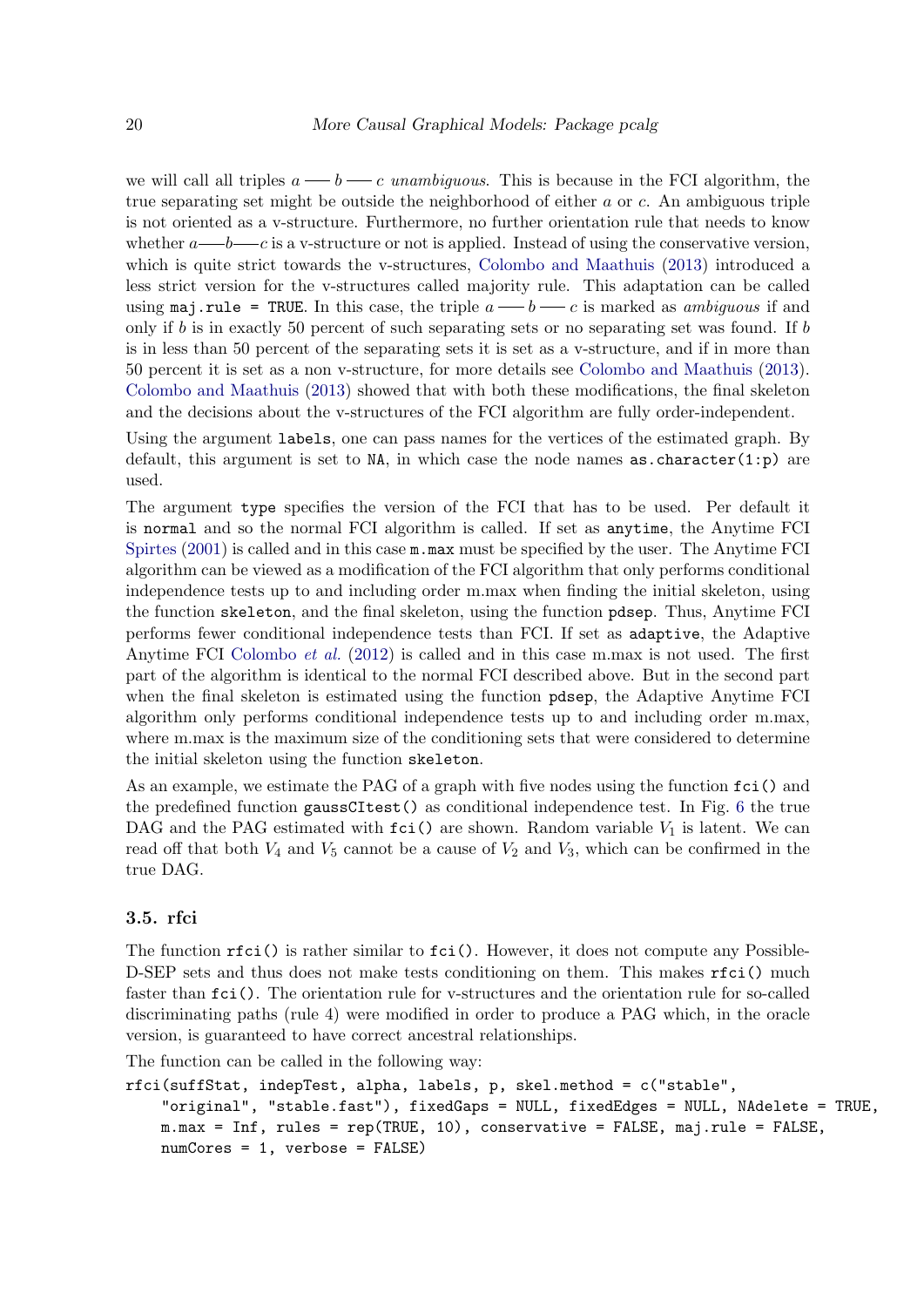

<span id="page-20-0"></span>Figure 6: True underlying DAG (left) and estimated PAG (right), when applying the FCI and RFCI algorithms to the data set gmL. The output of FCI and RFCI is identical. Variable  $V_1$  of the true underlying DAG is latent.

where the arguments suffStat, indepTest, p, alpha, fixedGaps, fixedEdges, NAdelete and m.max are identical to those in skeleton().

The argument rules is similar to the one in fci but modified to produce a PAG with correct ancestral relationships, in the oracle version.

The first part of the RFCI algorithm is analogous to the PC and FCI algorithm. It starts with a complete undirected graph and estimates an initial skeleton using the function skeleton, which produces an initial order-independent skeleton, see skeleton for more details. All edges of this skeleton are of the form  $\circ\sim$ . Due to the presence of hidden variables, it is no longer sufficient to consider only subsets of the neighborhoods of nodes x and y to decide whether the edge x  $\circ$ - $\circ$  y should be removed. The FCI algorithm performs independence tests conditioning on subsets of Possible-D-SEP to remove those edges. Since this procedure is computationally infeasible, the RFCI algorithm uses a different approach to remove some of those superfluous edges before orienting the v-structures and the discriminating paths in orientation rule 4.

Before orienting the v-structures, we perform the following additional conditional independence tests. For each unshielded triple  $a \rightarrow b \rightarrow c$  in the initial skeleton, we check if both  $V_a$ and  $V_b$  and  $V_c$  are conditionally dependent given the separating of a and c (sepset(a, c)). These conditional dependencies may not have been checked while estimating the initial skeleton, since sepset $(a, c)$  does not need to be a subset of the neighbors of a nor of the neighbors of c. If both conditional dependencies hold and b is not in the sepset( $a, c$ ), the triple is oriented as a v-structure  $a \rightarrow b \leftarrow c$ . On the other hand, if an additional conditional independence relationship may be detected, say  $V_a$  is independent from  $V_b$  given the sepset $(a, c)$ , the edge between  $a$  and  $c$  is removed from the graph and the set responsible for that is saved in sepset $(a, b)$ . The removal of an edge can destroy or create new unshielded triples in the graph. To solve this problem we work with lists (for details see [Colombo](#page-34-0) *et al.* [2012\)](#page-34-0).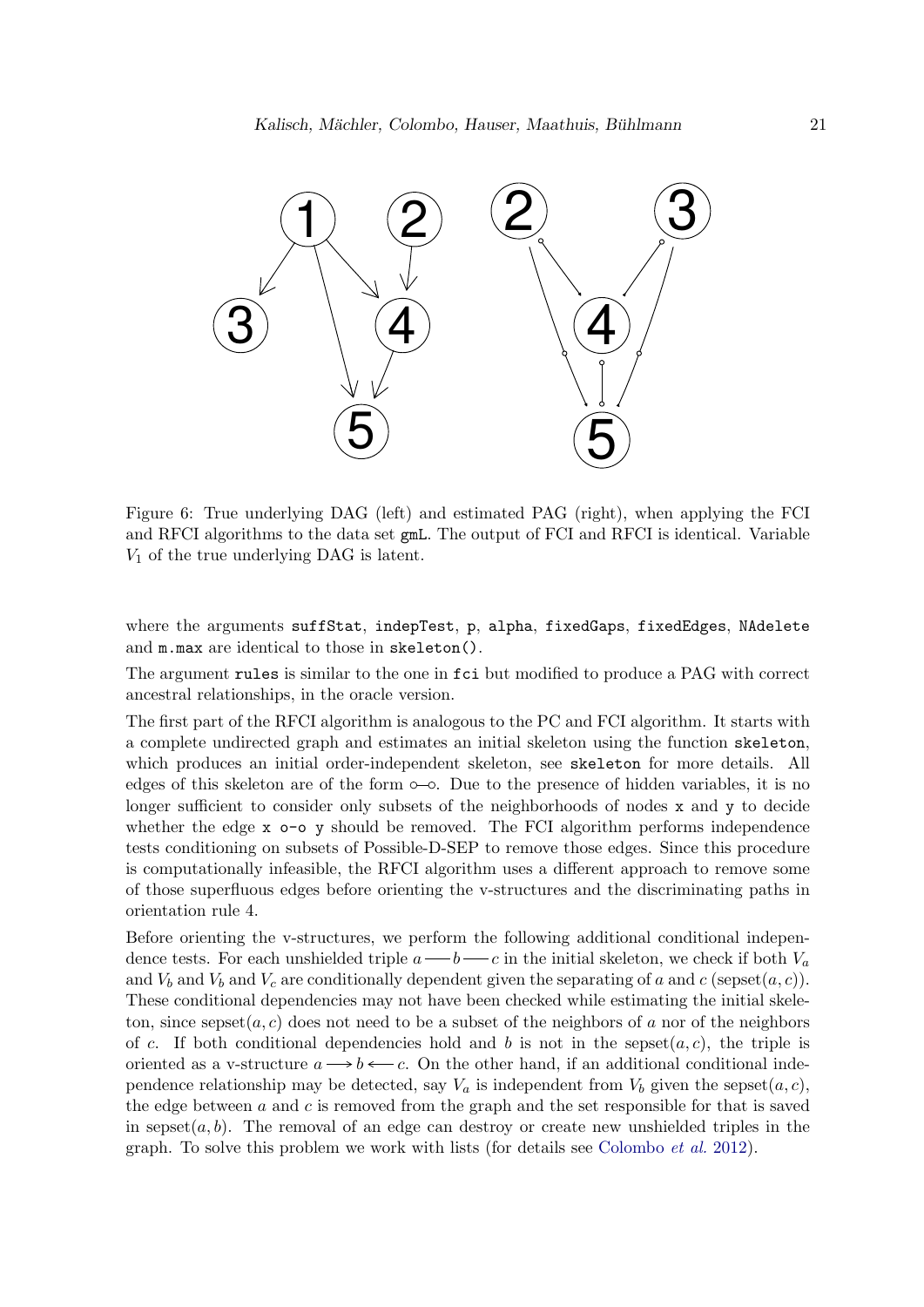Before orienting discriminating paths, we perform the following additional conditional independence tests. For each triple  $a \leftarrow b \circ \neg c$  with  $a \rightarrow c$ , the algorithm searches for a discriminating path  $p = \langle d, ..., a, b, c \rangle$  for b of minimal length, and checks that the vertices in every consecutive pair  $(V_f, V_g)$  on p are conditionally dependent given all subsets of sepset(d, c)  $\setminus V_f$ ,  $V_a$ . If we do not find any conditional independence relationship, the path is oriented as in rule (R4). If one or more conditional independence relationships are found, the corresponding edges are removed, their minimal separating sets are stored.

Conservative RFCI can be computed if the argument of conservative is TRUE. After the final skeleton is computed and the additional local tests on all unshielded triples, as described above, have been done, all potential v-structures  $a \rightarrow b \rightarrow c$  are checked in the following way. We test whether  $V_a$  and  $V_c$  are independent conditioning on any subset of the neighbors of a or any subset of the neighbors of c. When a subset makes  $V_a$  and  $V_c$  conditionally independent, we call it a separating set. If b is in no such separating set or in all such separating sets, no further action is taken and the normal version of the RFCI algorithm is continued. If, however, b is in only some separating sets, the triple  $a \rightarrow b \rightarrow c$  is marked *ambiguous*. If  $V_a$ is independent of  $V_c$  given some S in the skeleton (i.e., the edge  $a \rightarrow c$  dropped out), but  $V_a$ and  $V_c$  remain dependent given all subsets of neighbors of either a or c, we will call all triples  $a \rightarrow b \rightarrow c$  *unambiguous*. This is because in the RFCI algorithm, the true separating set might be outside the neighborhood of either a or c. An ambiguous triple is not oriented as a v-structure. Furthermore, no further orientation rule that needs to know whether  $a \rightarrow b \rightarrow c$ is a v-structure or not is applied. Instead of using the conservative version, which is quite strict towards the v-structures, [Colombo and Maathuis](#page-33-2) [\(2013\)](#page-33-2) introduced a less strict version for the v-structures called majority rule. This adaptation can be called using maj.rule = TRUE. In this case, the triple  $a \rightarrow b \rightarrow c$  is marked as *ambiguous* if and only if b is in exactly 50 percent of such separating sets or no separating set was found. If b is in less than 50 percent of the separating sets it is set as a v-structure, and if in more than 50 percent it is set as a non v-structure, for more details see [Colombo and Maathuis](#page-33-2) [\(2013\)](#page-33-2).

The implementation uses the stabilized skeleton skeleton(), which produces an initial orderindependent skeleton. The final skeleton and edge orientations can still be order-dependent, see [Colombo and Maathuis](#page-33-2) [\(2013\)](#page-33-2).

As an example, we re-run the example from Section [3.4](#page-17-0) and show the PAG estimated with rfci() in Figure [6.](#page-20-0) The PAG estimated with fci() and the PAG estimated with rfci() are the same.

```
> data("gmL")
> suffStat1 <- list(C = cor(gmL$x), n = nrow(gmL$x))
> pag.est <- rfci(suffStat1, indepTest = gaussCItest,
                  p = ncol(gmL$x), alpha = 0.01, labels = as.character(2:5))
```
A note on implementation: As  $pc()$ ,  $fci()$  and  $rfci()$  are similar in the result they produce, their resulting values are of  $(S4)$  class pcAlgo and fciAlgo (for both fci() and rfci()), respectively. Both classes extend the class (of their "communalities") gAlgo.

#### <span id="page-21-0"></span>3.6. gies and simy

As we noted in Section [2.1,](#page-3-0) the GIES algorithm is a generalization of the GES algorithm to a mix of interventional and observational data. Hence the usage of gies() is similar to that of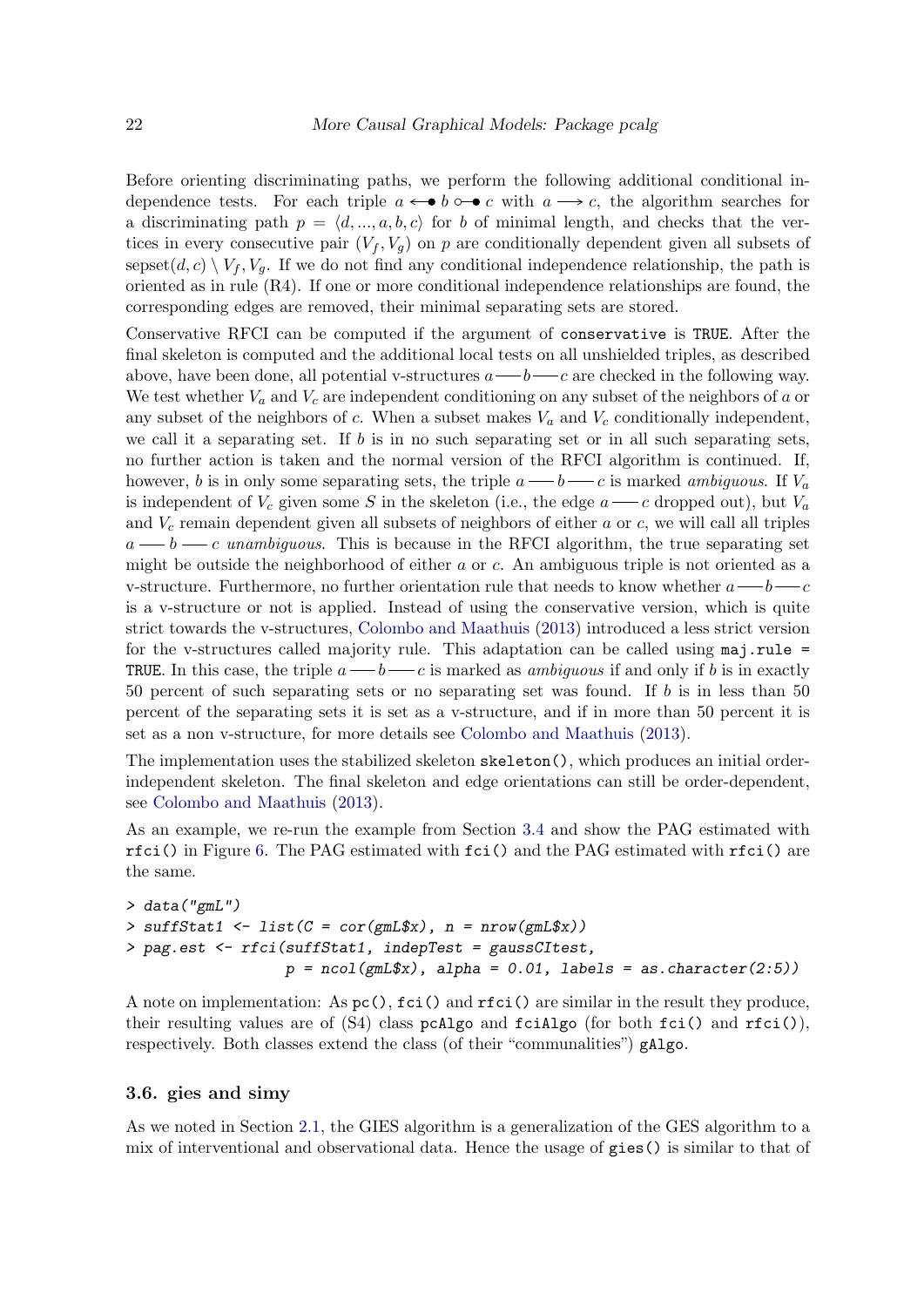ges() (see Section [3.3\)](#page-15-0). Actually, the function ges() is only an internal wrapper for gies(). A data set with jointly interventional and observational data points is *not* i.i.d. In order to use it for causal inference, we must specify the intervention target each data point belongs to. This is done by specifying the arguments target and target.index when generating an instance of GaussL0penIntScore (see Section [3.3\)](#page-15-0):

```
> score <- new("GaussL0penIntScore", data = matrix(1, 1, 1),
     targets = list(integer(0)), target.index = rep(as.integer(1), nrow(data)),
     lambda = 0.5*log(nrow(data)), intercept = FALSE, use.cpp = TRUE, ...)
```
The argument targets is a list of all (mutually different) targets that have been intervened in the experiments generating the data set. The allocation of sample indices to intervention targets is specified by the argument target.index. This is an integer vector whose first entry specifies the index of the intervention target in the list targets of the first data point, whose second entry specifies the target index of the second data point, and so on. An example is given in Figure [7.](#page-23-0)

Once a score object for interventional data is defined, the GIES algorithm is called as follows:

```
gies(score, labels = score$getNodes(), targets = score$getTargets(),
```

```
fixedGaps = NULL, adaptive = c("none", "vstructures", "triples"), phase = c("forward",
    "backward", "turning"), iterate = length(phase) > 1, turning = NULL,
maxDegree = integer(0), verbose = FALSE, ...)
```
Most arguments coincide with those of ges() (see Section [3.3\)](#page-15-0). The only additional argument is targets: it takes the same list of (unique) intervention targets as the constructor of the class GaussL0penIntScore (see above). This list of targets specifies the space of corresponding interventional Markov equivalence classes or essential graphs (see Section [2.1\)](#page-3-0).

The data set gmInt consists of 5000 data points sampled from the DAG in Figure [2,](#page-12-0) among them 3000 observational ones, 1000 originating from an intervention at vertex 3 and 1000 originating from an intervention at vertex 5. It can be loaded by calling

#### *> data(gmInt)*

The underlying causal model (or its interventional essential graph, respectively) is estimated in Figure [7.](#page-23-0)

As an alternative to GIES, we can also use the dynamic programming approach of [Silander](#page-36-3) and Myllymäki [\(2006\)](#page-36-3) to estimate the interventional essential graph from this interventional data set. This algorithm is implemented in the function  $\text{simy}$  () which has the same arguments as gies(). As noted in Section [2.1,](#page-3-0) this approach yields the *exact* optimum of the BIC score at the price of a computational complexity which is exponential in the number of variables. On the small example based on 8 variables, using this algorithm is feasible; however, it is not feasible for more than approximately 20 variables, depending on the processor and memory of the machine. In this example, we get exactly the same result as with gies() (see Figure [7\)](#page-23-0).

# <span id="page-22-0"></span>3.7. ida

To illustrate the function ida(), consider the following example. We simulated 10000 samples from seven multivariate Gaussian random variables with a causal structure given on the left of Fig. [8.](#page-24-0) We assume that the causal structure is unknown and want to infer the causal effect of  $V_2$  on  $V_5$ . First, we estimate the equivalence class of DAGs that describe the conditional independence relationships in the data, using the function  $pc()$  (see Section [3.2\)](#page-14-0).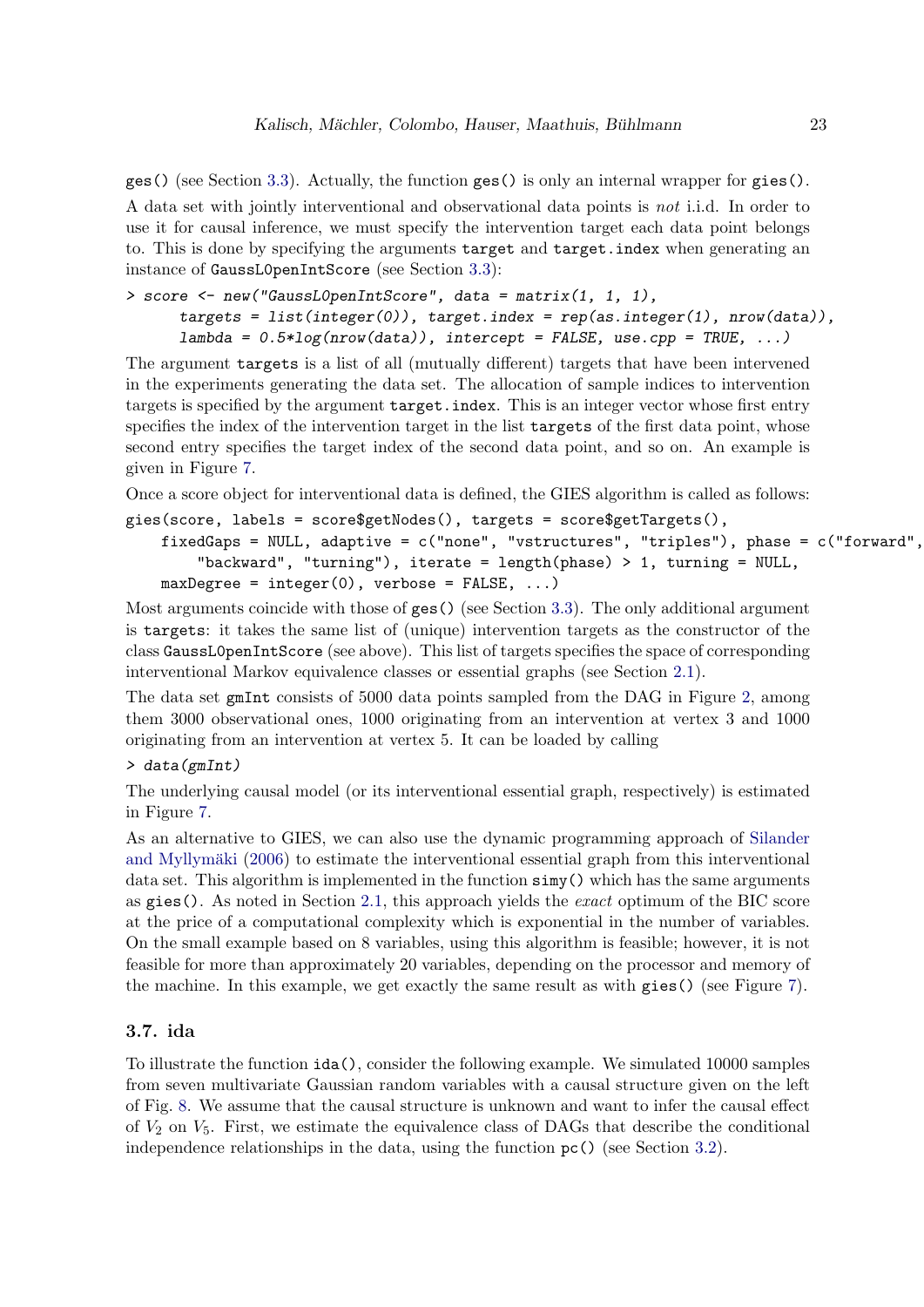```
> score <- new("GaussL0penIntScore", gmInt$x, targets = gmInt$targets,
                 target.index = gmInt$target.index)
> gies.fit <- gies(score)
> simy.fit <- simy(score)
> par(mfrow = c(1, 3)) ; plot(gmInt$g, main = "")
> plot(gies.fit$essgraph, main = "")
> plot(simy.fit$essgraph, main = "")
                                        Author
                                                  Goal
                                                                 uth
                                                                          Goal
                 uth
                          Goal
                                                                  YM
                (Bar
                                        (Bar
                                                                 Bar
           \left(Ctrl\right)V5
                                              V5
                                                            Ctrl
                                   Ctrl
                                                                      V5
            V6
                                    V6
                                                            V6
                          V8
                                                  V8
                                                                          V8
```
V7

Figure 7: The underlying DAG (left) and the essential graph estimated with the GIES algo-rithm (middle) and the dynamic programming approach of Silander and Myllymäki [\(2006\)](#page-36-3) (right) applied on the simulated interventional Gaussian data set gmInt. This data set contains data from interventions at vertices 3 and 5; accordingly, the orientation of all arrows incident to these two vertices becomes identifiable (see also Figure [5](#page-17-1) for comparison with the observational case.

<span id="page-23-0"></span>V7

V7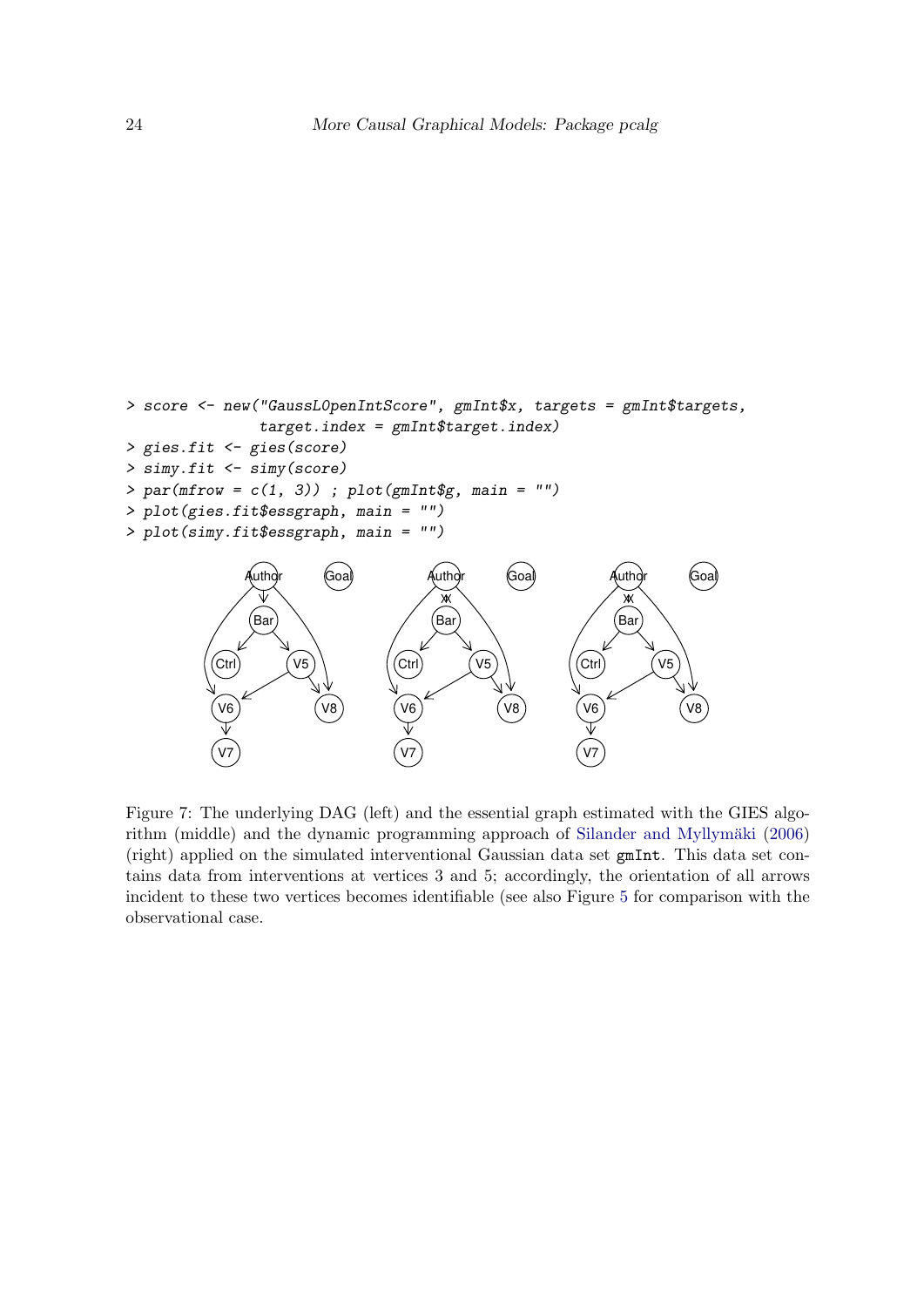

<span id="page-24-0"></span>Figure 8: True DAG (left) and estimated CPDAG (right).

```
> data("gmI")
> suffStat <- list(C = cor(gmI$x), n = nrow(gmI$x))
> pc.gmI <- pc(suffStat, indepTest=gaussCItest,
               p = ncol(gmI$x), alpha = 0.01)
```
Comparing the true DAG with the CPDAG in Fig. [8,](#page-24-0) we see that the CPDAG and the true DAG have the same skeleton. Moreover, the directed edges in the CPDAG are also directed in that way in the true DAG. Three edges in the CPDAG are bidirected. Recall that undirected and bidirected edges bear the same meaning in a CPDAG, so they can be used interchangeably.

Since there are three undirected edges in the CPDAG, there might be up to  $2^3 = 8$  DAGs in the corresponding equivalence class. However, the undirected edges  $2 \rightarrow 3 \rightarrow 5$  can be oriented as a new v-structure. As mentioned in Section [2.1,](#page-3-0) DAGs in the equivalence class must have exactly the same v-structures as the corresponding CPDAG. Thus,  $2 \rightarrow 3 \rightarrow 5$ can only be oriented as  $2 \longrightarrow 3 \longrightarrow 5$ ,  $2 \longleftarrow 3 \longleftarrow 5$  or  $2 \longleftarrow 3 \longrightarrow 5$ , and not as  $2 \longrightarrow 3 \longleftarrow 5$ . There is only one remaining undirected edge  $(1 - 6)$ , which can be oriented in two ways. Thus, there are six valid DAGs (i.e., they have no new v-structures and no directed cycles) and these form the equivalence class represented by the CPDAG. In Fig. [9,](#page-25-0) all DAGs in the equivalence class are shown. DAG 6 is the true DAG.

For each DAG G in the equivalence class, we apply Pearl's do-calculus to estimate the total causal effect of  $V_x$  on  $V_y$ . Since we assume Gaussianity, this can be done via a simple linear regression: If y is not a parent of x, we take the regression coefficient of  $V_x$  in the regression lm(Vy  $\sim$  Vx + pa(Vx)), where pa(Vx) denotes the parents of x in the DAG G (z is called a parent of x if G if G contains the edge  $z \rightarrow x$ ; if y is a parent of x in G, we set the estimated causal effect to zero.

If the equivalence class contains  $k$  DAGs, this yields  $k$  estimated total causal effects. Since we do not know which DAG is the true causal DAG, we do not know which estimated total causal effect of  $V_x$  on  $V_y$  is the correct one. Therefore, we return the entire multiset of k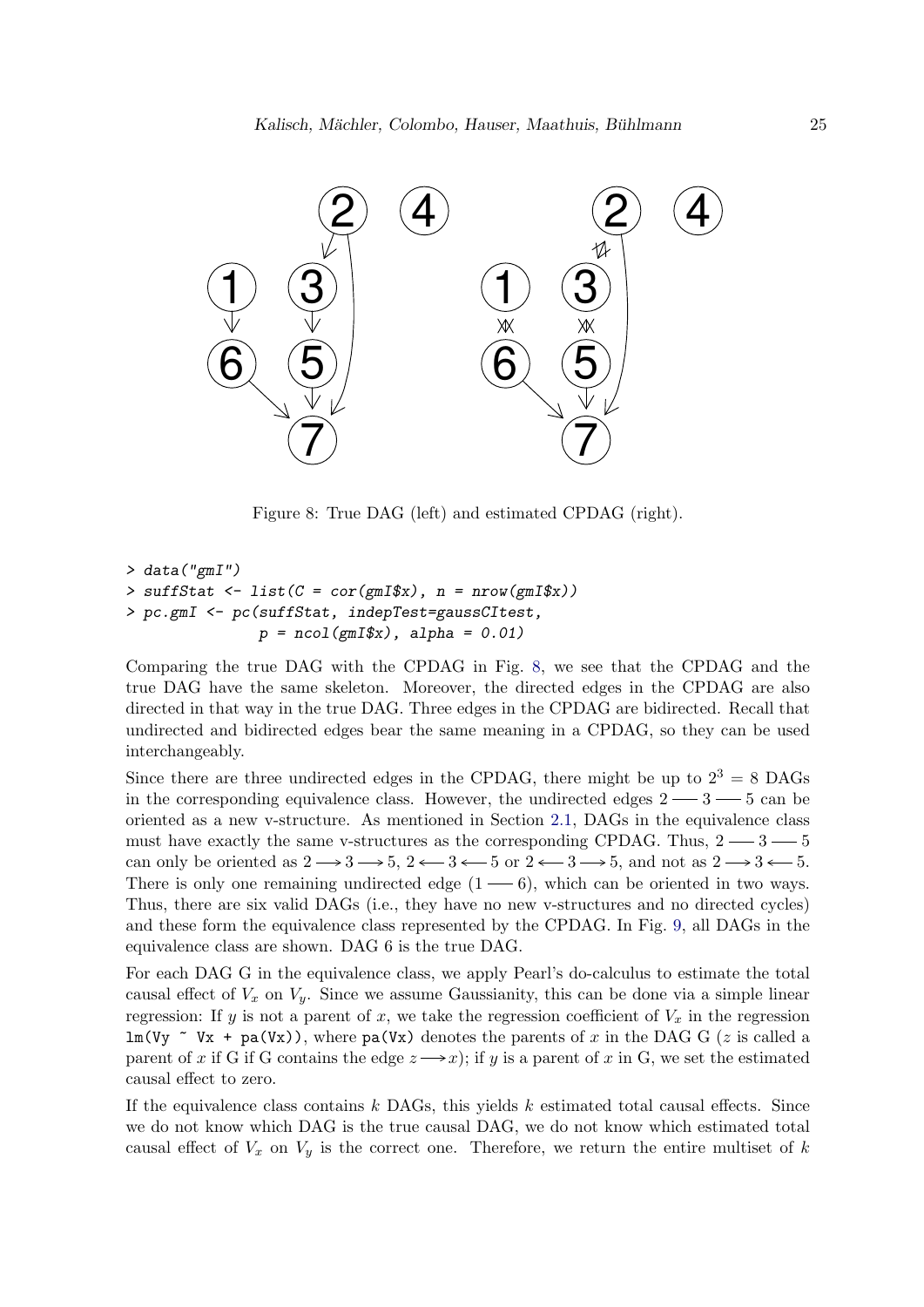

<span id="page-25-0"></span>Figure 9: All DAGs belonging to the same equivalence class as the true DAG shown in Fig. [6.](#page-20-0)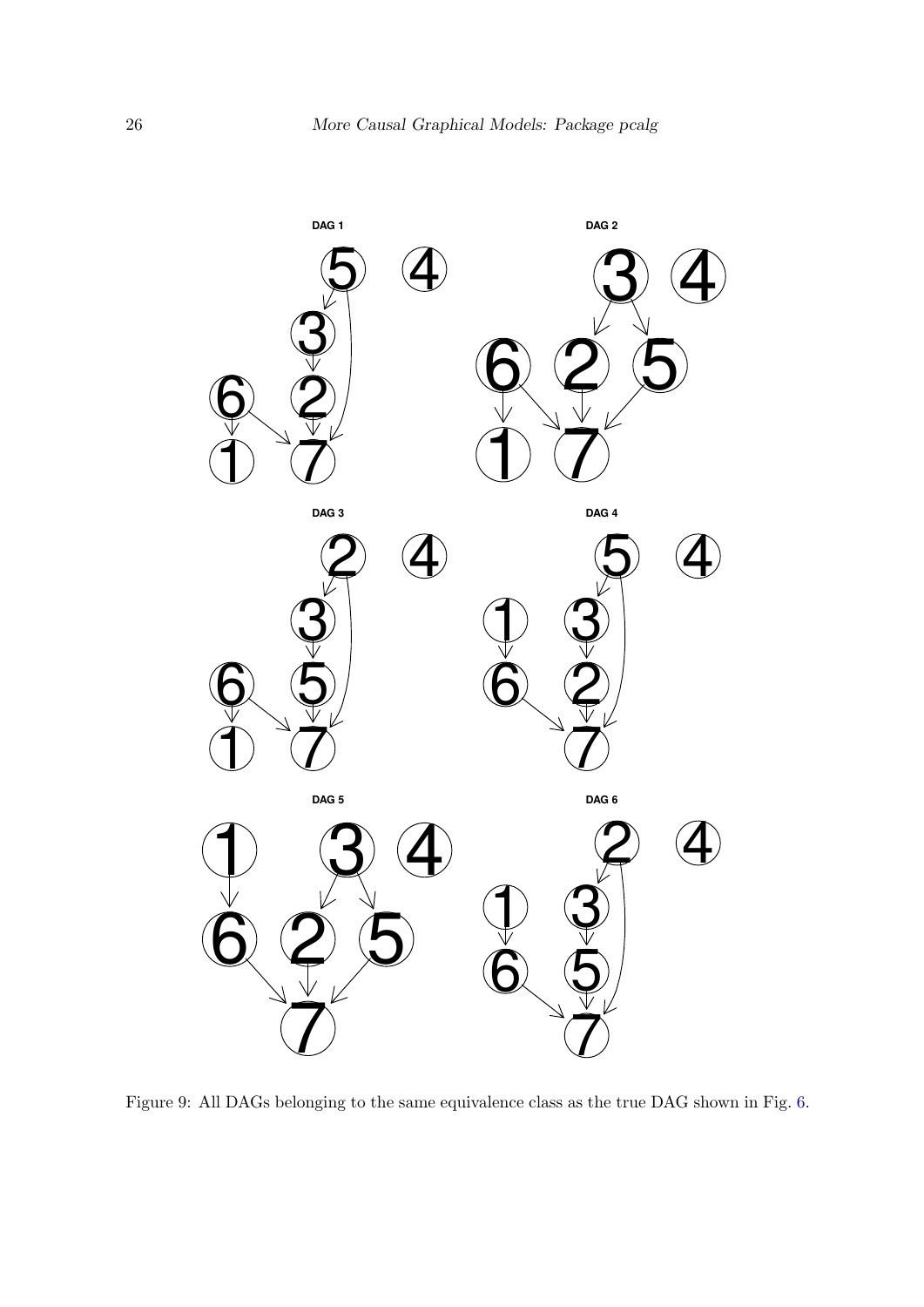estimated effects.

In our example, there are six DAGs in the equivalence class. Therefore, the function ida() (with method = "global") produces six possible values of causal effects, one for each DAG.

```
> ida(2, 5, cov(gmI$x), pc.gmI@graph, method = "global", verbose = FALSE)
```
[1] -0.0049012 -0.0049012 0.5421360 -0.0049012 -0.0049012 0.5421360

Among these six values, there are only two unique values: −0.0049 and 0.5421. This is because we compute  $lm(V5 \sim V2 + pa(V2))$  for each DAG and report the regression coefficient of  $V_2$ . Note that there are only two possible parent sets of node 2 in all six DAGs: In DAGs 3 and 6, there are no parents of node 2. In DAGs 1, 2, 4 and 5, however, the parent of node 2 is node 3. Thus, exactly the same regressions are computed for DAGs 3 and 6, and the same regressions are computed for DAGs 1, 2, 4 and 5. Therefore, we end up with two unique values, one of which occurs twice, while the other occurs four times.

Since the data was simulated from a model, we know that the true value of the causal effect of  $V_2$  on  $V_5$  is 0.5529. Thus, one of the two unique values is indeed very close to the true causal effect (the slight discrepancy is due to sampling error).

The function ida() can be called as

```
ida(x.pos, y.pos, mcov, graphEst, method = c("local", "optimal",
    "global"), y.notparent = FALSE, verbose = FALSE, all.dags = NA, type = c("cpdag",
    "pdag"))
```
where x.pos denotes the column position of the cause variable, y.pos denotes the column position of the effect variable, mcov is the covariance matrix of the original data, and graphEst is a graph object describing the causal structure (this could be given by experts or estimated by  $pc()$ ).

If method="global", the method is carried out as described above, where all DAGs in the equivalence class of the estimated CPDAG are computed. This method is suitable for small graphs (say, up to 10 nodes). The DAGs can (but need not) be precomputed using the function allDags() and passed via argument all.dags.

If method="local", we do not determine all DAGs in the equivalence class of the CPDAG. Instead, we only consider the local neighborhood of  $x$  in the CPDAG. In particular, we consider all possible directions of undirected edges that have  $x$  as endpoint, such that no new v-structure is created. For each such configuration, we estimate the total causal effect of  $V_x$ on  $V_y$  as above, using linear regression.

At first sight, it is not clear that such a local configuration corresponds to a DAG in the equivalence class of the CPDAG, since it may be impossible to direct the remaining undirected edges without creating a directed cycle or a v-structure. However, [Maathuis](#page-35-1) *et al.* [\(2009\)](#page-35-1) showed that there is at least one DAG in the equivalence class for each such local configuration. As a result, it follows that the multisets of total causal effects of the global and the local method have the same unique values. They may, however, have different multiplicities.

Recall, that in the example using the global method, we obtained two unique values with multiplicities two and four yielding six numbers in total. Applying the local method, we obtain the same unique values, but the multiplicities are 1 for both values.

*> ida(2,5, cov(gmI\$x), pc.gmI@graph, method = "local")*

[1] 0.5421360 -0.0049012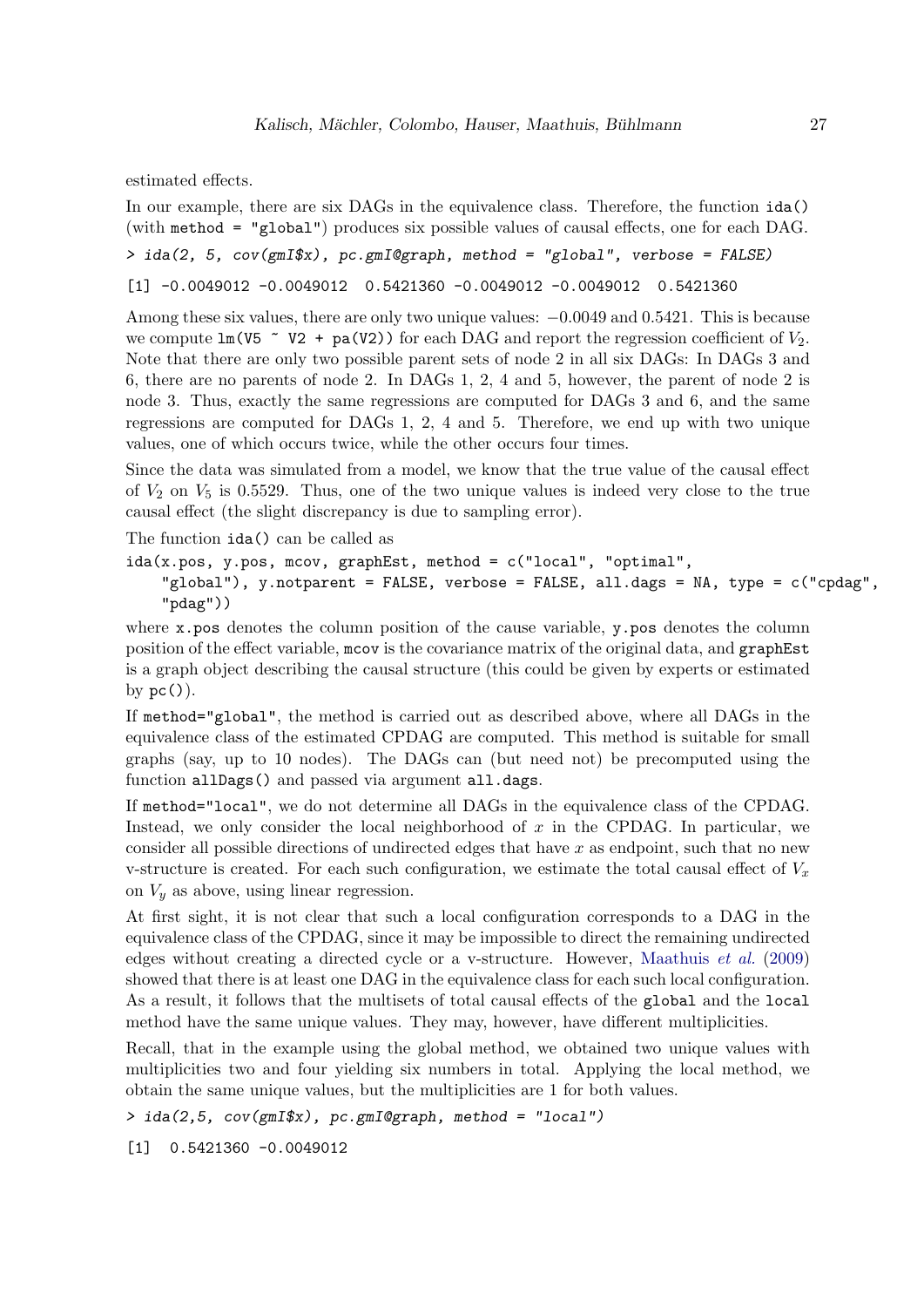One can take summary measures of the multiset. For example, the minimum absolute value provides a lower bound on the size of the true causal effect: If the minimum absolute value of all values in the multiset is larger than one, then we know that the size of the true causal effect (up to sampling error) must be larger than one. The fact that the unique values of the multisets of the global and local method are identical implies that summary measures of the multiset that only depend on the unique values (such as the minimum absolute value) can be found using the local method.

In some applications, it is clear that some variable is definitively a cause of other variables. Consider for example a bacterium producing a certain substance, taking the amount of produced substance as response variable. Knocking out genes in the bacterium might change the ability to produce the substance. By measuring the expression levels of genes, we want to know which genes have a causal effect on the product. In this setting, it is clear that the amount of substance is the effect and the activity of the genes is the cause. Thus in the causal structure, the response variable cannot be a parent node of any variable describing the expression level of genes. This background knowledge can be easily incorporated: By setting the option y.notparent = TRUE, all edges in the CPDAG that have the response variable as endpoint (no matter whether directed or undirected) are overwritten so that they are oriented towards the response variable.

# 3.8. idaFast

In some applications it is desirable to estimate the causal effect of one variable on a set of response variables. In these situations, the function idaFast() should be used. Imagine for example, that we have data on several variables, that we have no background knowledge about the causal effects among the variables and that we want to estimate the causal effect of each variable onto each other variable. To this end, we could consider for each variable the problem: What is the causal effect of this variable on all other variables. Of course, one could solve the problem by using ida() on each pair of variables. However, there is a more efficient way which uses the fact that a linear regression of a fixed set of explanatory variables on several different response variables can be computed very efficiently.

The function idaFast() can be called with the following arguments

idaFast(x.pos, y.pos.set, mcov, graphEst)

The arguments  $x.$  pos, mcov, graphEst have the same meaning as the corresponding arguments in ida(). The argument y.pos.set is a vector containing the column positions of all response variables of interest.

This call performs ida(x.pos, y.pos, mcov, graphEst, method="local", y.notparent= FALSE, verbose=FALSE) for all values of y.pos in y.pos.set at the same time and in an efficient way. Note that the option y.notparent = TRUE is not implemented.

Consider the example from Section [3.7,](#page-22-0) where we computed the causal effect of  $V_2$  on  $V_5$ . Now, we want to compute the effect of  $V_2$  on  $V_5$ ,  $V_6$  and  $V_7$  using idaFast() and compare the results with the output of ida(). As expected, both methods lead to the same results.

```
> (eff.est1 <- ida(2,5, cov(gmI$x), pc.gmI@graph, method="local"))
```

```
[1] 0.5421360 -0.0049012
```

```
> (eff.est2 <- ida(2,6, cov(gmI$x), pc.gmI@graph, method="local"))
```
 $[1] -0.0058532 -0.0062310$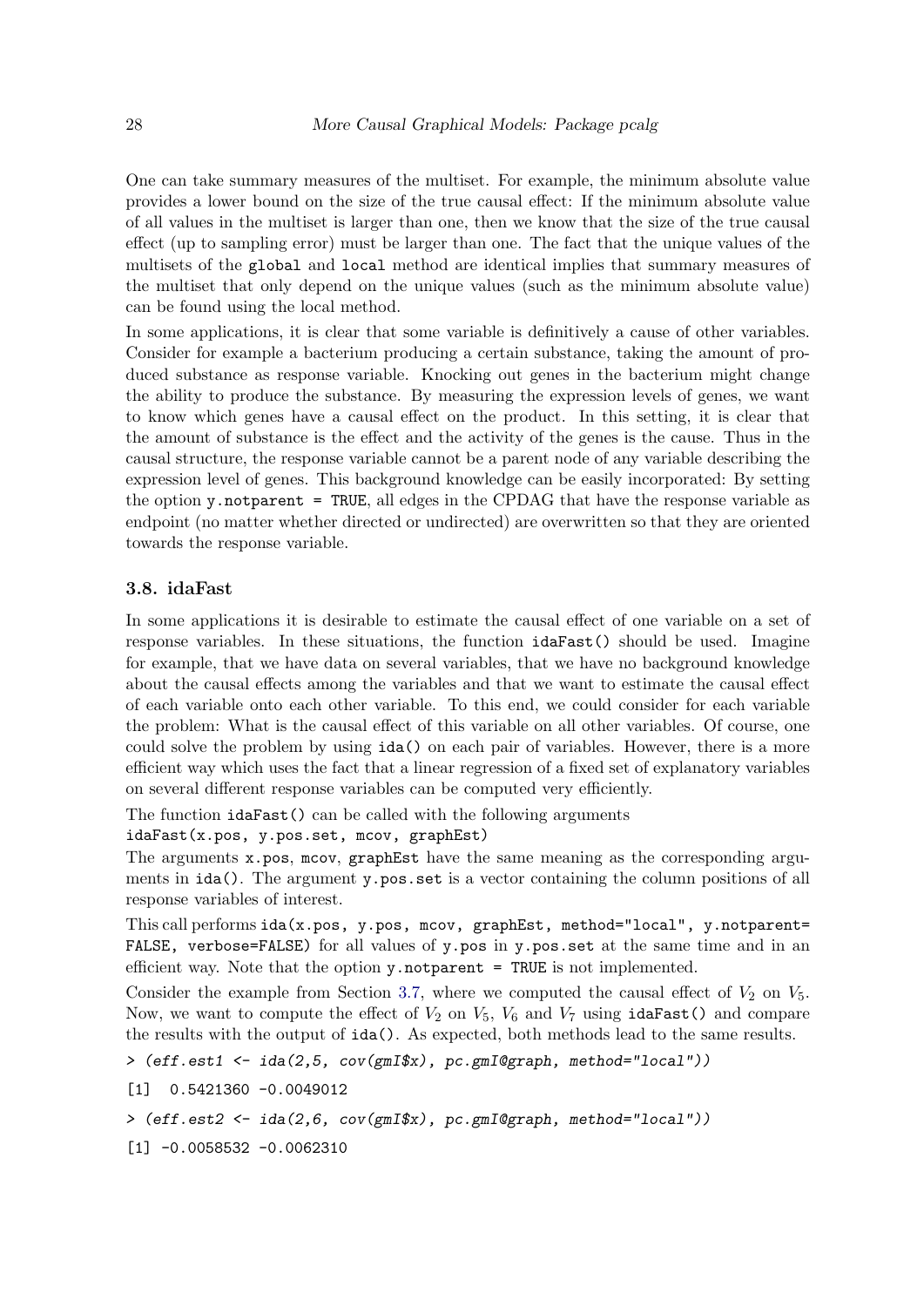```
> (eff.est3 <- ida(2,7, cov(gmI$x), pc.gmI@graph, method="local"))
[1] 1.00861 0.89708
> (eff.estF <- idaFast(2, c(5,6,7), cov(gmI$x), pc.gmI@graph))
        [0,1] [0,2]5 0.5421360 -0.0049012
6 -0.0058532 -0.0062310
7 1.0086138 0.8970766
```
# 3.9. backdoor

This function is a generalization of Pearl's backdoor criterion, see [Pearl](#page-35-2) [\(1993\)](#page-35-2), defined for directed acyclic graphs (DAGs), for single interventions and single outcome variable to more general types of graphs (CPDAGs, MAGs, and PAGs) that describe Markov equivalence classes of DAGs with and without latent variables but without selection variables, for more details see [Maathuis and Colombo](#page-35-4) [\(2013\)](#page-35-4).

The motivation to find a set W that satisfies the generalized backdoor criterion with respect to  $X$  and  $Y$  in the given graph relies on the result of the generalized backdoor adjustment that says: "If a set of variables W satisfies the generalized backdoor criterion relative to X and Y in the given graph, then the causal effect of X on Y is identifiable and is given by:"  $P(Y | \text{do}(X =$  $(x(x)) = \sum_W P(Y|X, W) \cdot P(W)$ . This result allows to write post-intervention densities (the one written using Pearl's do-calculus) using only observational densities estimated from the data.

This function can be called in the following way:

backdoor(amat, x, y, type = "pag", max.chordal = 10, verbose =  $FALSE$ ) where amat is the adjacency matrix of the given graph, x denotes the column position of the cause variable, y denotes the column position of the effect variable, and mcov is the covariance matrix of the original data.

The argument type specifies the type of graph of the given adjacency matrix in amat. If the input graph is a DAG (type="dag"), this function reduces to Pearl's backdoor criterion for single interventions and single outcome variable, and the parents of  $X$  in the DAG satisfies the backdoor criterion unless Y is a parent of X. Therefore, if Y is a parent of X, there is no set W that satisfies the generalized backdoor criterion relative to  $X$  and  $Y$  in the DAG and NA is output. Otherwise, the causal effect is identifiable and a set W that satisfies the generalized backdoor criterion relative to  $X$  and  $Y$  in the DAG is given. If the input graph is a CPDAG C (type="cpdag"), a MAG  $M$ , or a PAG  $P$  (with both  $M$  and  $P$  not allowing selection variables), this function first checks if the total causal effect of  $X$  on  $Y$  is identifiable via the generalized backdoor criterion (see [Maathuis and Colombo](#page-35-4) [\(2013\)](#page-35-4), Theorem 4.1). If the effect is not identifiable, the output is NA. Otherwise, an explicit set  $W$  that satisfies the generalized backdoor criterion relative to  $X$  and  $Y$  in the given graph is found.

Note that if the set  $W$  is equal to the empty set, the output is NULL.

At this moment this function is not able to work with PAGs estimated using the rfci Algorithm.

It is important to note that there can be pair of nodes  $x$  and  $y$  for which there is no set W that satisfies the generalized backdoor criterion, but the total causal effect might be identifiable via some other technique.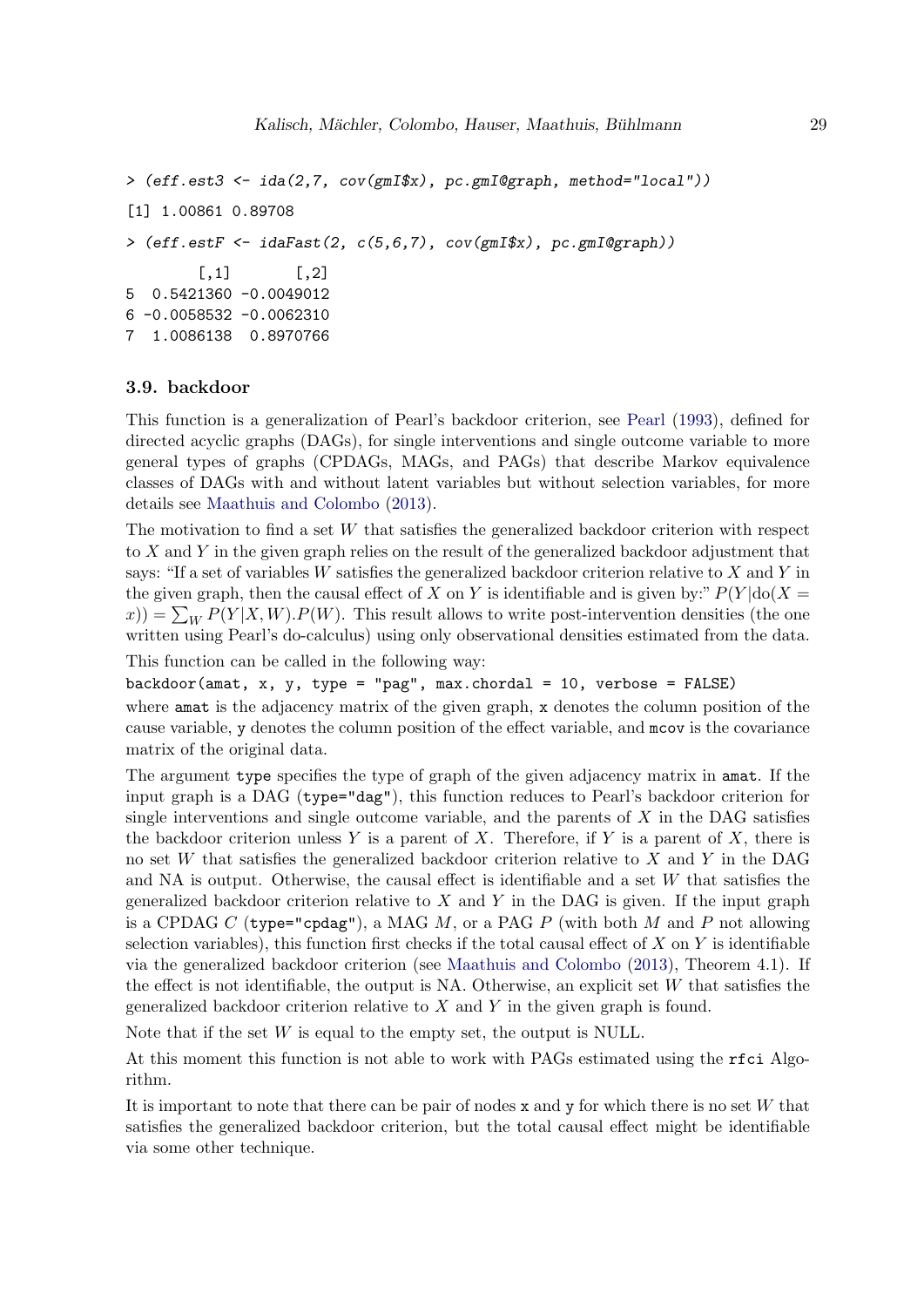

<span id="page-29-0"></span>Figure 10: True DAG (left) and estimated CPDAG (right).

To illustrate this function, we use as example the CPDAG displayed in Figure 4, page 15 of [Maathuis and Colombo](#page-35-4) [\(2013\)](#page-35-4). The R-code below is used to generate a DAG  $g$  that belongs to the required equivalence class which is uniquely represented by the estimated CPDAG myCPDAG.

```
> p <- 6
> amat <- t(matrix(c(0,0,1,1,0,1, 0,0,1,1,0,1, 0,0,0,0,1,0,
                     0,0,0,0,1,1, 0,0,0,0,0,0, 0,0,0,0,0,0), 6,6))
> V <- as.character(1:6)
> colnames(amat) <- rownames(amat) <- V
> edL <- vector("list",length=6)
> names(edL) <- V
> edL[[1]] <- list(edges=c(3,4,6),weights=c(1,1,1))
> edL[[2]] <- list(edges=c(3,4,6),weights=c(1,1,1))
> edL[[3]] <- list(edges=5,weights=c(1))
> edL[[4]] <- list(edges=c(5,6),weights=c(1,1))
> g <- new("graphNEL", nodes=V, edgeL=edL, edgemode="directed")
> cov.mat <- trueCov(g)
> myCPDAG <- dag2cpdag(g)
> true.amat <- as(myCPDAG, "matrix")
> ## true.amat[true.amat != 0] <- 1
```
The DAG g and the CPDAG myCPDAG are shown in Figure [10.](#page-29-0)

Now, we want to check if the effect of  $V_6$  on  $V_3$  in the given CPDAG is identifiable using  $backdoor()$  and if this is the case know which set W satisfies the generalized backdoor criterion. As explained in Example 4 in [Maathuis and Colombo](#page-35-4) [\(2013\)](#page-35-4), the causal effect of  $V_6$  on  $V_3$  in the CPDAG myCPDAG is identifiable via the generalized backdoor criterion and there is a set  $W$  that satisfies the generalized criterion:

```
> backdoor(true.amat, 6, 3, type="cpdag")
```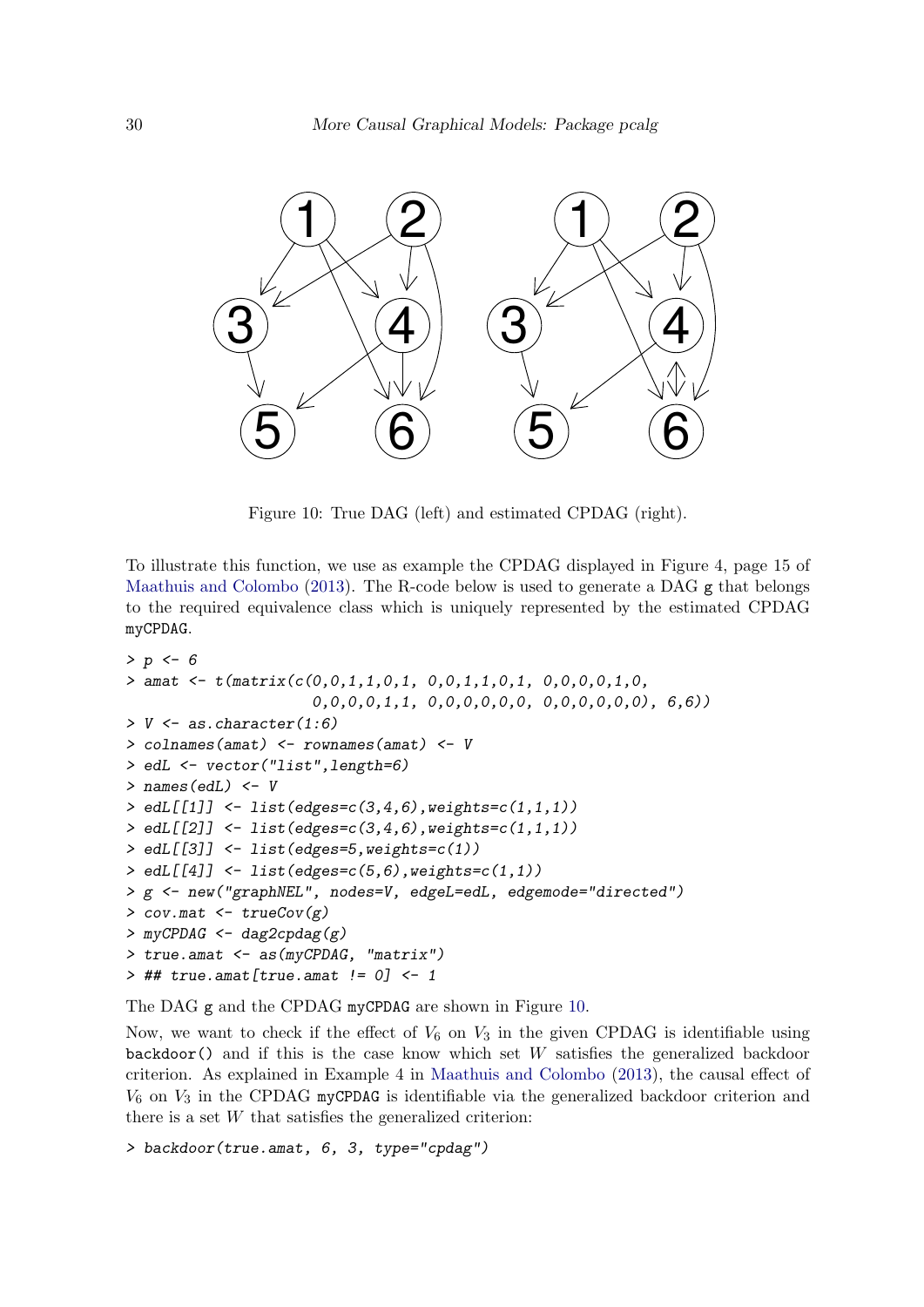# [1] 1 2

#### 3.10. Using a user specific conditional independence test

In some cases it might be desirable to use a user specific conditional independence test instead of the provided ones. The pcalg package allows the use of any conditional independence test defined by the user. In this section, we illustrate this feature by using a conditional independence test for Gaussian data that is not predefined in the package.

The functions  $\text{skeleton}()$ ,  $\text{pc}()$  and  $\text{fci}()$  all need the argument indepTest, a function of the form  $indegree(x, y, S, suffix)$  to test conditional independence relationships. This function must return the p-value of the conditional independence test of  $V_x$  and  $V_y$  given  $V<sub>S</sub>$  and some information on the data in the form of a sufficient statistic (this might be simply the data frame with the original data), where  $x, y, S$  indicate column positions of the original data matrix. We will show an example that illustrates how to construct such a function.

A simple way to compute the partial correlation of  $V_x$  and  $V_y$  given  $V_s$  for some data is to solve the two associated linear regression problems  $\text{Im}(V_x \sim V_S)$  and  $\text{Im}(V_y \sim V_S)$ , get the residuals, and calculate the correlation between the residuals. Finally, a correlation test between the residuals yields a p-value that can be returned. The argument suffStat is an arbitrary object containing several pieces of information that are all used within the function to produce the p-value. In the predefined function gaussCItest() for example, a list containing the correlation matrix and the number of observations is passed. This has the advantage that any favorite (e.g., robust) method of computing the correlation matrix can be used before partial correlations are computed. Oftentimes, however, it suffices to just pass the complete data set in suffStat. We choose this simple method in our example. An implementation of the function myCItest() could look like this.

```
> myCItest <- function(x,y,S, suffStat) {
  if (length(S) == 0) {
    x. <- suffStat[,x]
    y. <- suffStat[,y]
  } else {
    rxy <- resid(lm.fit(y= suffStat[,c(x,y)], x= cbind(1, suffStat[,S])))
    x. <- rxy[,1]; y. <- rxy[,2]
  }
   cor.test(x., y.)$p.value
 }
```
We can now use this function together with  $pc()$ .

```
> pc.myfit <- pc(suffStat = gmG8$x, indepTest = myCItest,
                p = 8, alpha = 0.01)
> par(mfrow = c(1,2)); plot(pc.gmG, main = ""); plot(pc.myfit, main = "")
```
As expected, the resulting CPDAG (see Fig. [11\)](#page-31-0) is the same as in Section [3.2](#page-14-0) where we used the function gaussCItest() as conditional independence test. Note however that using gaussCItest() is considerably faster than using myCItest() (on our computer 0.059 seconds using gaussCItest() versus 1.05 seconds using myCItest()).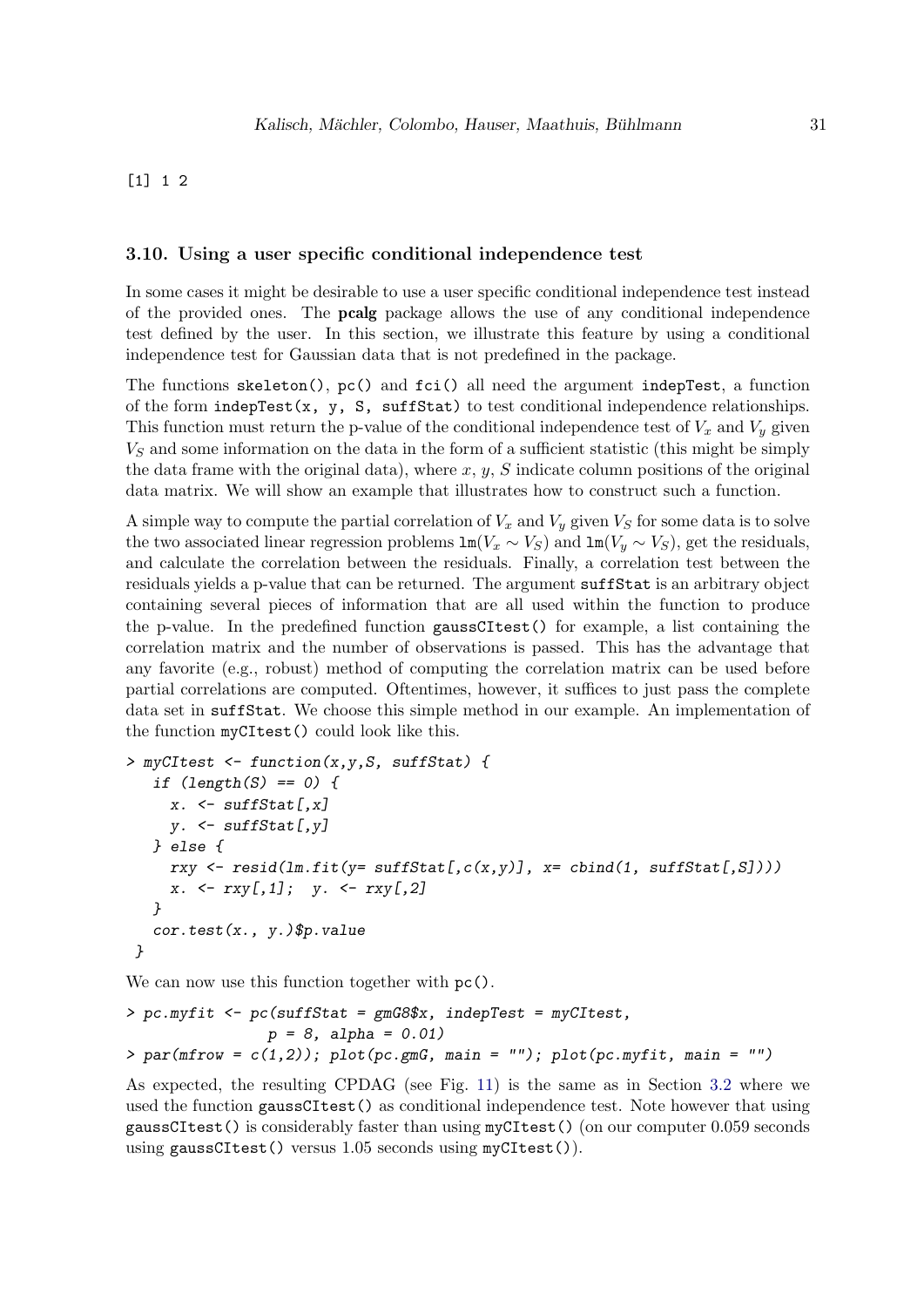

Figure 11: The estimated CPDAGs using the predefined conditional independence test gaussCItest() (left) and the user specified conditional independence test myCItest() (right) are identical for the gmG data.

# <span id="page-31-0"></span>4. Applications

The pcalg package has been used for applications in epidemiology (see [Kalisch](#page-35-12) *et al.* [2010\)](#page-35-12), biology (see [Maathuis](#page-35-3) *et al.* [2010;](#page-35-3) [Nagarajan](#page-35-13) *et al.* [2010\)](#page-35-13) and the social sciences (see [Danenberg](#page-34-5) [and Marsella 2010\)](#page-34-5). We will discuss two applications in more detail below.

#### 4.1. Graphical Models and Causal Effects in Human Functioning

In [Kalisch](#page-35-12) *et al.* [\(2010\)](#page-35-12), the development of WHO's International Classification of Functioning, Disability and Health (ICF) on the one hand and recent developments in graphical modeling on the other hand were combined to deepen the understanding of human functioning. The objective of the paper was to explore how graphical models can be used in the study of ICF data. It was found that graphical models could be used successfully for visualization of the dependence structure of the data set, dimension reduction, and the comparison of subpopulations. Moreover, estimations of bounds on causal effects using the IDA method yielded plausible results. All analyses were done with the pcalg package.

#### 4.2. Causal effects among genes

In [Maathuis](#page-35-3) *et al.* [\(2010\)](#page-35-3), the authors aim at quantifying the effects of single gene interventions on the expression of other genes in yeast, allowing for better insights into causal relations between genes. With  $n = 63$  samples of observational data measuring the expression of  $p = 5361$  genes (see [Hughes](#page-35-14) *et al.* [2000\)](#page-35-14), the goal was to identify the largest intervention effects between all pairs of genes. For the analysis, the **pcalg** package with version 1.1-5 was used.

[Hughes](#page-35-14) *et al.* [\(2000\)](#page-35-14) also provide gene expression measurements from 234 interventional experiments, namely from 234 single-gene deletion mutant strains. Using this data, we know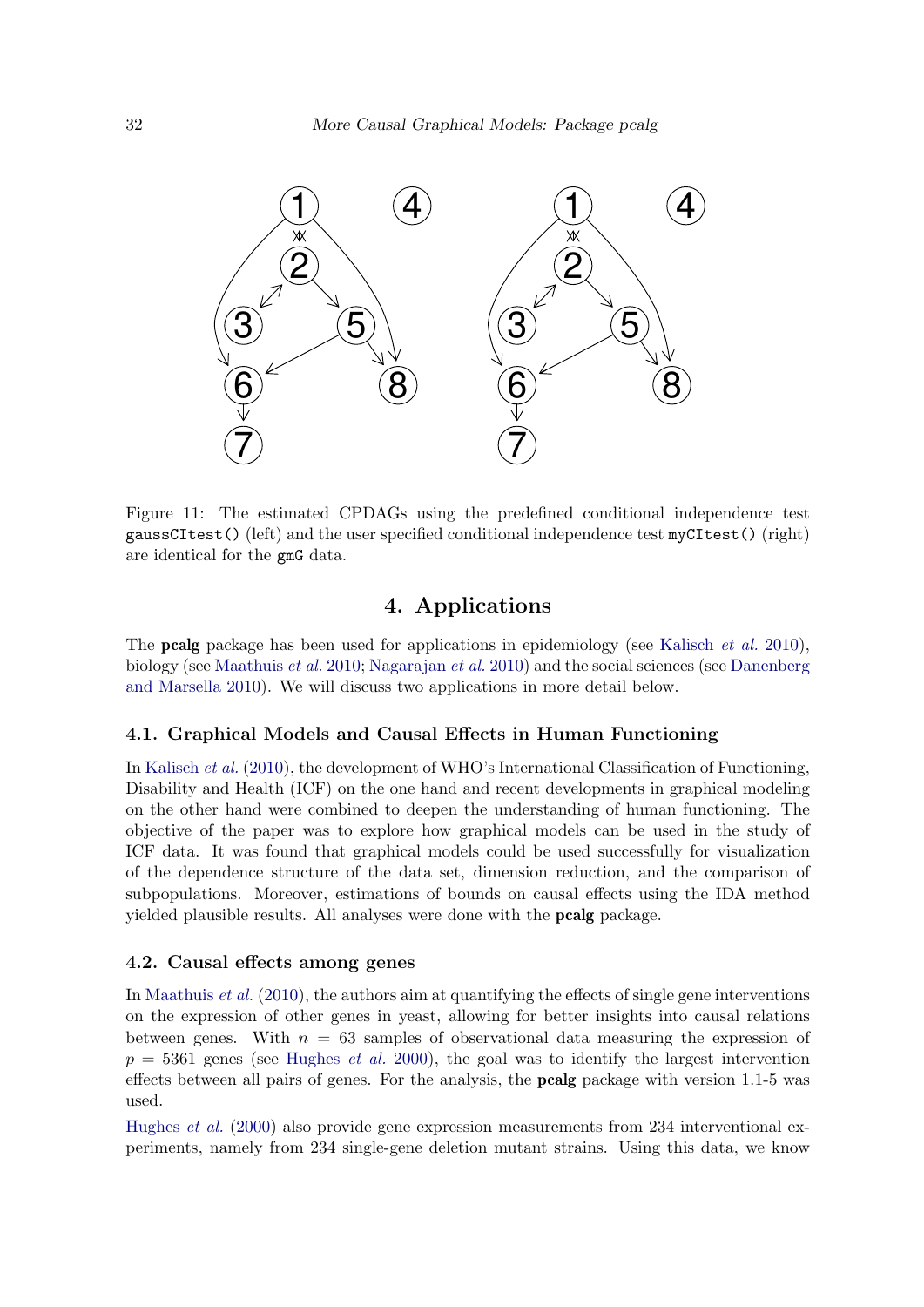the true causal effect of the knock-out genes on the remaining genes in good approximation. We can then quantify how well we can find the true intervention effects in the following way: We encode the largest  $10\%$  of the intervention effects computed from the interventional data as the target set of effects that we want to identify. We then check in an ROC curve, how well the ranking of the causal effects estimated by applying ida() to the observational data is able to identify effects in the target set. For comparison, the authors also used the (conceptually wrong) Lasso and Elastic Net to obtain rankings. In Figure [12](#page-33-5) one can see that ida(), using the function skeleton() with version 1.1-5, is clearly superior to the alternative methods (and random guessing) in terms of identifying effects in the target set. In Figure [13](#page-34-6) one can see that ida() using the stable function skeleton() produces even better results than with the old version.

We note that the yeast data set is very high-dimensional  $(n = 63, p = 5361)$ . Thus, unlike the toy examples used to illustrate the package in this manuscript, where  $n$  was much bigger than  $p$ and the causal structure was recovered exactly up to its equivalence class, the estimated causal structure for the yeast data is likely to contain many sampling errors. However, Figure [12](#page-33-5) shows that it is still possible to extract useful information about causal effects.

# 5. Discussion

Causal structure learning and the estimation of causal effects from observational data has large potential. However, we emphasize that we do not propose causal inference methods based on observational data as a replacement for experiments. Rather, IDA should be used as a guide for prioritizing experiments, especially in situations where no clear preferences based on the context can be given.

Data from cell biology is usually interventional data: different measurements could originate from different mutants or different cell stems, or from experiments with gene knockout or knockdown experiments. The GIES algorithm is designed for causal inference from data of this kind.

Since many assumptions of the proposed methods are uncheckable, it is important to further validate the methods in a range of applications. We hope that the pcalg package contributes to this important issue by providing well-documented and easy to use software.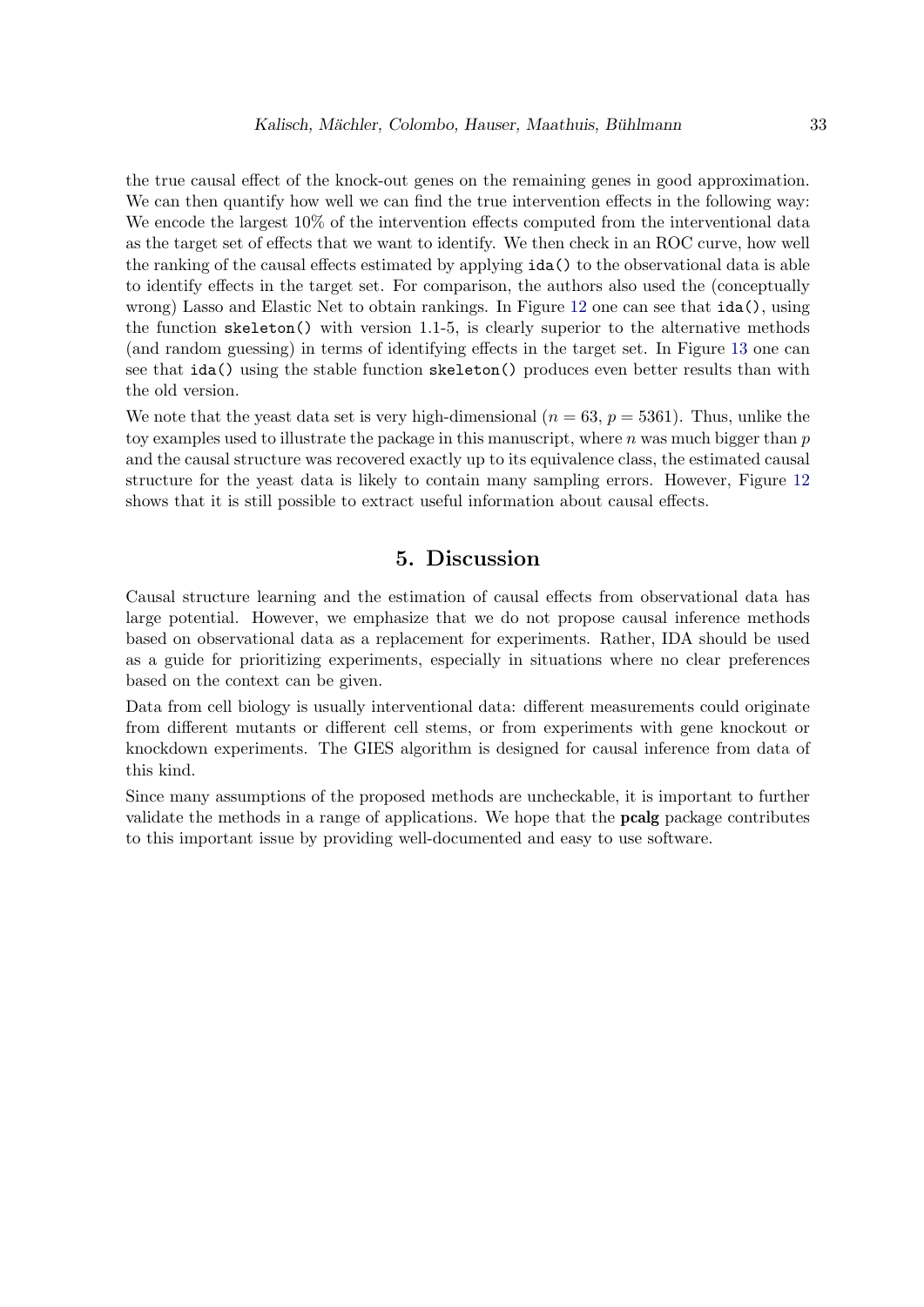

Figure 12: The largest 10% of the causal effects found in experiments among yeast genes are identified much better from observational data with IDA than with Lasso, Elastic Net or random guessing. The figure is essentially taken from [Maathuis](#page-35-3) *et al.* [\(2010\)](#page-35-3).

# <span id="page-33-5"></span>References

- <span id="page-33-1"></span>Andersson SA, Madigan D, Perlman MD (1997). "A characterization of Markov equivalence classes for acyclic digraphs." *Annals of Statistics*, 25(2), 505–541.
- <span id="page-33-4"></span>Bottcher SG, Dethlefsen C (2011). deal*: Learning Bayesian Networks with Mixed Variables*. R package version 1.2-34, URL <http://CRAN.R-project.org/package=deal>.
- <span id="page-33-3"></span>Chickering DM (1996). "Learning Bayesian networks is NP-complete." *Learning from data: Artificial intelligence and statistics V*, 112, 121–130.
- <span id="page-33-0"></span>Chickering DM (2002). "Optimal structure identification with greedy search." *Journal of Machine Learning Research*, 3(3), 507–554.
- <span id="page-33-2"></span>Colombo D, Maathuis MH (2013). "Order-independent constraint-based causal structre learning." *ArXiv preprint 1211.3295*. URL <http://arxiv.org/abs/1211.3295>.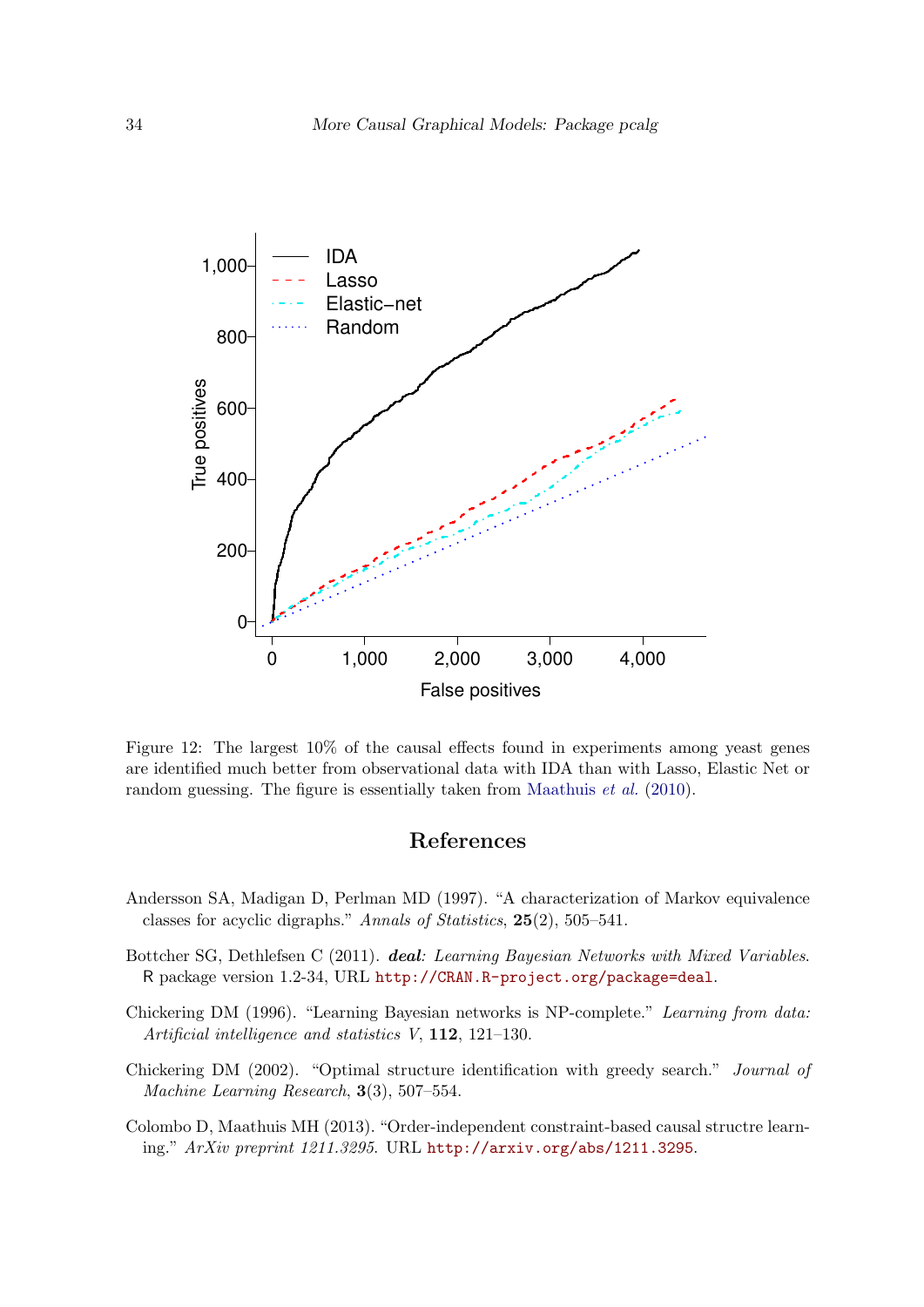

<span id="page-34-6"></span>Figure 13: The largest 10% of the causal effects found in experiments among yeast genes are identified much better from observational data with IDA than with Lasso, Elastic Net or random guessing. The figure is essentially taken from [Colombo and Maathuis](#page-33-2) [\(2013\)](#page-33-2).

- <span id="page-34-0"></span>Colombo D, Maathuis MH, Kalisch M, Richardson TS (2012). "Learning High-Dimensional drected acyclic graphs with latent and selection variables." *Annals of Statistics*, 40(1), 294–321.
- <span id="page-34-5"></span>Danenberg P, Marsella S (2010). "Data-Driven Coherence Models." In *Proceedings of the 19th Conference on Behavior Representation in Modeling and Simulation*.
- <span id="page-34-3"></span>Geiger D, Heckerman D, King H, Meek C (2001). "Stratified exponential families: graphical models and model selection." *Annals of Statistics*, 29(2), 505–529.
- <span id="page-34-4"></span>Grimmett GR, McDiarmid CJH (1975). "On colouring random graphs." *Mathematical Proceedings of the Cambridge Philosophical Society*, 77, 313–324.
- <span id="page-34-2"></span>Haughton DDM (1988). "On the choice of a model to fit data from an exponential family." *Annals of Statistics*, 16(1), 342–355.
- <span id="page-34-1"></span>Hauser A, Bühlmann P  $(2012)$ . "Characterization and greedy learning of interventional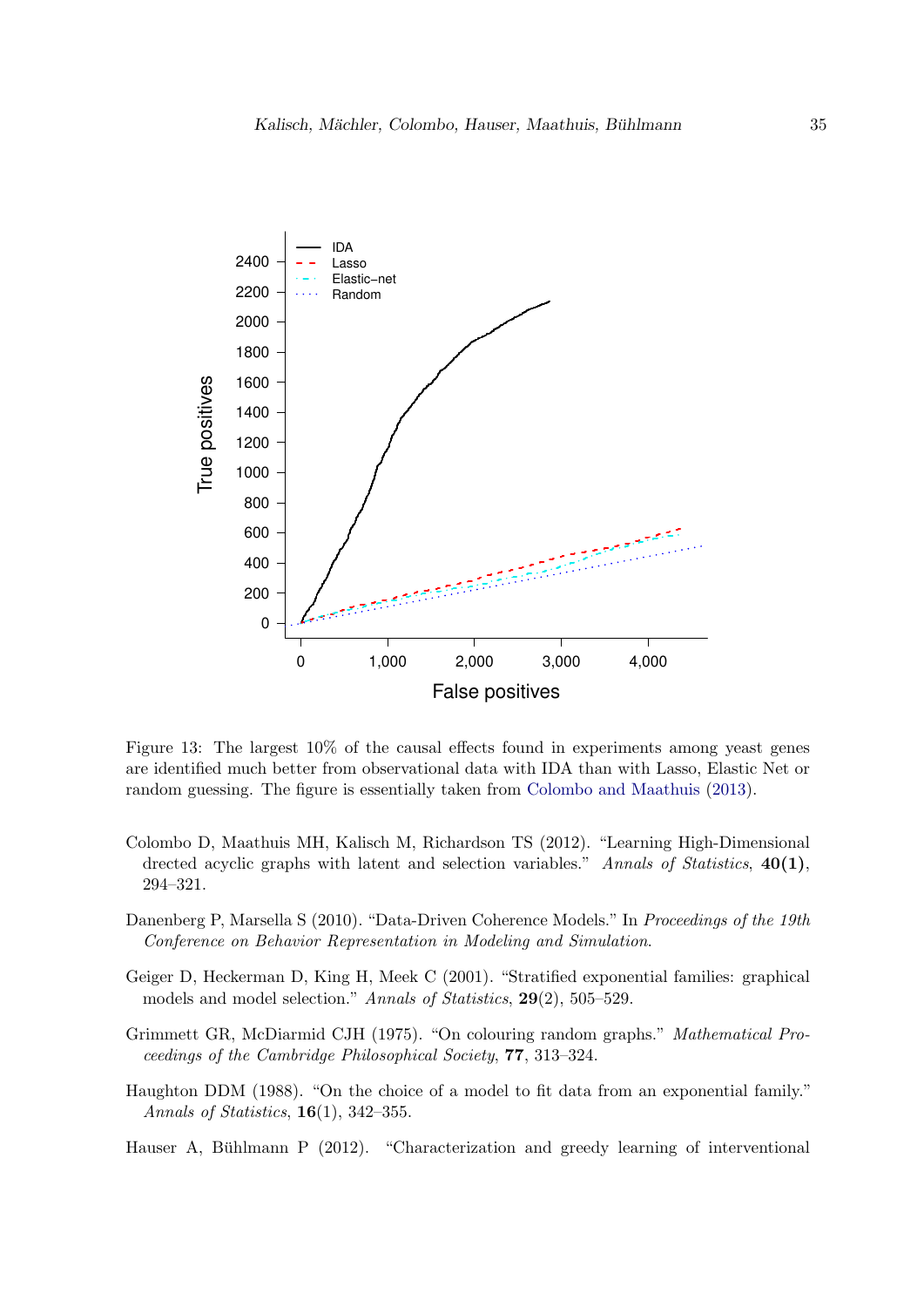Markov equivalence classes of directed acyclic graphs." *Journal of Machine Learning Research*, 13, 2409–2464.

- <span id="page-35-9"></span>Hojsgaard S (2012). gRain*: Graphical Independence Networks*. R package version 0.8-12, URL <http://CRAN.R-project.org/package=gRain>.
- <span id="page-35-10"></span>Hojsgaard S, Dethlefsen C, Bowsher C (2012). gRbase*: A package for graphical modelling in* R. R package version 1.4.4, URL <http://CRAN.R-project.org/package=gRbase>.
- <span id="page-35-11"></span>Hojsgaard S, Lauritzen SL (2011). gRc*: Inference in Graphical Gaussian Models with Edge and Vertex Symmetries*. R package version 0.3.0, URL [http://CRAN.R-project.org/](http://CRAN.R-project.org/package=gRc) [package=gRc](http://CRAN.R-project.org/package=gRc).
- <span id="page-35-14"></span>Hughes T, Marton M, Jones A, Roberts C, Stoughton R, Armour C, Bennett H, Coffey E, Dai H, He Y, Kidd M, King A, Meyer M, Slade D, Lum P, Stepaniants S, Shoemaker D, Gachotte D, Chakraburtty K, Simon J, Bard M, Friend S (2000). "Functional Discovery via a Compendium of Expression Profiles." *Cell*, 102, 109–126.
- <span id="page-35-8"></span>Kalisch M, Bühlmann P  $(2007)$ . "Estimating High-Dimensional Directed Acyclic Graphs with the PC-Algorithm." *Journal of Machine Learning Research*, 8, 613–636.
- <span id="page-35-12"></span>Kalisch M, Fellinghauer B, Grill E, Maathuis MH, Mansmann U, Buhlmann P, Stucki G ¨ (2010). "Understanding Human Functioning Using Graphical Models." *BMC Medical Research Methodology*, 10:14.
- <span id="page-35-0"></span>Kalisch M, Mächler M, Colombo D, Maathuis MH, Bühlmann P (2012). "Causal Inference Using Graphical Models with the R Package pcalg." *Journal of Statistical Software*, 47(11), 1–26. ISSN 1548-7660. URL <http://www.jstatsoft.org/v47/i11>.
- <span id="page-35-6"></span>Lauritzen S (1996). *Graphical Models*. Oxford University Press.
- <span id="page-35-4"></span>Maathuis MH, Colombo D (2013). "A generalized backdoor criterion." *ArXiv e-prints*. [1307.](1307.5636) [5636](1307.5636), URL <http://arxiv.org/abs/1307.5636>.
- <span id="page-35-3"></span>Maathuis MH, Colombo D, Kalisch M, Bühlmann P  $(2010)$ . "Predicting Causal Effects in Large-Scale Systems from Observational Data." *Nature Methods*, 7, 261–278.
- <span id="page-35-1"></span>Maathuis MH, Kalisch M, Bühlmann P (2009). "Estimating High-Dimensional Intervention Effects from Observational Data." *Annals of Statistics*, 37, 3133–3164.
- <span id="page-35-7"></span>Meek C (1995). "Strong Completeness and Faithfulness in Bayesian Networks." In *Proceedings of 11th Conference on Uncertainty in Artificial Intelligence (UAI 1995)*, pp. 411–418. Morgan Kaufmann.
- <span id="page-35-13"></span>Nagarajan R, Datta S, Scutari M, Beggs ML, Nolen GT, Peterson CA (2010). "Functional Relationships between Genes Associated with Differentiation Potential of Aged Myogenic Progenitors." *Frontiers in Physiology*, 1.
- <span id="page-35-2"></span>Pearl J (1993). "Comment: Graphical models, causality and intervention." *Statistical Science*, 8, 266–269.
- <span id="page-35-5"></span>Pearl J (2000). *Causality*. Cambridge University Press.